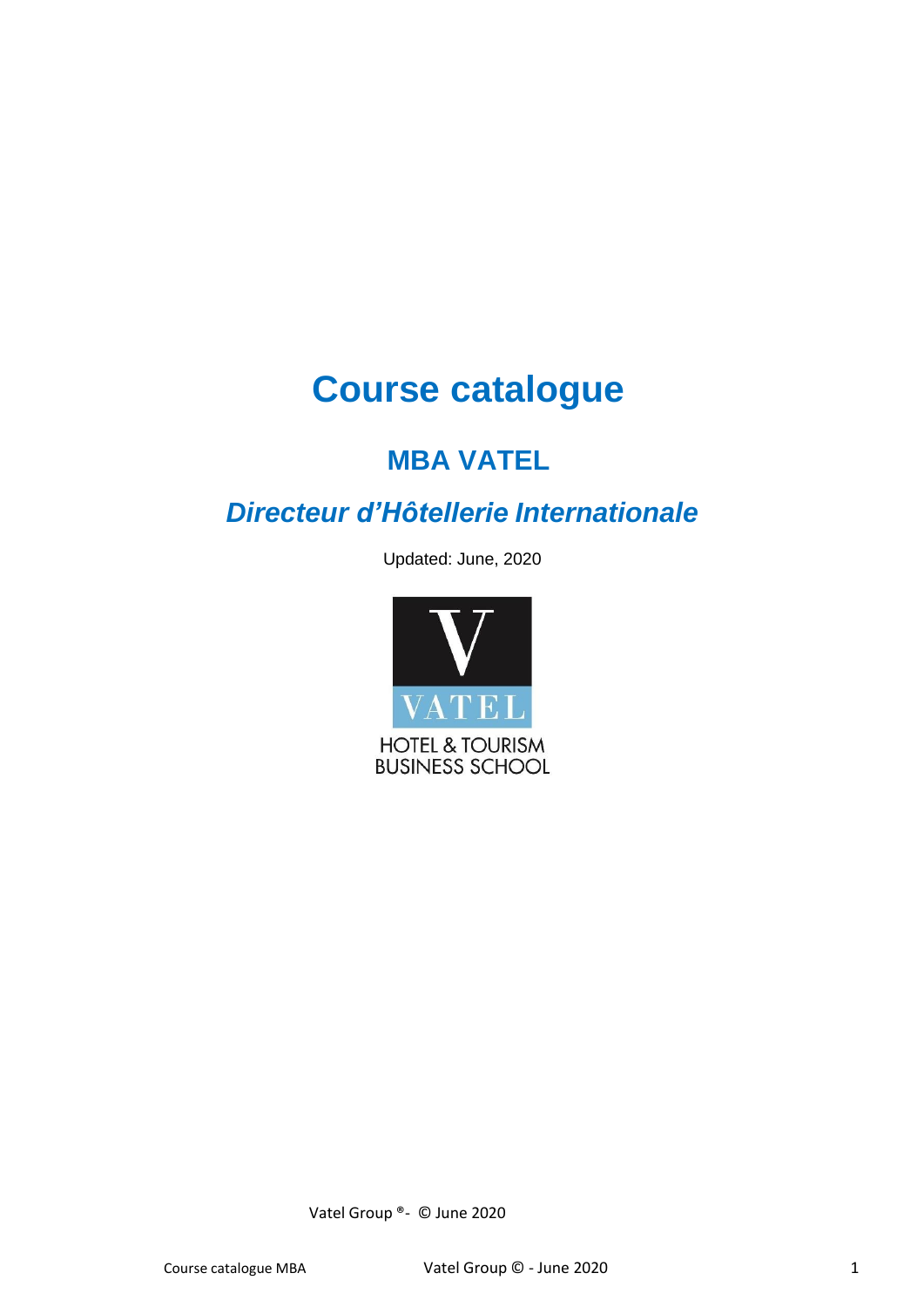## **CERTIFIED DEGREE LEVEL 7 - MBA IN INTERNATIONAL HOTEL MANAGEMENT MBA PROGRAM (2 YEARS)**

| MBA 1st year                              |                |               |                | MBA 2nd year                       |               |                |                |                          |
|-------------------------------------------|----------------|---------------|----------------|------------------------------------|---------------|----------------|----------------|--------------------------|
| <b>TOPICS</b>                             |                | WEIGHT VOLUME | <b>ECTS</b>    | <b>TOPICS</b>                      | <b>WEIGHT</b> |                | <b>VOLUME</b>  | <b>ECTS</b>              |
|                                           |                |               |                |                                    | Mid           | Final          |                |                          |
| <b>CU1 MANAGEMENT</b>                     |                |               |                | <b>CU1 MANAGEMENT</b>              |               |                |                |                          |
|                                           |                |               |                |                                    |               |                |                |                          |
| OPERATIONAL AUDITING                      | 4              | 84            | 8              | OPERATIONAL MANAGEMENT             | 3             | 4              | 48             | 8                        |
| <b>FINANCIAL ANALYSIS</b>                 | 3              | 42            | 6              | <b>FINANCIAL MANAGEMENT</b>        | 3             | 4              | 48             | 8                        |
| CORPORATE STRATEGY                        | 2              | 42            | $\overline{4}$ | MARKETING MANAGEMENT               | 3             | 4              | 48             | $\bf 8$                  |
| HUMAN RESOURCES                           | 3              | 42            | 6              | HUMAN RESOURCE MANAGEMENT          | 3             | $\overline{4}$ | 48             | 8                        |
| MARKETING STRATEGY                        | 3              | 63            | 6              | <b>CORPORATE STRATEGY</b>          | 3             | $\overline{7}$ | 13             | 10                       |
|                                           |                |               |                | VIBG (tutoring)                    |               | $\mathbf{u}$   | 9              | $\overline{\phantom{a}}$ |
|                                           |                |               |                |                                    |               |                |                |                          |
| <b>CU2 LAW AND TAXATION</b>               |                |               |                | <b>CU2 PROFESSIONAL SKILLS</b>     |               |                |                |                          |
|                                           |                |               |                |                                    |               |                |                |                          |
| ECONOMIC LAW                              | $\overline{2}$ | 42            | 4              | FINAL DISSERTATION (tutoring)      |               | 3              |                | 3                        |
| <b>TAXATION</b>                           | $\overline{2}$ | 42            | $\overline{4}$ | FINAL DISSERTATION (oral defense)  |               | $\overline{4}$ | $\overline{a}$ | $\overline{4}$           |
|                                           |                |               |                |                                    |               |                |                |                          |
| <b>CU3 TOURISM AND COMPUTER SCIENCES</b>  |                |               |                |                                    |               |                |                |                          |
|                                           |                |               |                |                                    |               |                |                |                          |
| COMPUTER SCIENCES                         | $\overline{2}$ | 42            | 4              |                                    |               |                |                |                          |
| <b>HOSPITALITY STRATEGY</b>               | $\overline{2}$ | 42            | 4              |                                    |               |                |                |                          |
| <b>ECONOMY OF TOURISM AND HOSPITALITY</b> | 2              | 42            | 4              |                                    |               |                |                |                          |
|                                           |                |               |                |                                    |               |                |                |                          |
| <b>CU4 FOREIGN LANGUAGES</b>              |                |               |                | <b>CU3 FOREIGN LANGUAGES</b>       |               |                |                |                          |
|                                           |                |               |                |                                    |               |                |                |                          |
| FOREIGN LANGUAGES 1                       | 3              | 63            | 6              | <b>FOREIGN LANGUAGE</b>            | 3             | $\overline{4}$ | 39             | 8                        |
| FOREIGN LANGUAGES 2                       | $\overline{2}$ | 42            | $\overline{4}$ |                                    |               |                |                |                          |
|                                           |                |               |                |                                    |               |                |                |                          |
|                                           |                |               |                | <b>CU4 INTERNSHIP IN A COMPANY</b> |               |                |                |                          |
|                                           |                |               |                |                                    |               |                |                |                          |
|                                           |                |               |                | MANAGEMENT TRAINING (1)            | $\sim$        | 3              | 840            | 3                        |
|                                           |                |               |                |                                    |               |                |                |                          |
| <b>TOTAL</b>                              | 30             | 588           | 60             | <b>TOTAL</b>                       | 18            | 37             | 1093           | 60                       |

(1) : 24 week internship (base 35h / week)4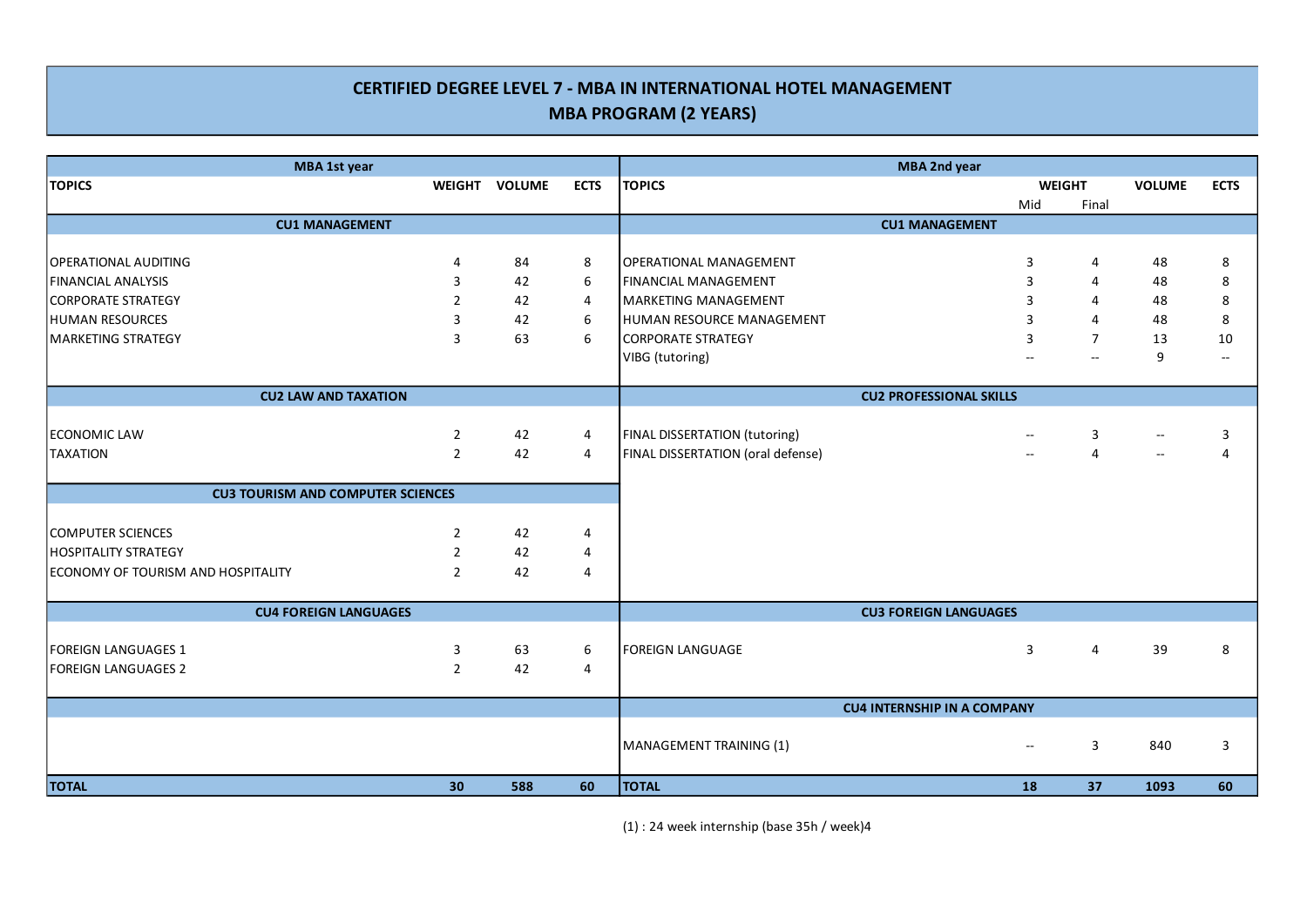## **Course content**

**1st year MBA - Management 4**

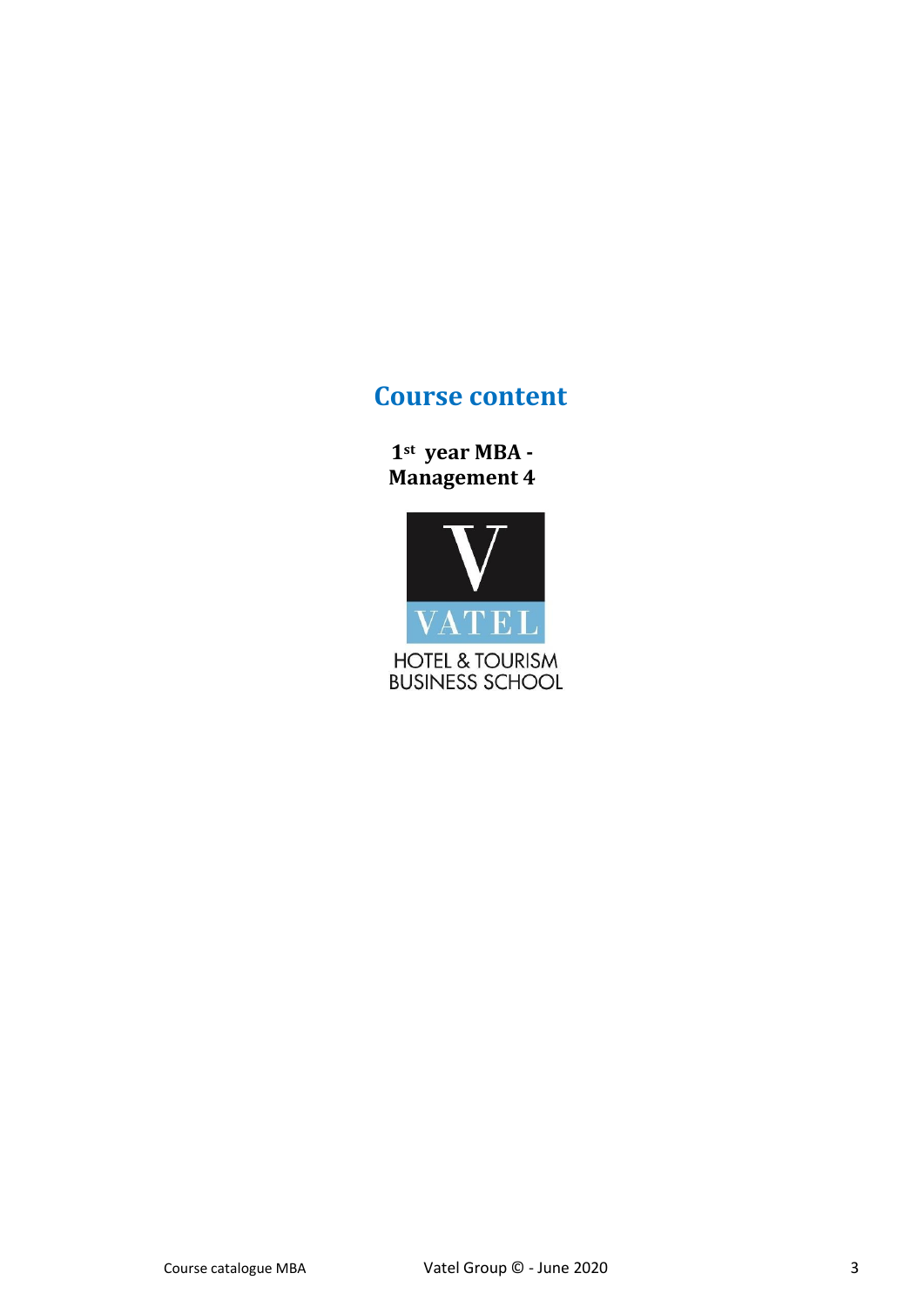# **OPERATIONAL AUDITING**

## MBA 1 : CU1 MANAGEMENT

## **Goals & Skills**

#### **Goal of the course:**

- Knowing how to analyze sales in the restaurant services;
- Knowing how to analyze sales in the hospitality industry services;
- Knowing how to put together a complete budget;
- Knowing how to schedule and sequence a project.

#### **Skills to be acquired:**

- Knowing how to calculate costs;
- Knowing how to determine prices in restaurant services;
- Knowing how to determine prices in the rooms division.

#### **Summary:**

Students deepen their managerial knowledge in auditing and managerial controls acquired in their third year (M3 or Foundation Year). This course should allow students to acquire the skills required to work as a management auditor or a profit center manager.

#### **Teaching and assessment method**

#### **Prerequisites:**

• Knowledge and skills acquired during Bachelor courses or in the Foundation Year

#### **Assessment:**

- Common exam Operational auditing / Financial analysis and Taxation
- 2 mid-term exams in the year
- a minimum of 1 individual or grouped test per semester
- 1 grade from the moodle platform, to measure attendance and work on digital contents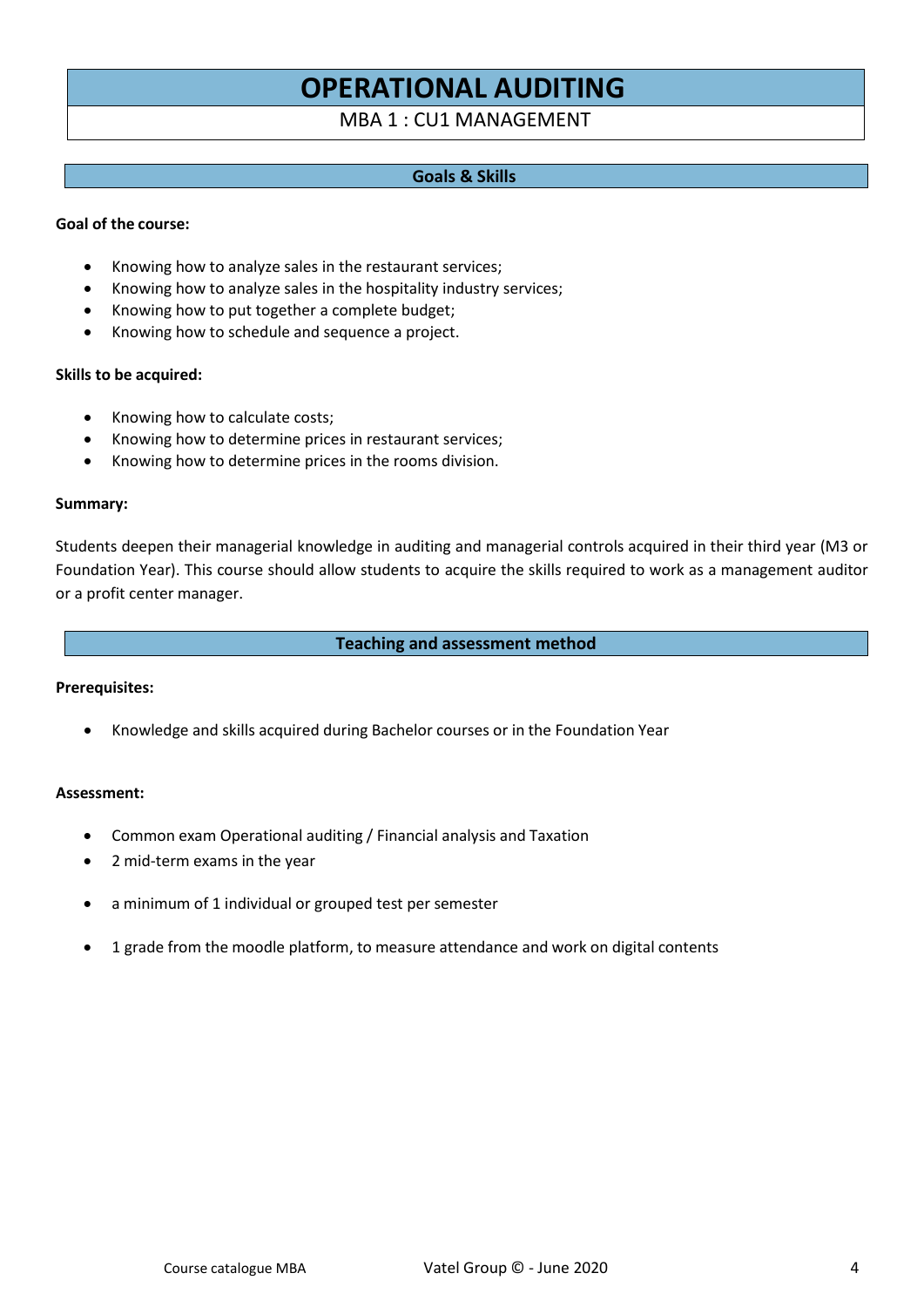## *INTRODUCTION*

Definitions and methodology

- Calculation and managerial cost-control strategy
- Control and monitoring of the activity
- Performance measurements
- Steering the organization

Revision of the basics

- Complete costs
- The profitability threshold
- Cash reserves budget

#### *THE FULL-COSTING METHOD WITH AN EQUATION SYSTEM*

Structure of full-costing Calculation methods

## *THE RIFC METHOD (RATIONAL IMPUTATION OF FIXED COSTS)*

Principles Implementation

#### *THE DASHBOARD*

#### Presentation of the dashboard

• Definition of indicators

Designing a dashboard

Steering the activity

Comparison with the Uniform System

#### *ANALYSIS OF SALES*

In restaurant services

- Menu engineering
	- o The BCG Method
- PRI Price Response Index
	- o Customer reactions to the prices proposed
- ARI Article Response Index
	- o Customer reactions to the products proposed

In hospitality services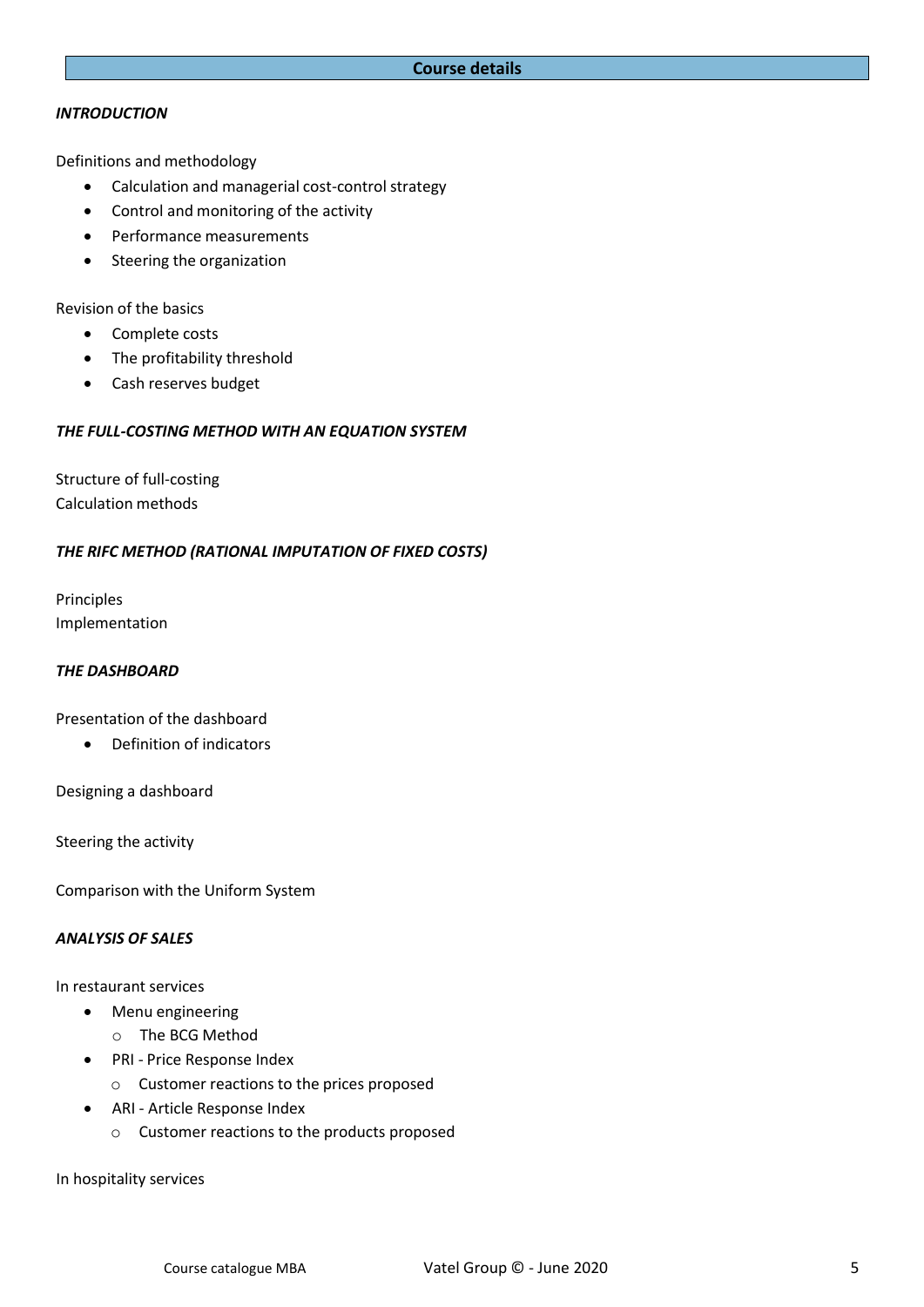### *FOOD AND BEVERAGES CONTROLS*

Causes of the increase in the raw materials ratio

- Traceability in the foodstuffs flow
- Inventory and stock files
- Meals for employees and services free-of-charge

Calculation of the raw materials ratio

• Using accounting for purchasing

Bar controls

• Gap between consumptions / theoretical sales

#### *PRICING*

In restaurant services

- Multiplier coefficient method
- The Omnes Principle
	- o Expanding the product range
	- o Dispersion of prices
	- o Highlighting products
- Target cost

In the rooms division

- The Hubbard Method
	- o Pricing depending on the profitability of investments
- Opening and closing pricing classes
	- o Constrained demand / unconstrained demand
	- o RevPar optimization

#### *EMPLOYEE EXPENSES AND OVERHEAD*

Total cost of an employee

- Payroll/ Turnover ratio
- Productivity indicators

Overhead controls

- Controls through standards
- Overhead audits

#### *CONCRETE EXAMPLE: A FULL RESTAURANT BUDGET*

Drawing up a budget Estimation of a monthly profit/loss Calculating profit-sharing with goals to be reached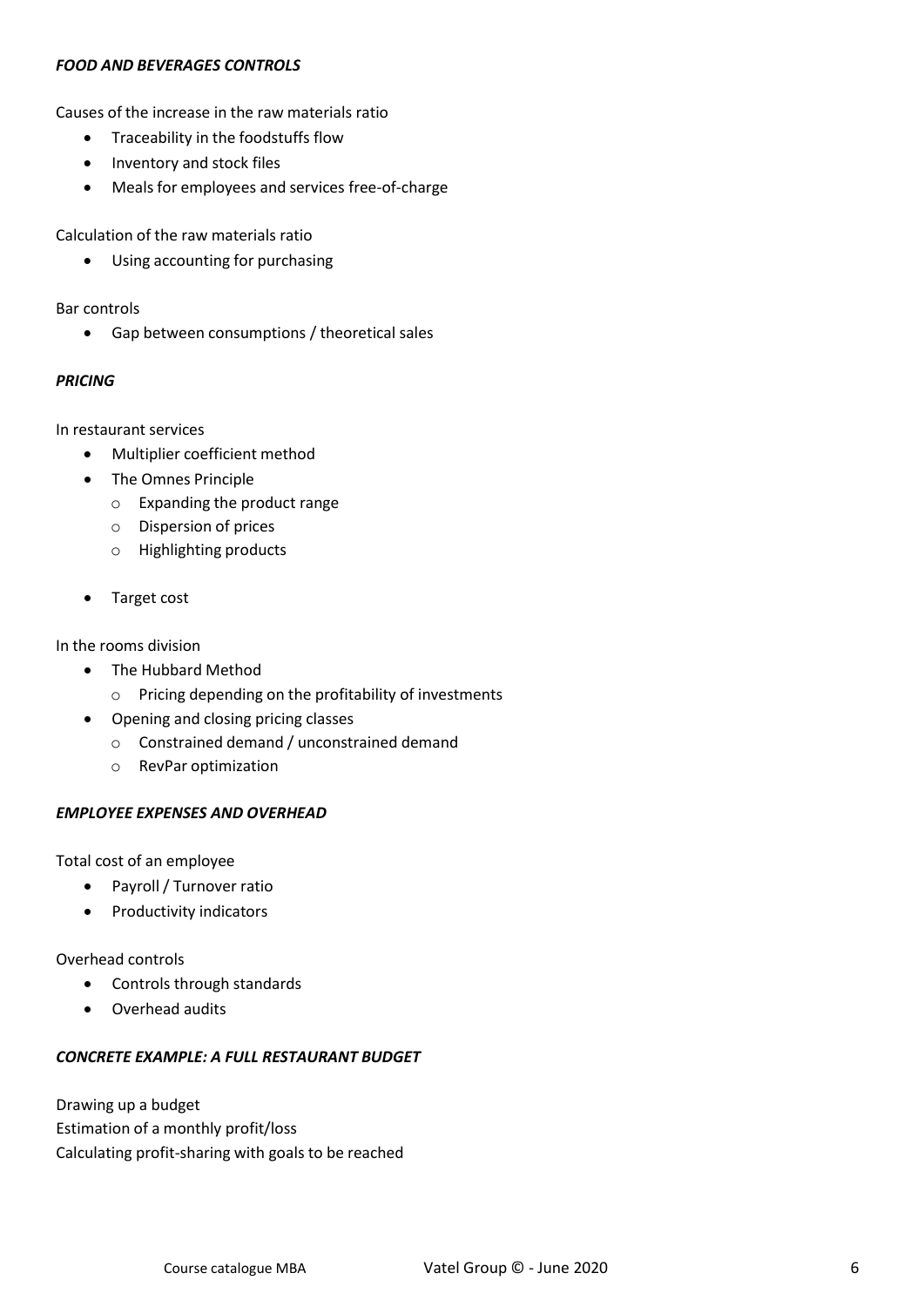### *SCHEDULING AND SEQUENCING A PROJECT.*

Project management

• GANTT chart / PERT method

Optimization of scheduling and sequencing

- Critical path
- Margins of fluctuation
- Minimization of constant duration costs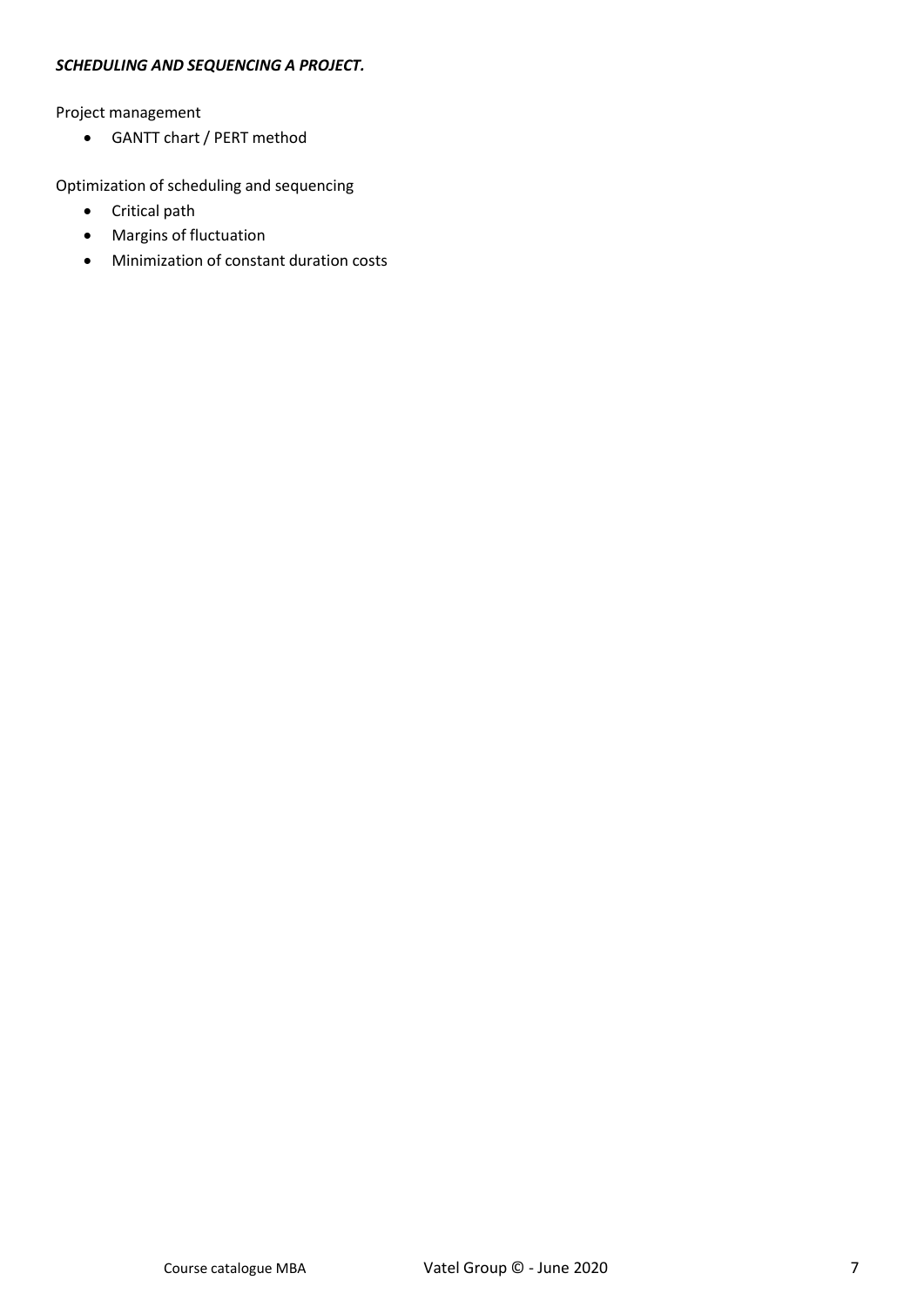# **FINANCIAL ANALYSIS**

MBA 1 : CU1 MANAGEMENT

## **Goals & Skills**

#### **Goal of the course:**

• To be able to do the financial analysis of a company

#### **Skills to be acquired:**

- Knowing how to calculate financial analysis ratios;
- Knowing how to put together a funding table;
- Knowing how to do a financial diagnostic;
- Knowing how to assess the value of a company.

#### **Summary:**

Students are initiated to financial analysis by manipulation known or new notions which allow them to make a diagnosis of a company and learn its value. They learn how to make the right choices in terms of investment and a financial plan.

#### **Teaching and assessment method**

#### **Prerequisites:**

• Knowledge and skills acquired during Bachelor courses or in the Foundation Year

#### **Assessment:**

- Common exam Operational auditing / Financial analysis and Taxation
- 2 mid-term exams in the year
- a minimum of 1 individual or grouped test per semester
- 1 grade from the moodle platform, to measure attendance and work on digital contents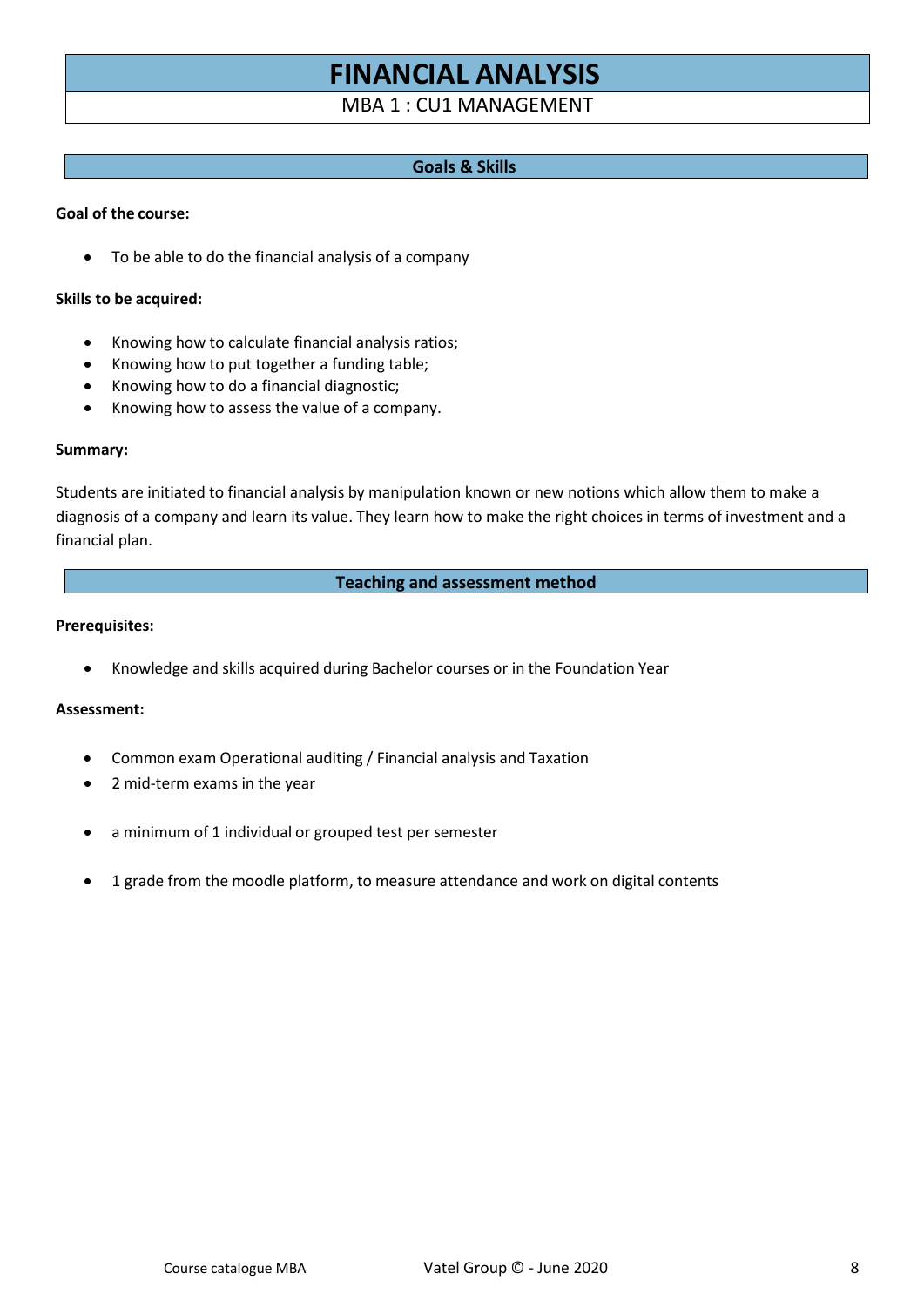#### **Course details**

#### *INTRODUCTION*

Balance sheet / Financial statement Restatement / calculation of ratios / analyses

## *CHOICE DU FUNDING FOR INVESTMENTS*

Flows that investments generate

- Criteria demonstrating profitability
	- o Calculation of the NPV (Net Present Value)
	- o Calculation of the IRR (Internal Rate of Return)

Discount rate and cost of equity

- Principles
- Analysis

#### *FUNDING TABLES*

Funding table of PCGs (Partial Credit Guarantees)

- Determination of NWC (Net Working Capital)
- Origin in variations in NWC
- Use of variations in NWC

Interpreting tables

- Differences and ambiguities
- Building and analyzing a table between N and N+1

#### *CASH RESERVES*

Cash reserves budget

- Budget period
- Budget content
- Simulation methods

Managing cash reserves

- Cash reserves position
	- o Banking position
	- o Value dates position
	- o Forward-looking position
- Managing cash in hand
- Managing short-term credits
- Negative cash reserves and "zero" cash reserves

#### *FINANCIAL ANALYSIS: DIAGNOSING DIFFICULTIES*

The Conan-Holder method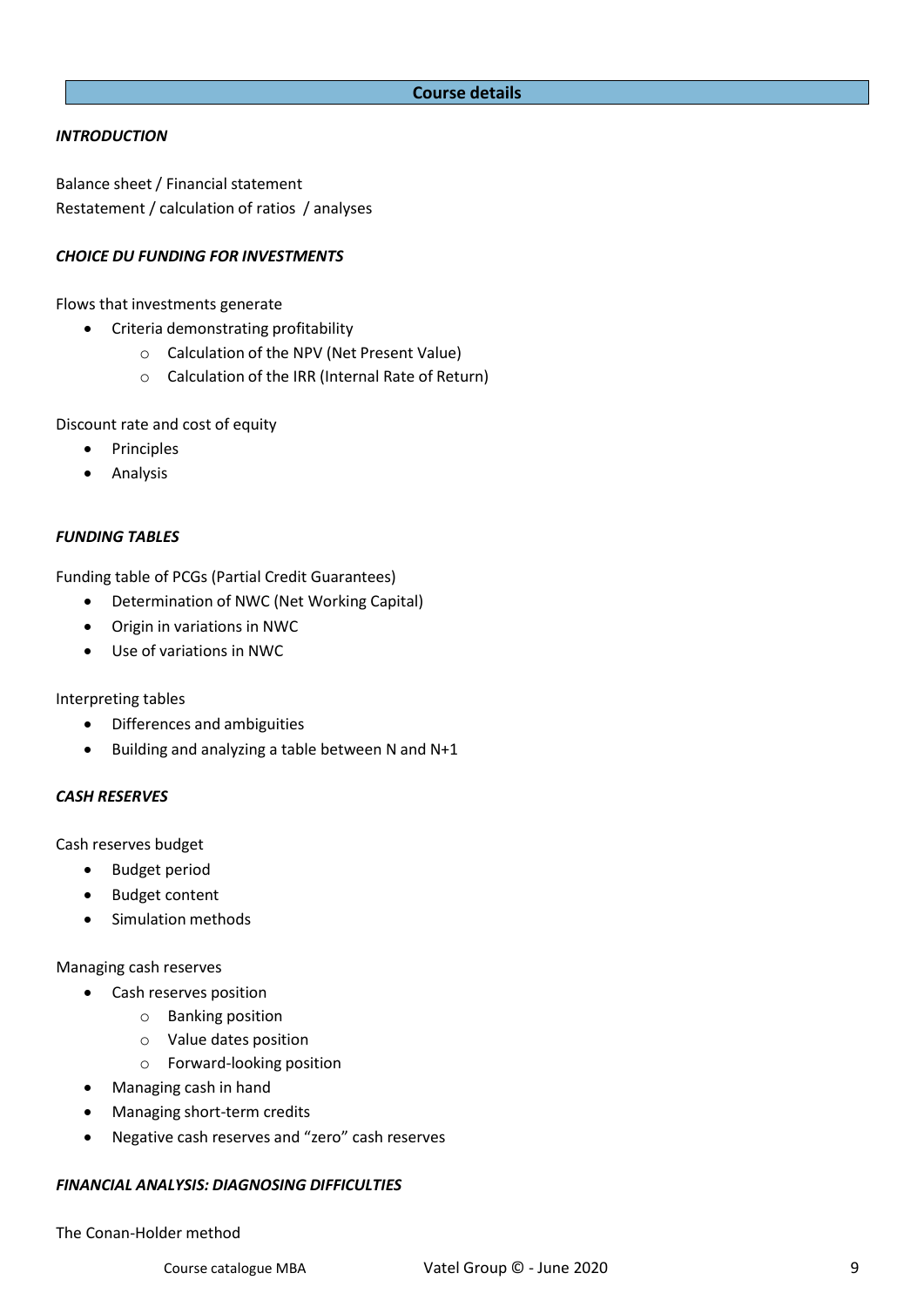The Banque de France method ("Centrale des bilans") - Centralized results of all companies

#### *METHODS TO ASSESS COMPANIES*

Assessments based on goodwill

- Calculating goodwill by the indirect method
- Calculating goodwill by the direct method
- Calculating goodwill by the abbreviated goodwill income method

Assessment by net assets

- Mathematical values
- Functional values

Assessment using flows

- Assessment of capital and debts
- Assessment of flows of available liquid assets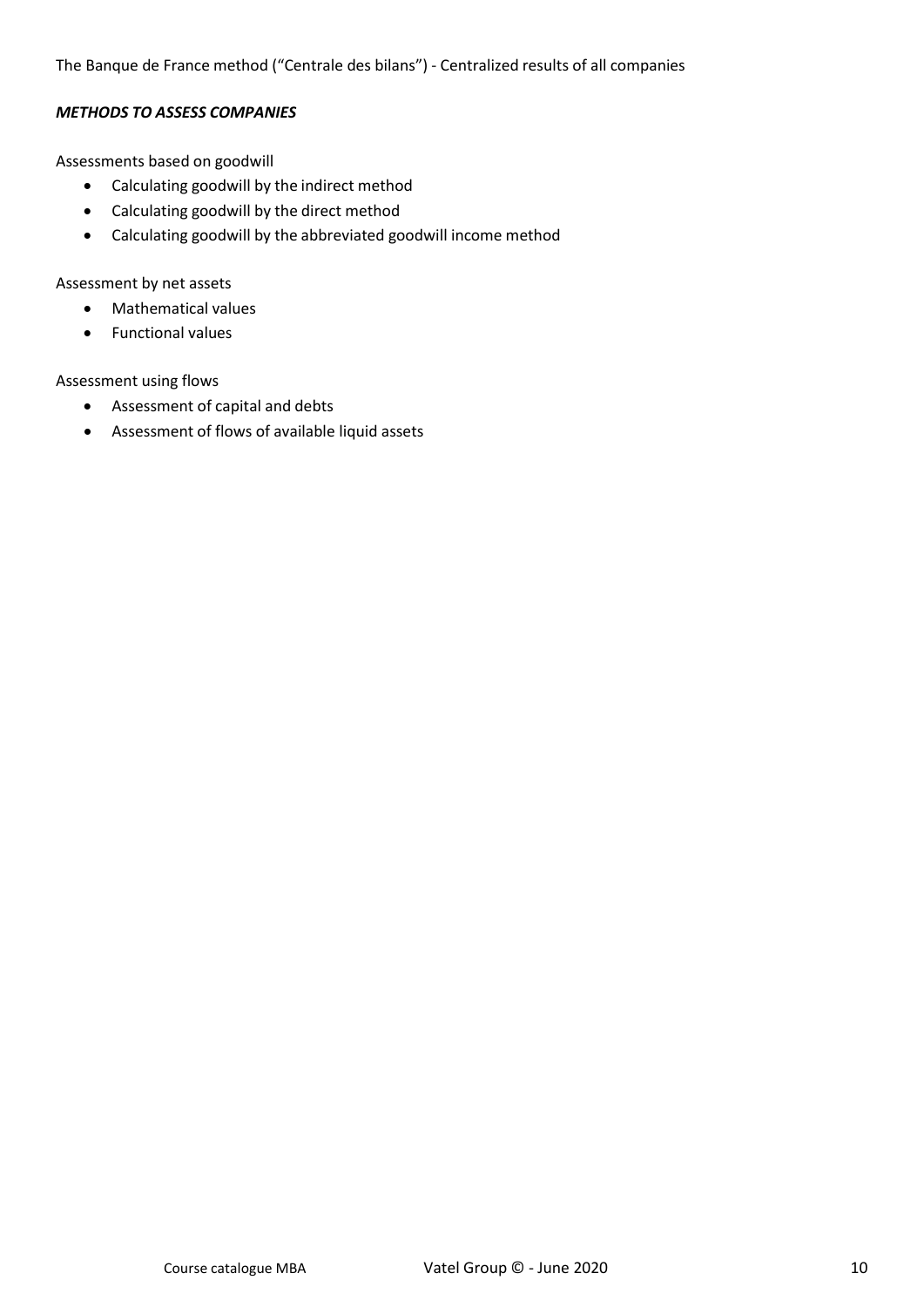# **CORPORATE STRATEGY**

## MBA 1 : CU1 MANAGEMENT

### **Goals & Skills**

#### **Goal of the course:**

- Being able to carry out the strategic diagnosis of a company
- Understanding different corporate strategies

#### **Skills to be acquired:**

- Knowing how to define SBU (Strategic Business Units) and KSF (Key Success Factors)
- Thorough comprehension diagnosis tools
- Knowing how to define the various corporate strategies

#### **Summary:**

Students are placed in the position of a high-level manager and understand the various corporate strategies in place. They learn how to analyze their economic environment both internally and externally using matrix tables and diagnostic methods.

#### **Teaching and assessment method**

#### **Prerequisites:**

• Knowledge and skills in marketing and management acquired during Bachelor courses or in the Foundation Year

#### **Assessment:**

- Common exam Corporate Strategy / Hospitality Strategy
- 2 mid-term exams in the year
- a minimum of 1 individual or grouped test per semester
- 1 grade from the moodle platform, to measure attendance and work on digital contents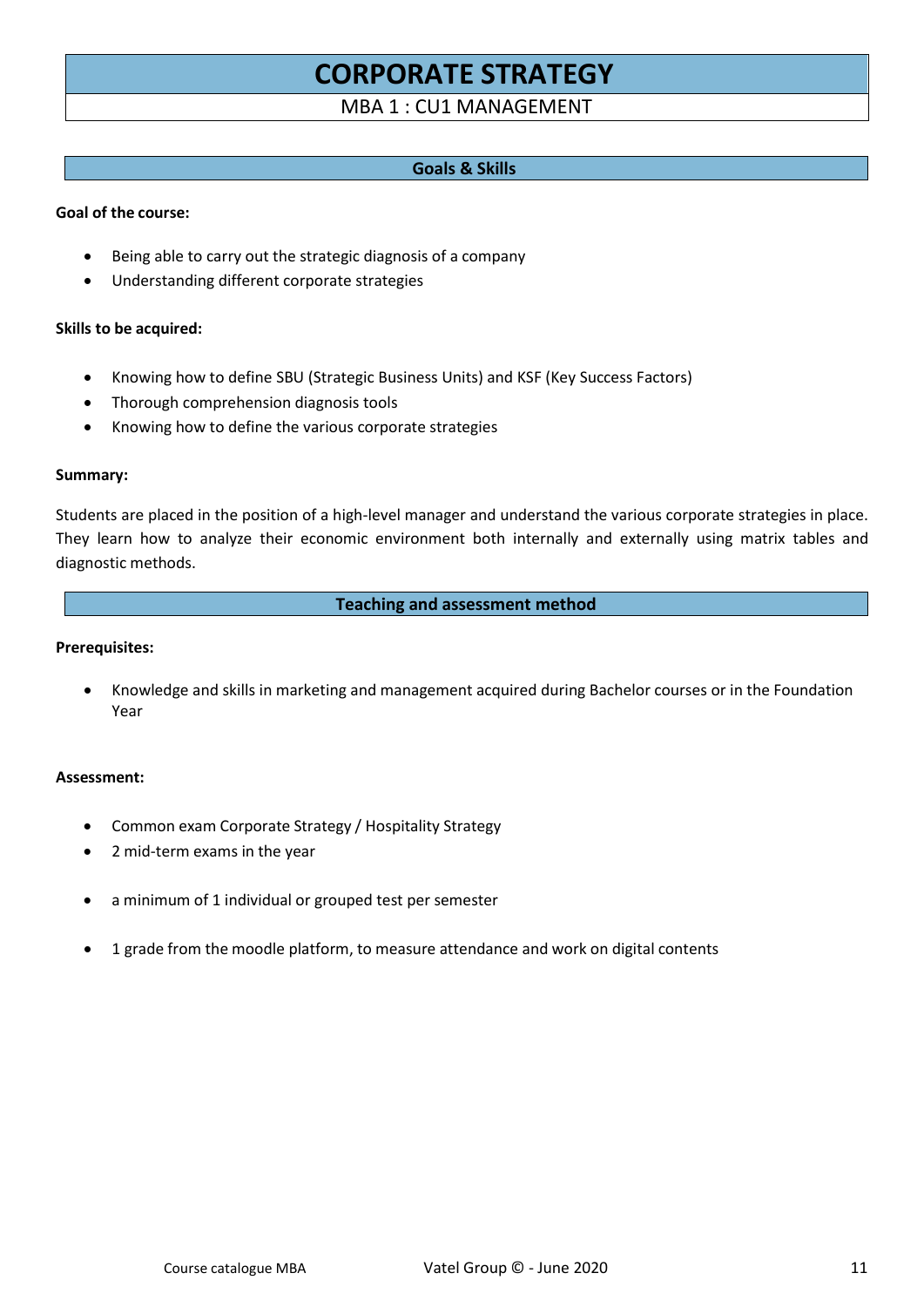## **Course details**

#### *STRATEGIC DIAGNOSTICS*

Strategic diagnosis approaches

- Corporate strategy : definitions and concepts
- Strategic approach : from analysis to diagnosis

External analysis

- Competitive area
- Macro-environment analysis : PESTLE tool
- Competitive intensity analysis : 5 forces' Porter matrix
- Key Success Factors and Opportunities / Threats identification

#### Internal analysis

- Analyzing Porter's value chain
- Analyzing resources and skill sets
- From Strength and Weaknesses to Key Competencies

Synthesis of the strategic diagnosis

• SWOT – Competitive advantage – Strategic issues

#### *STRATEGIC CHOICES*

*Coprorate strategies*

- Main strategic moves
	- o Specialisation
	- o Differentiation
	- o Vertical integration
	- Internationalization strategies
	- Strategic growths
		- o Internal growth
		- o External and joint growths

#### *Business strategies*

- Porter's competitive strategies
	- o Cost leadership
	- o Differentiation
	- o Niche
- Bowman strategy clock
- Blue Ocean strategies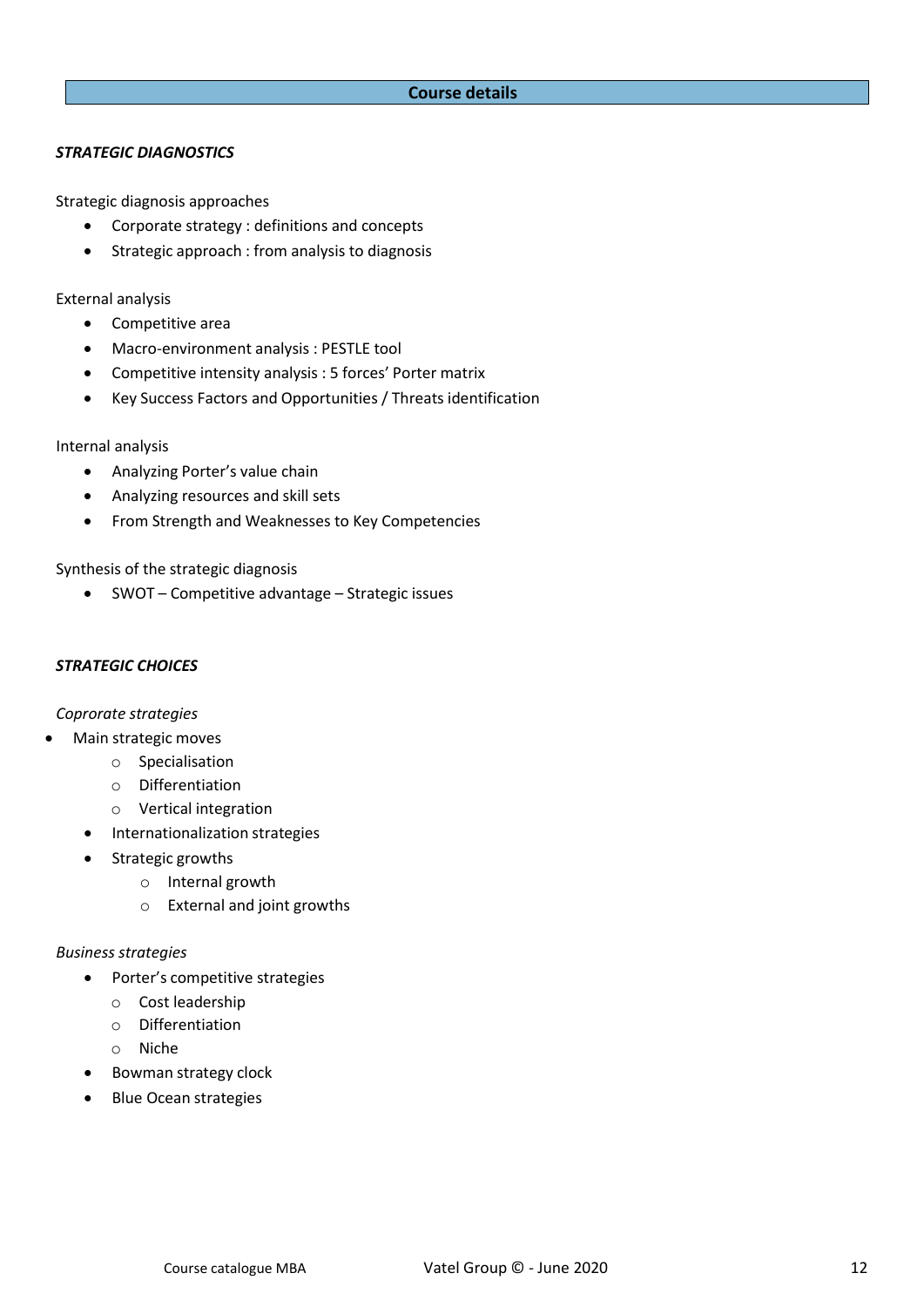# **HUMAN RESOURCES**

## MBA 1 : CU1 MANAGEMENT

#### **Goals & Skills**

#### **Goal of the course:**

- Comprehending the strategic approach to HR
- Having an international vision of HR
- An introduction to talent management

#### **Skills to be acquired:**

- Building an international HR strategy
- Thorough comprehension of skills and talent management

#### **Summary:**

Students are invited to think of a global HR strategy. They begin to acquire the skills and knowledge required to work in the human resources department in an international hotel chain.

#### **Teaching and assessment method**

### **Prerequisites:**

• Knowledge and skills in human resources and management acquired during Bachelor courses or in the Foundation Year

#### **Assessment:**

- 2 mid-term exams in the year
- a minimum of 1 individual or grouped test per semester
- 1 grade from the moodle platform, to measure attendance and work on digital contents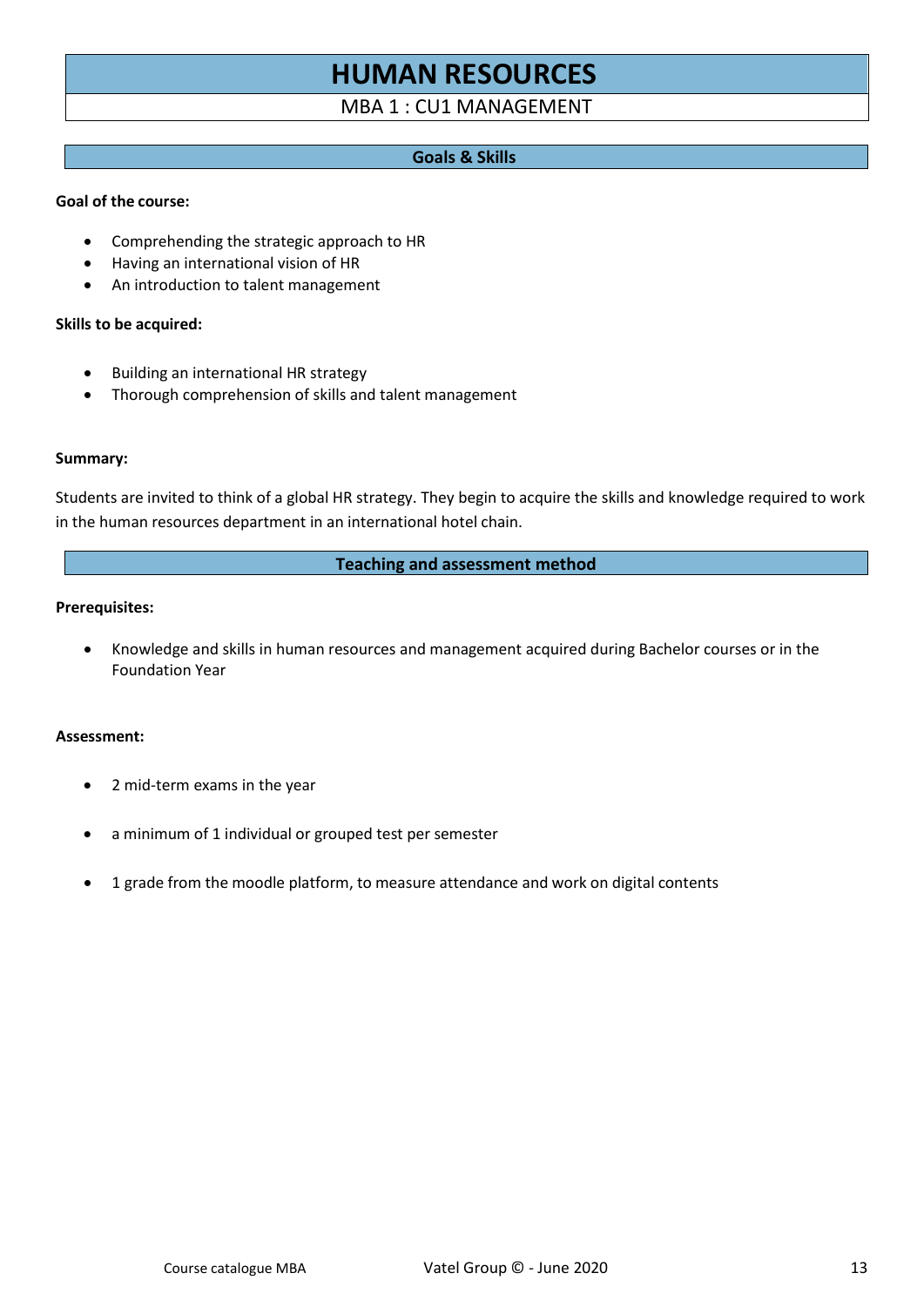#### *MARKETING OF HUMAN RESOURCES*

Recruitment marketing

- Developing an employer's brand
- The marketing mix applied to HR
- Data management

Social marketing

- Attracting employees and talents
- Recruiting talents
- Retaining talents

## *SKILLS MANAGEMENT*

The repository of skill sets

- What methods to use?
- How to roll this out in a company
- Talent management as an integral part of HR strategy

Expanding skill sets

- For who?
- How?
- Interest for the company
- Interest for the employees
- Pros / limitations (controls vs autonomy)

## *TALENT MANAGEMENT*

Definition

- What is a talent?
- Differences between skill sets and talents

## Managing talents

- Developing talents
	- o Assessment
	- o Training
	- o Conflict management
	- o Valuing
- Recognizing talents
	- o The success mindset
	- o Compensation
	- o Valuing exceptional talents

## Talent management

- Integration of talents into corporate strategy
- Towards a rupture of the skill-based approach?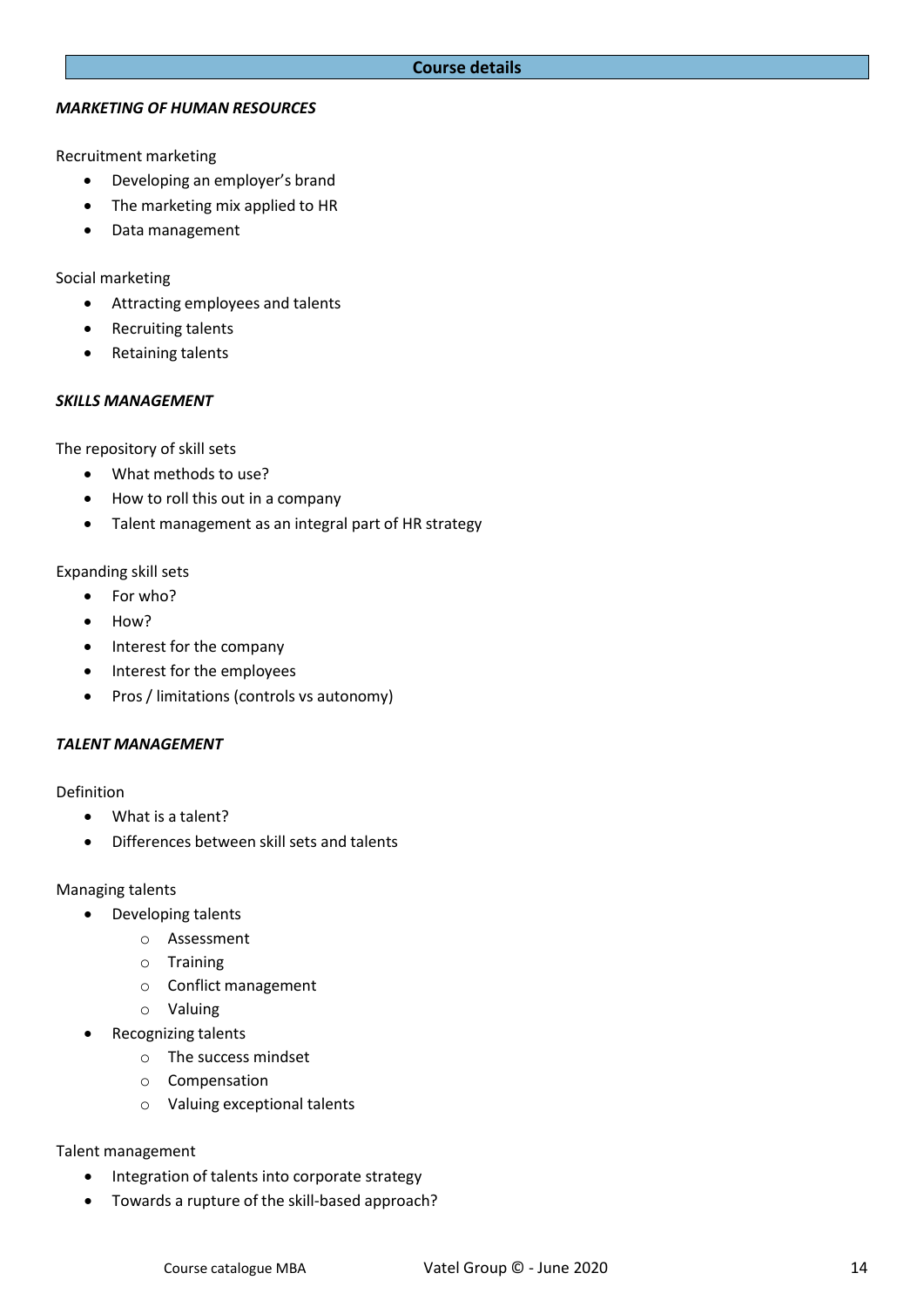#### *INTERNATIONAL HUMAN RESOURCES*

Hotel chains and international chains

- Motives and goals of internationalization
- Incidences of internationalization on HR functions

International management of human resources

- International mobility
- Managing expatriate employees
- Prerogatives of the HR function
	- o Career management
	- o Compensation management
	- o HRIS (information system)

HRM and cross-cultural issues: a comparative analysis (country to be chosen by the professor)

- Recruitment
- Induction of new employees
- Training
- Assessment
- Mastering compensation policies
- Professional mobility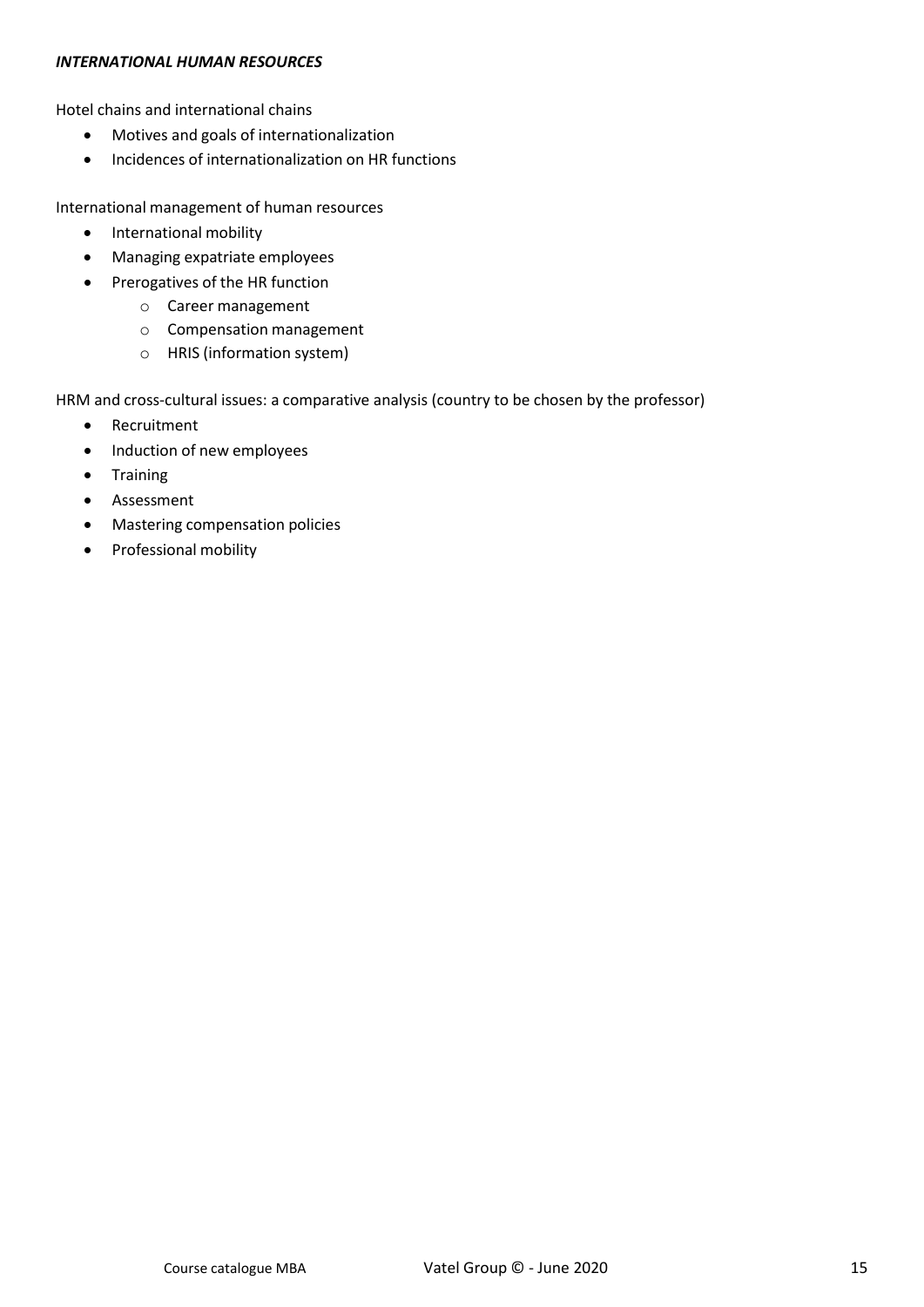# **MARKETING STRATEGY**

## MBA 1 : CU1 MANAGEMENT

### **Goals & Skills**

#### **Goal of the course:**

• Being able to build an efficient marketing strategy in a hotel

#### **Skills to be acquired:**

- Thorough comprehension of segmentation and targeting
- Thorough comprehension of the role played by social networking in marketing strategy
- Understanding how revenue management works

#### **Summary:**

Students are invited to use the marketing concepts acquired during previous years to define a marketing strategy. Their vision changes as compared to the operational vision they had in their Bachelor's or Foundation Year. They gain additional knowledge in terms of using social networking in corporate communication. They are introduced to revenue management.

#### **Teaching and assessment method**

#### **Prerequisites:**

• Knowledge and skills in marketing acquired during Bachelor courses or in the Foundation Year

#### **Assessment:**

- 2 mid-term exams in the year
- a minimum of 1 individual or grouped test per semester
- 1 grade from the moodle platform, to measure attendance and work on digital contents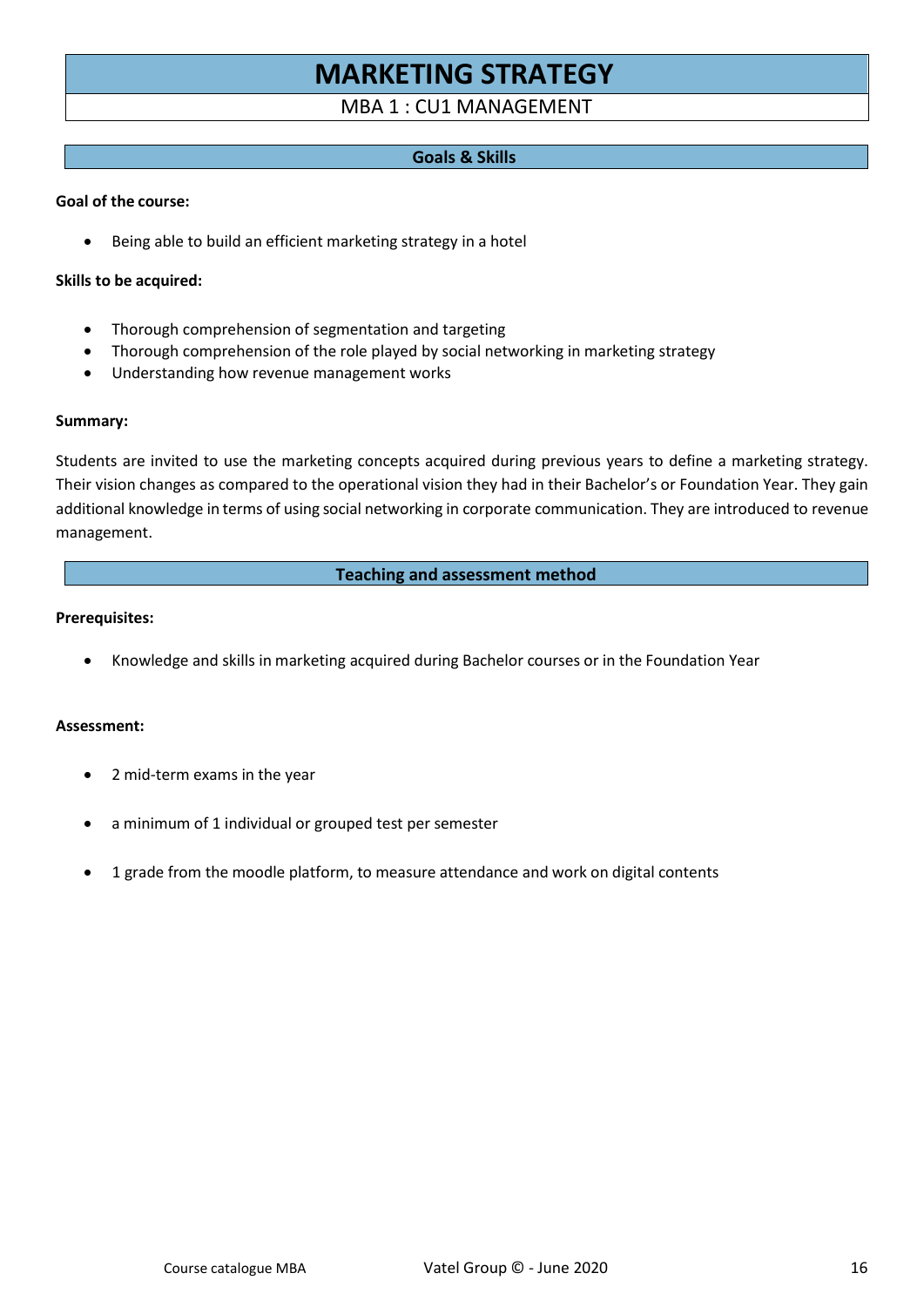#### **Course details**

#### *DEFINING A MARKETING STRATEGY*

Terminology

- Competitive advantage
- Differentiation strategy
- Marketing plan

The criteria in an efficient strategy

- The choice de segmentation and targets
	- o Principles and definitions
	- o Segmentation criteria
	- o Typology
	- o Techniques of online targeting
	- o Conditions of a good segmentation
- The definition of an attractive positioning
	- o Definition
	- o Differentiation / Identification
	- o Criteria of a good positioning
		- Simple / attractive / believable / different / sustainable / profitable
	- Developing a strong brand
		- o Brand influence
		- o Reputation and image
		- o Breadth of brands (product brand, umbrella brand, etc.)
		- o Extension of brands (continuous, non-continuous extension)
		- o Brands and internet
			- E-branding and online brands

## *MARKETING OF SOCIAL NETWORKS*

Site inventory of social networks

- Inventory
- Use
- Links with marketing

Behavior of internet users on social networks

- Active internet user participation
- Comments and recommendations
- Denunciation and misappropriation of trademarks
- Internet user's opinions and trust

Social networks: what strategy to roll out?

- Loss of control on brands vs influence
- Goals targeted
	- o What policy? (commercialization, communication, etc.)
	- o How to include social networks in a marketing strategy

## Managing your presence

• A company's blogs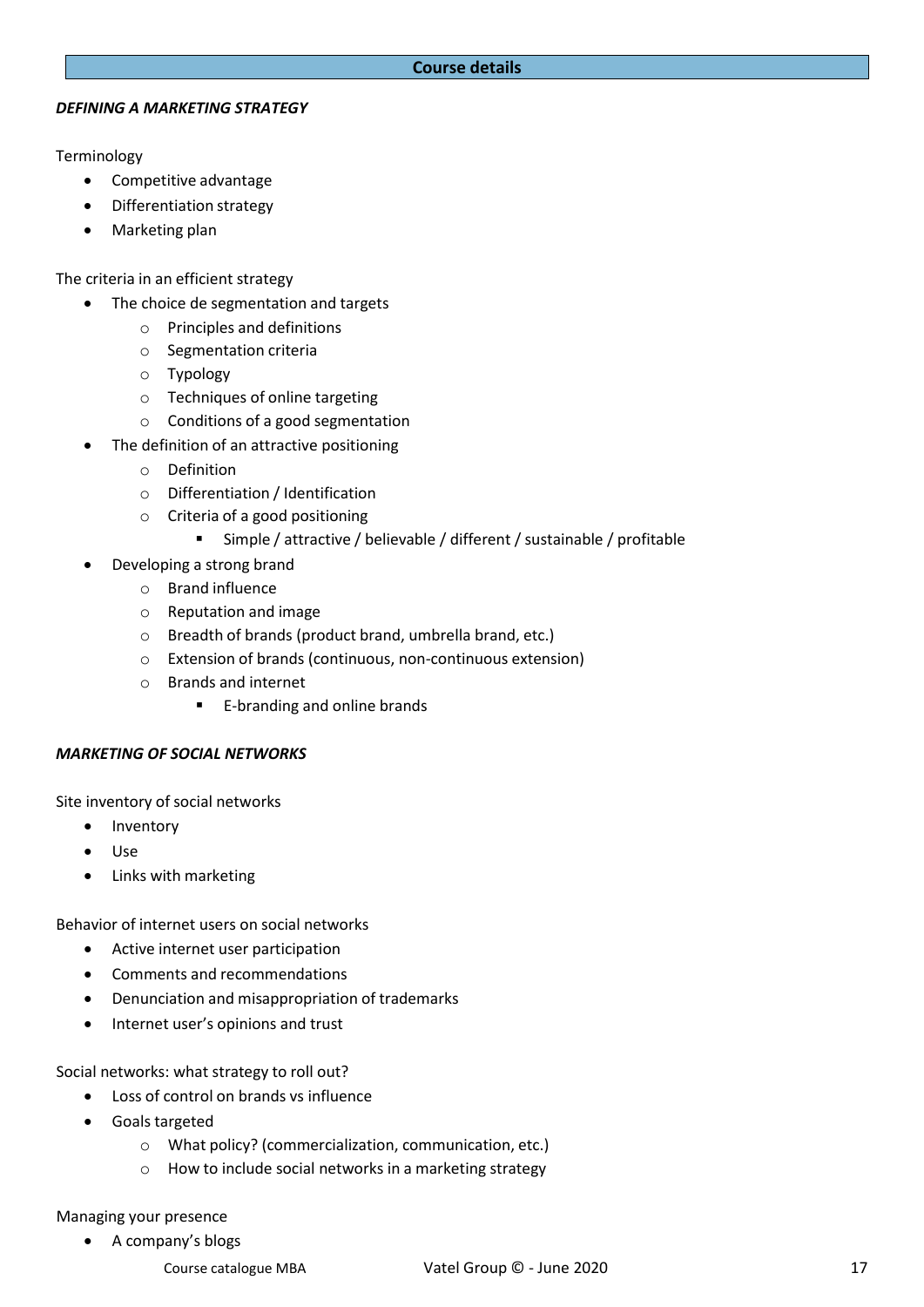- Pages on networks
- Video channels
- Being present on Twitter®

## E-reputation

- Paid (advertising on social networks)
- Earned (virality and increased audiences)
- Owned (controlled supports)

## Shared brands

- Crowd-funding
- Management of shared brands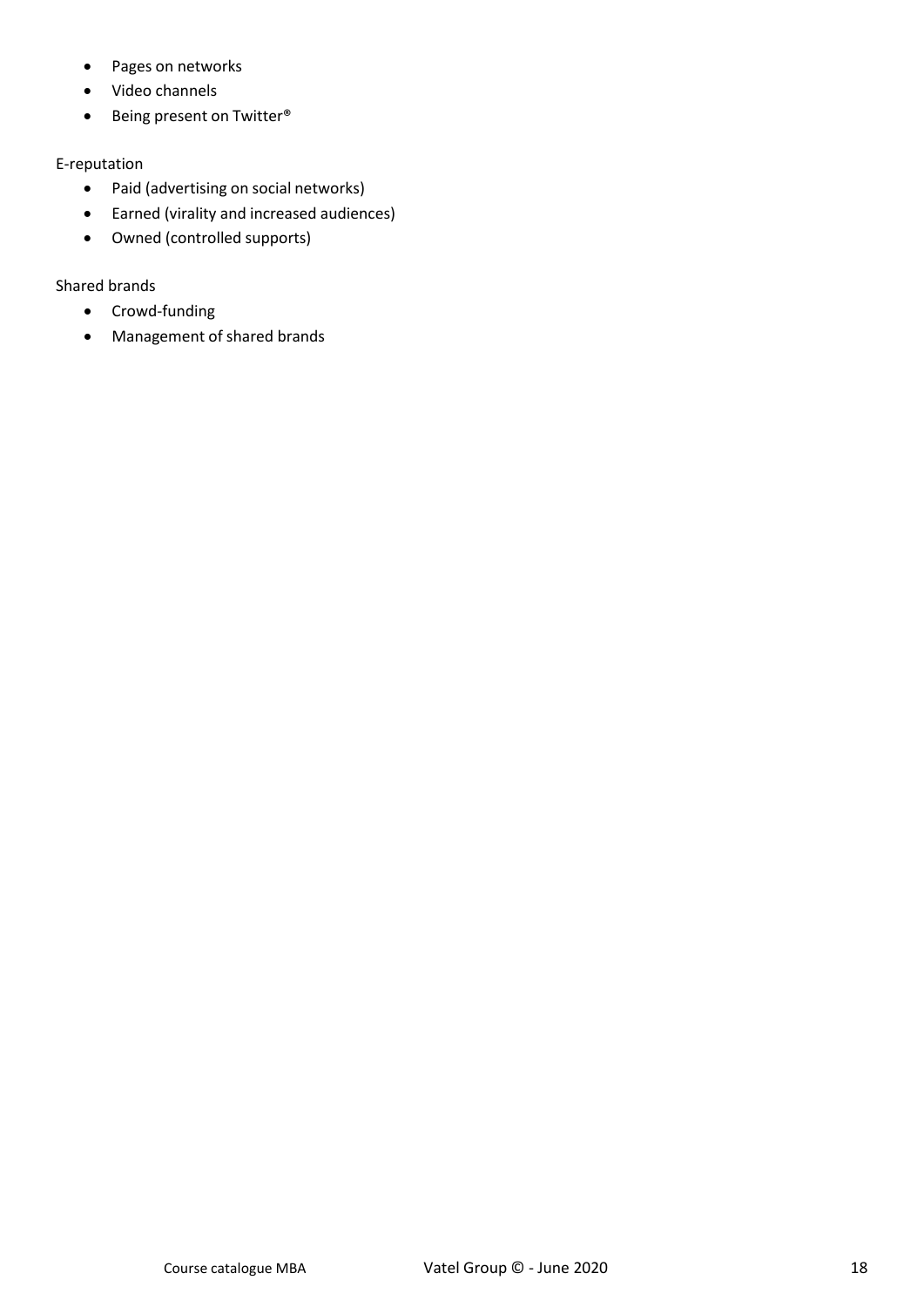# **ECONOMIC LA[W2](#page-18-0)**

## MBA 1 : CU2 LAW AND TAXATION

## **Goals & Skills**

#### **Goal of the course:**

- Thorough comprehension of the basics of brand laws and laws concerning domain names
- Thorough comprehension of the basics of laws on economic competition

#### **Skills to be acquired:**

- Knowing how to define, file and defend a brand
- Becoming aware of the importance a brand has from a legal point of view
- Thorough comprehension of the key rules governing the right to competition

#### **Summary:**

This course targets economic laws. Brand law is studied as it was in the marketing course, and the right to competition as a complement to economics and corporate strategy. Students will not be trained to become experienced legal experts, but will be initiated in complex legal concepts with a very strong international outreach.

#### **Teaching and assessment method**

#### **Prerequisites:**

• Knowledge and skills in legal culture acquired during Bachelor courses or in the Foundation Year

#### **Assessment:**

- 2 mid-term exams in the year
- a minimum of 1 individual or grouped test per semester
- 1 grade from the moodle platform, to measure attendance and work on digital contents

<span id="page-18-0"></span><sup>2</sup>Subject content should be adapted to comply with local laws.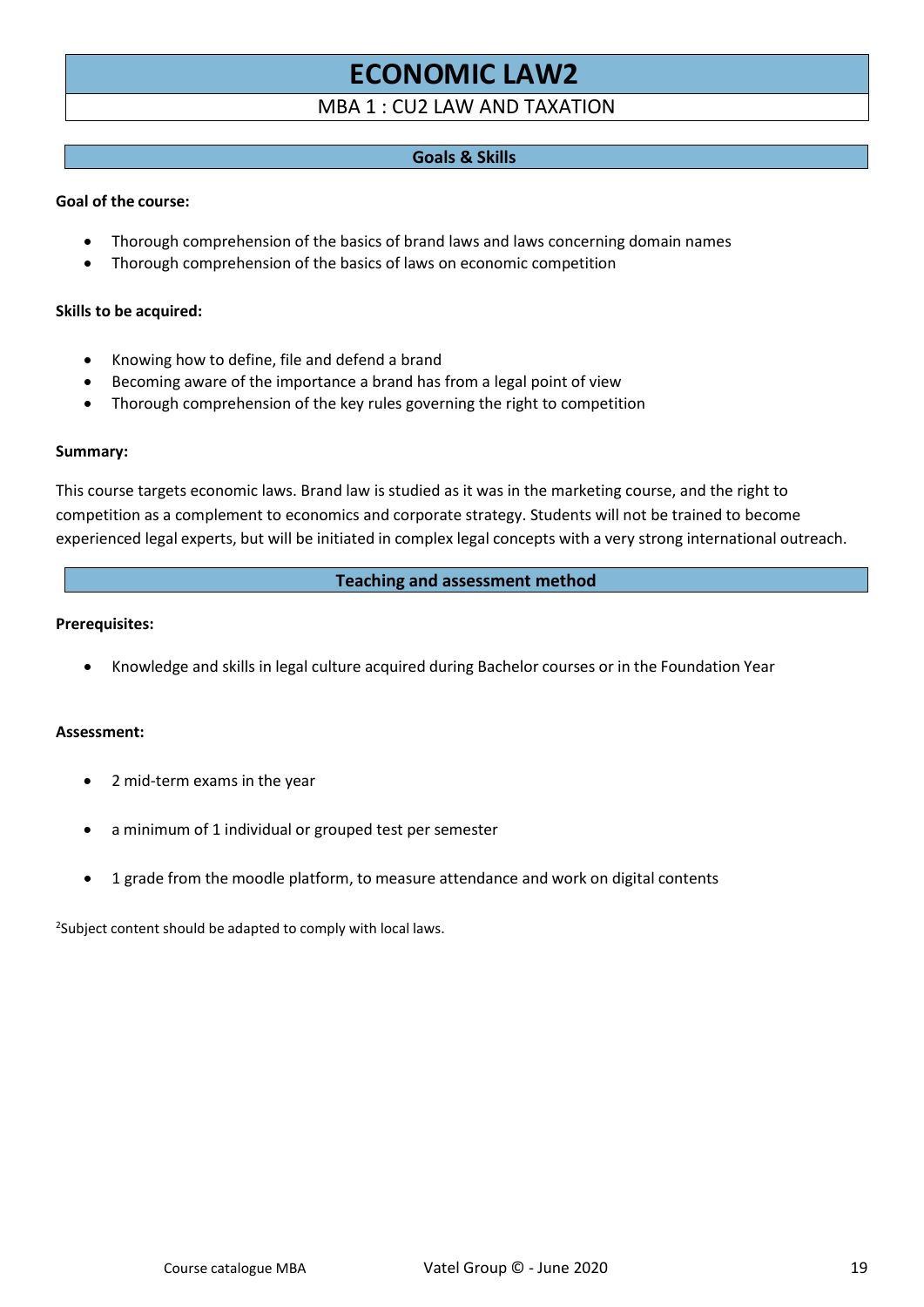#### *LAWS OF ECONOMIC COMPETITION*

#### Introduction

- Principle of free competition
	- o At a national level
	- o At a European level
	- o In the world
- Laws of economic competition
	- o Sources at a national level
	- o Sources at a European level
	- o Judicial authorities

#### Agreements

- Elements making up agreements
	- o Companies
	- o Collusion
	- o Restriction of economic competition
- Prohibition of agreements
	- o Prohibition
	- o Nullity
- **Exemptions** 
	- o Individual exemptions
	- o Exemptions by category

Abuses in the dominant position

- Elements making up abuses
	- o Domination
	- o The market
		- Geographical
		- Products
- **Sanctions** 
	- o Abuses in behavior
	- o Abuses in structure

Abusively low prices (domestic law)

#### *BRAND LAW*

Principles and definitions

- Definition
- Concerned signs
- Graphic representation
- Nominative / verbal brands
	- o Family name
	- o Geographic brand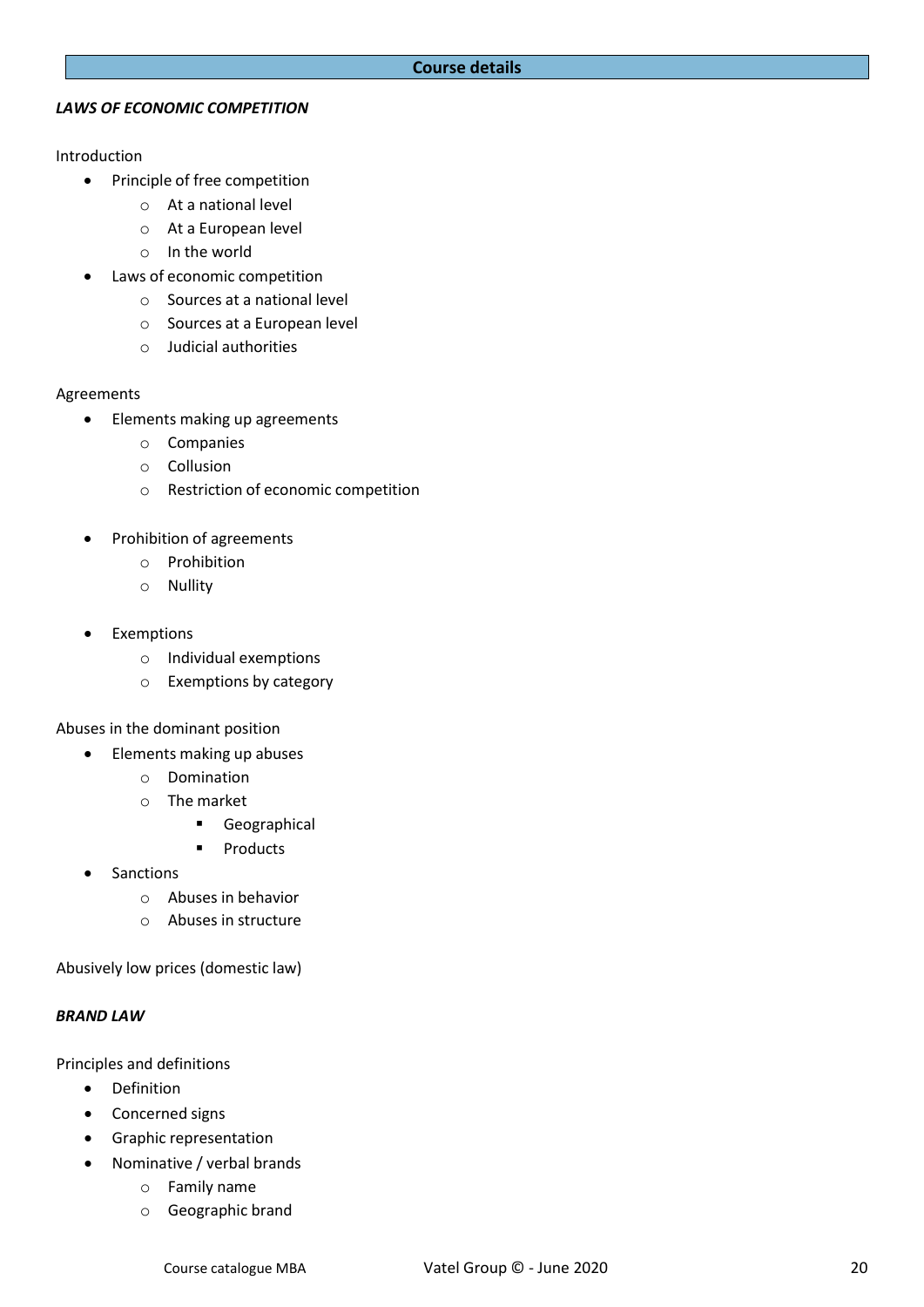- o Your slogan
- Acoustic brands
- Figurative brands
- A complex brand

### Brand protection

- The legal framework
	- o Nationwide
	- o International
	- o A communitarian brand
- Validity terms
	- o Distinctive character
	- o Availability
	- o Specialization principle
	- o Territorial status
	- o The non-deceptive character
	- o Legality
- Filing a brand
	- o Filing the request
	- o Procedure
	- o Length of protection
	- o Filing a brand in Europe and abroad

Rights and obligations of the brand

- Right to prohibit its use
- Obligation of use
	- o Revocation proceedings
	- o Foreclosure
	- o Absence of renewal
- Contracts
	- o Divestiture
	- o License

Brand protection: industrial counterfeiting actions

- Assessment of industrial counterfeiting
	- o Similarity of signs
	- o Similarity of products and services
- What happens in this action
	- o Quality to act
	- o Type of infraction
	- o Deadlines to take actions
- **Sanctions** 
	- o Civil sanctions
	- o Penal sanctions
	- o Assessment of the prejudice and reparation

#### *DOMAIN NAMES*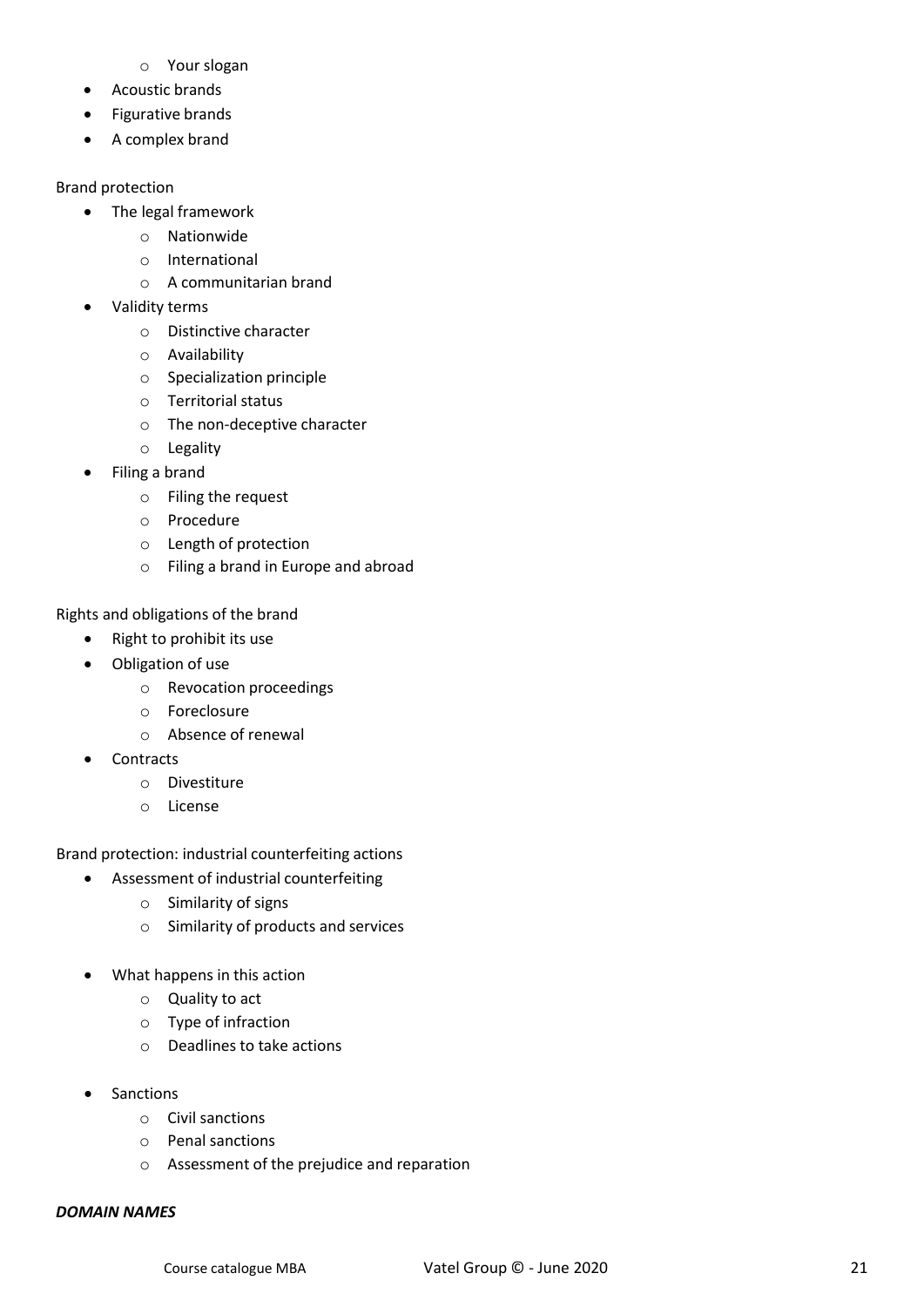#### Extensions

- DNS (Domain Name System)
- Levels of domains

## Legal framework

- Legal nature
- Registration bureau
- Registrar

## Reservations for domain names

- Principles
	- o First come / first served
- Motives behind a refusal for registration
- Legitimate interest and good faith exception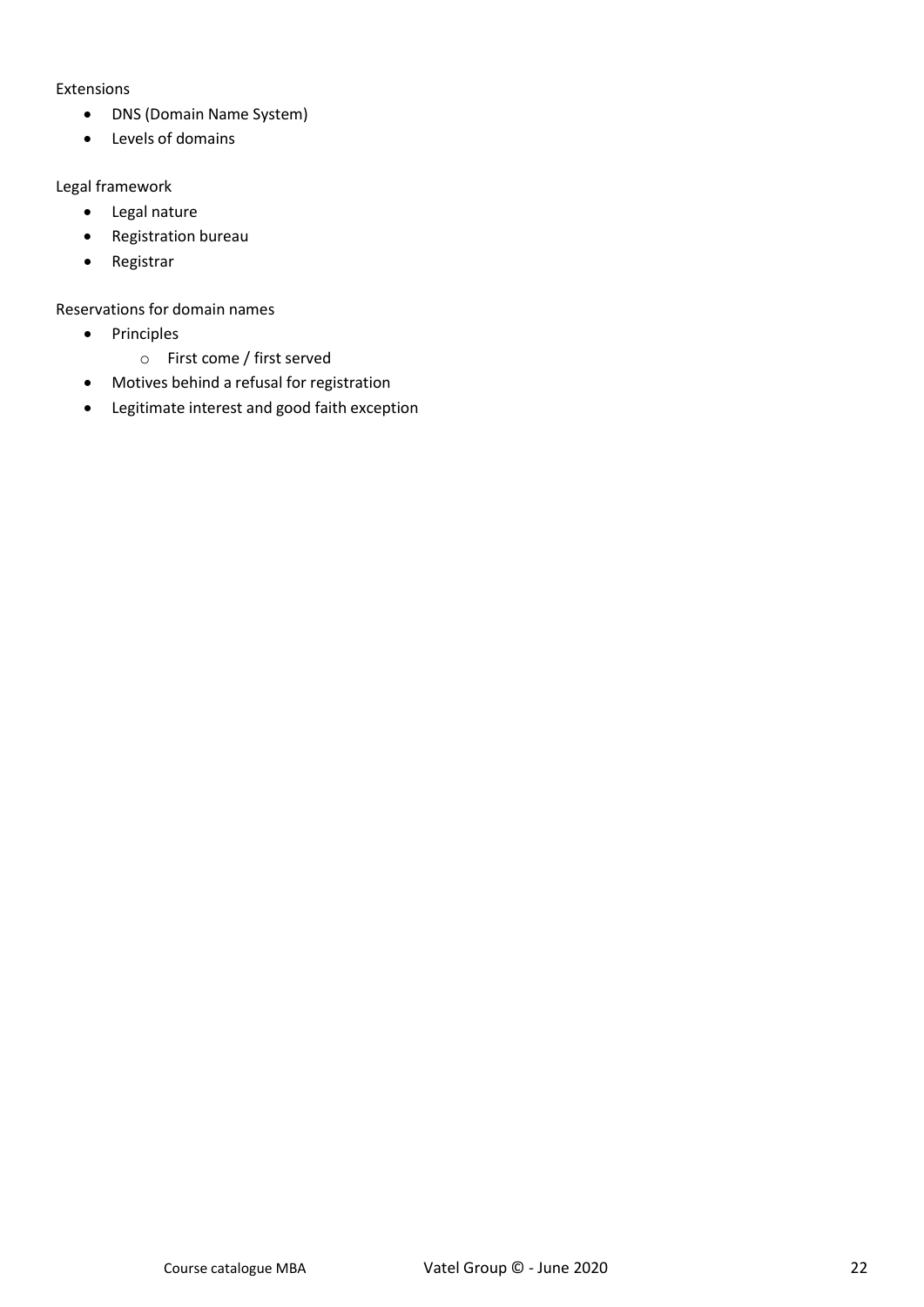# **TAXATIO[N3](#page-22-0)**

## MBA 1 : CU2 LAW AND TAXATION

## **Goals & Skills**

#### **Goal of the course:**

 $\triangleright$  Thorough comprehension of the principles of taxation in the hospitality industry.

#### **Skills to be acquired:**

- ➢ Thorough comprehension fiscal incidences on employee compensation
- $\triangleright$  Knowledge of fiscal incentives
- $\triangleright$  An introduction to international taxation

#### **Summary:**

Students deepen their knowledge in taxation and study the consequences it has on a company, both in terms of human resources and in terms of the activity and the equity the company itself holds. They are introduced to a few notions of international taxation with group operation taxation.

#### **Teaching and assessment method**

#### **Prerequisites:**

• Courses in taxation and/or legal culture in the Bachelor's or Foundation Year. The basics in management must be thoroughly understood (cf. Bachelor or Foundation Year)

#### **Assessment:**

- 2 mid-term exams in the year
- a minimum of 1 individual or grouped test per semester
- 1 grade from the moodle platform, to measure attendance and work on digital contents

<span id="page-22-0"></span><sup>&</sup>lt;sup>3</sup>To be adapted to comply with local standards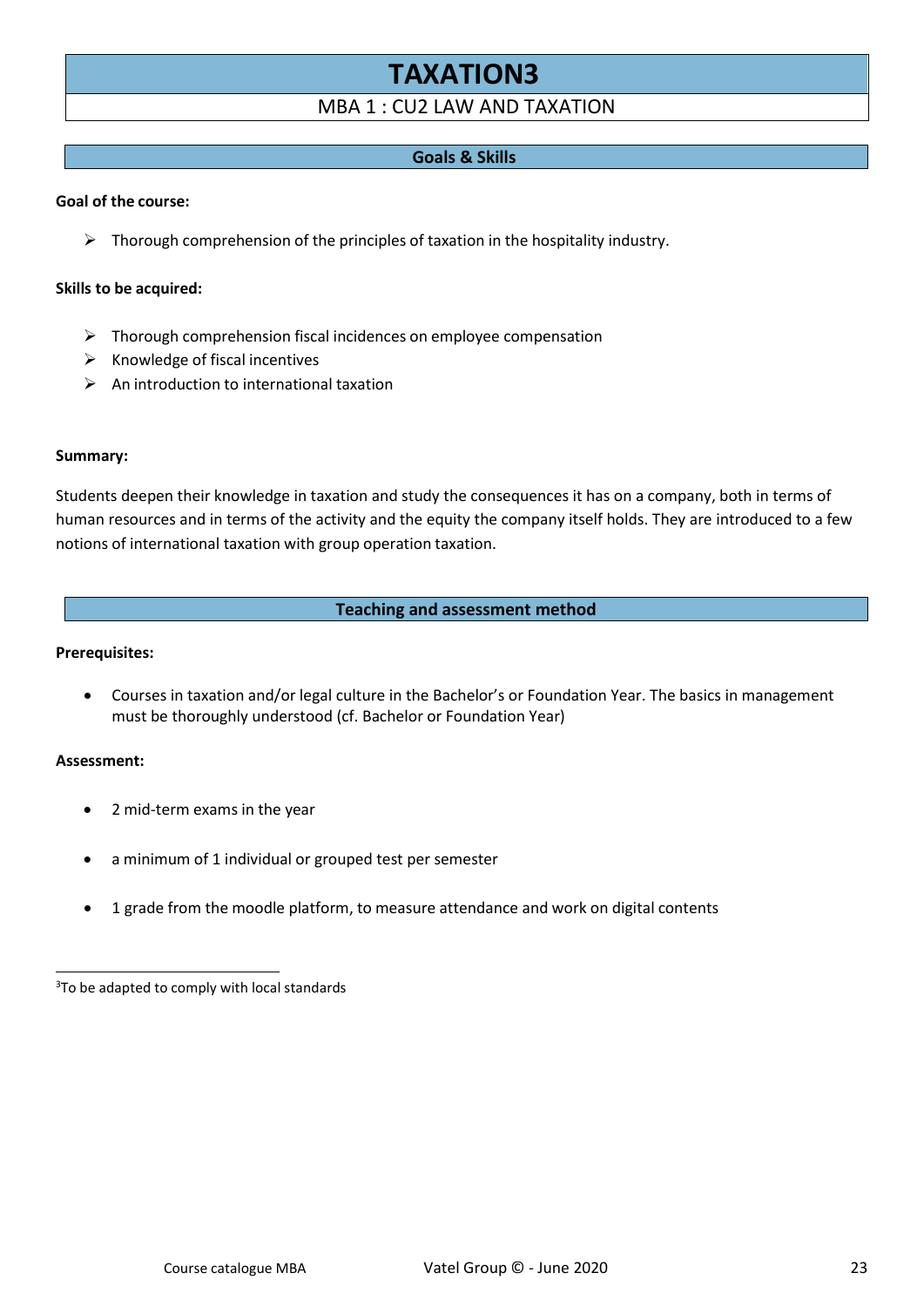#### **Course details**

#### *TAXATION AND HUMAN RESOURCES*

Traditional employee compensation

- Base salaries
- Overtime
- In-kind benefits

Complementary employee compensation

- Bonuses
- Profit-sharing
- Participation
- Allowances paid out to employees

#### *VAT*

VAT compared to Sales tax ( US + Canada) VAT international rules

- VAT mechanism :
	- o Within the EU
	- o around the world

#### *RESTRUCTURING A COMPANY*

Registration duties

- Formation and capital increases
- Mergers
- Dissolution of a company

#### Direct taxes

- Individual companies
- Corporations

#### *An introduction to international taxation - group operations case*

#### Tax treaties

- International rules
- Notion of tax-resident
- Taxes on revenues

Presumption of fictitiousness of compensation paid out in tax havens

- Tax haven criteria
- Short list of tax haven
- Advantages and drawbacks
- Risk involved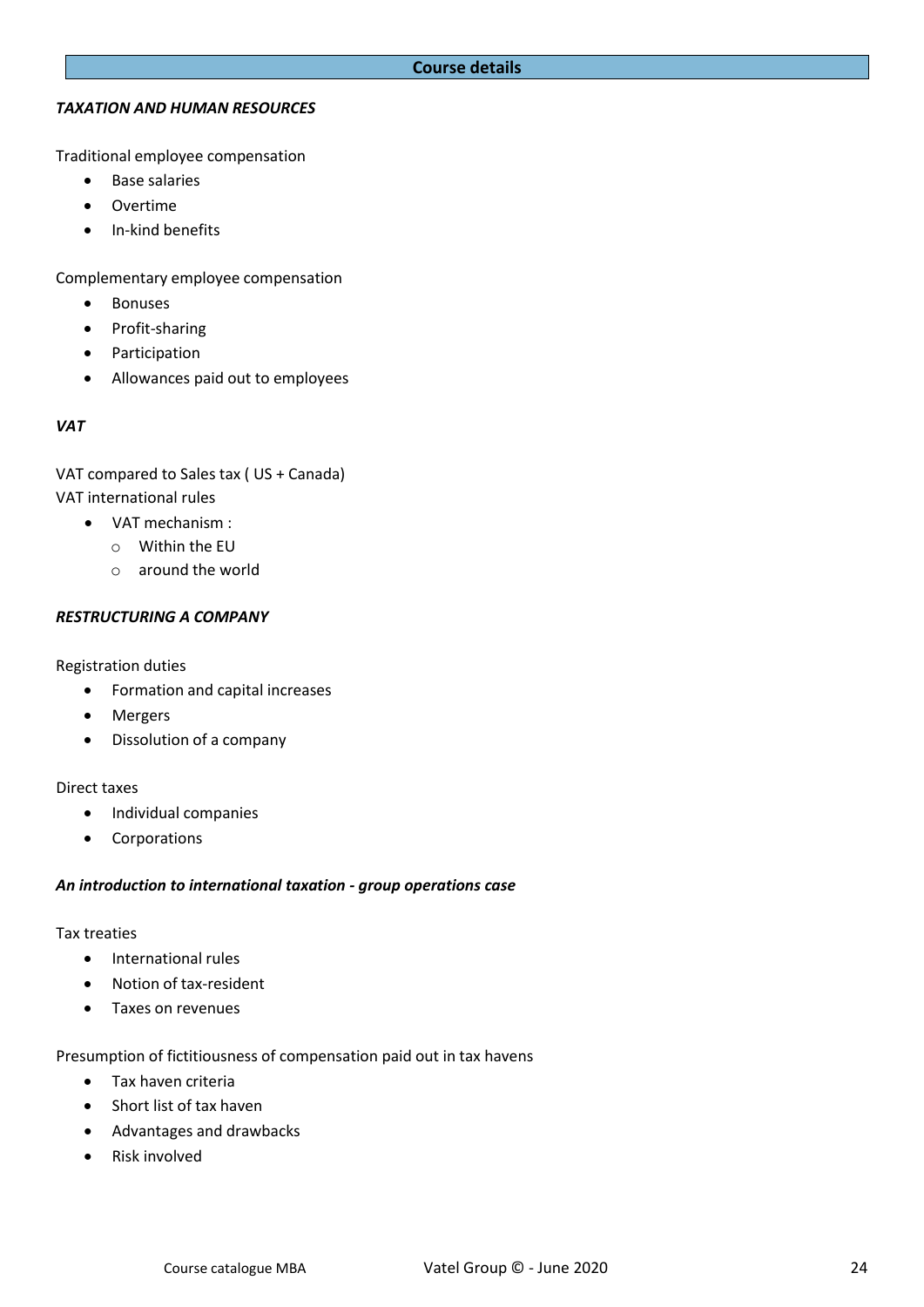Price controls of transfers between linked companies

## *TAXATION CURRENT EVENTS*

Discussions on tax system and taxation current events (local and international level)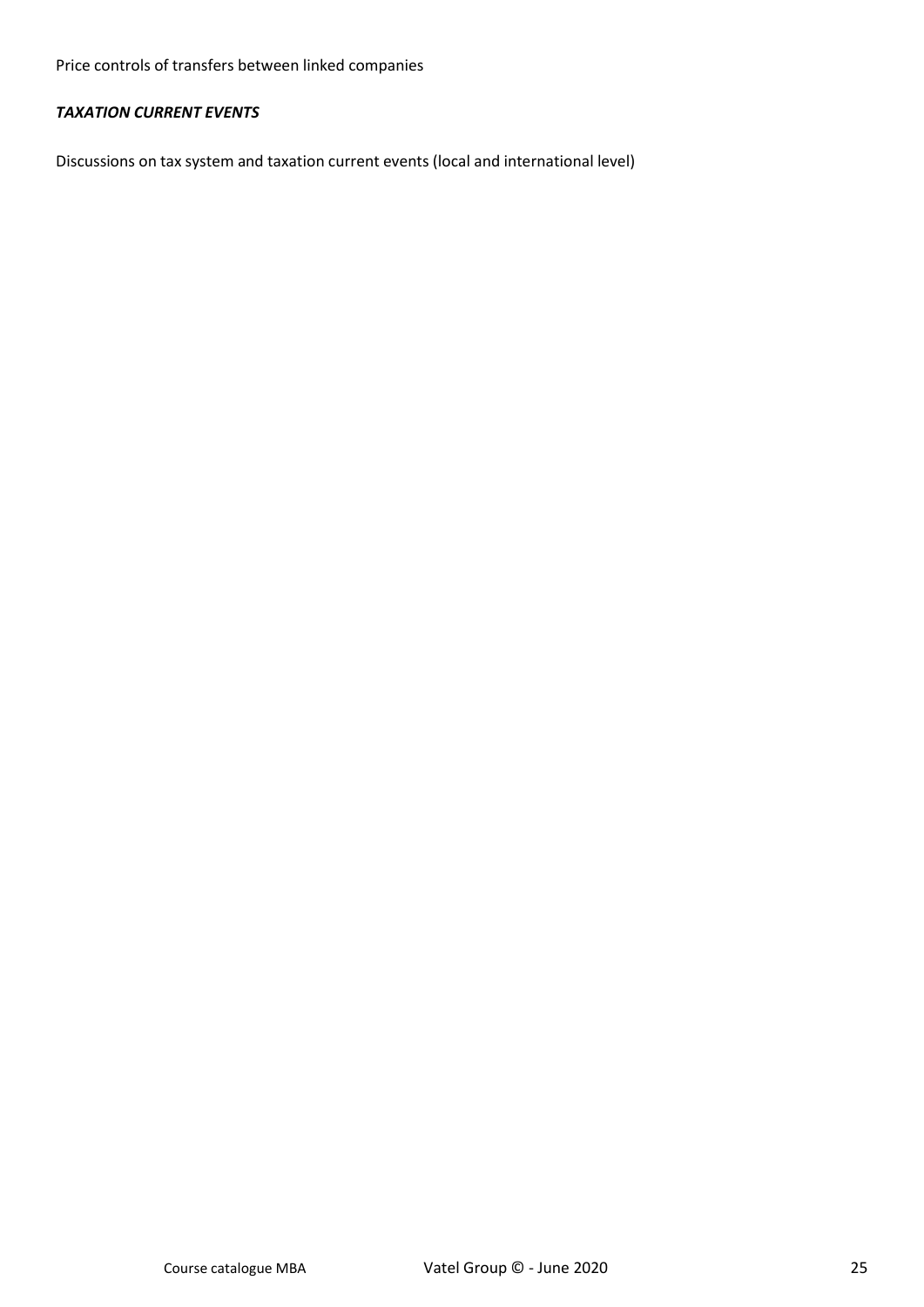## **COMPUTER SCIENCES**

## MBA 1 : CU3 TOURISM AND COMPUTER SCIENCES

## **Goals & Skills**

### **Goal of the course:**

- Knowing how to use Excel to run your hotel
- Knowing how to create a web site

#### **Skills to be acquired:**

- Mastery of Excel advanced use, included a applicative logic
- Thorough comprehension of data bases
- Knowing how to install and use CMS-WordPress

#### **Summary:**

Students will apply their knowledge in computer software to the tourism and hospitality sectors. They will create a web site using WordPress.

#### **Teaching and assessment method**

#### **Prerequisites:**

• Courses in computer sciences in the Bachelor's or Foundation Year. Thorough comprehension of the basics of the Office® pack

#### **Assessment:**

- 2 mid-term exams in the year
- a minimum of 1 individual or grouped test per semester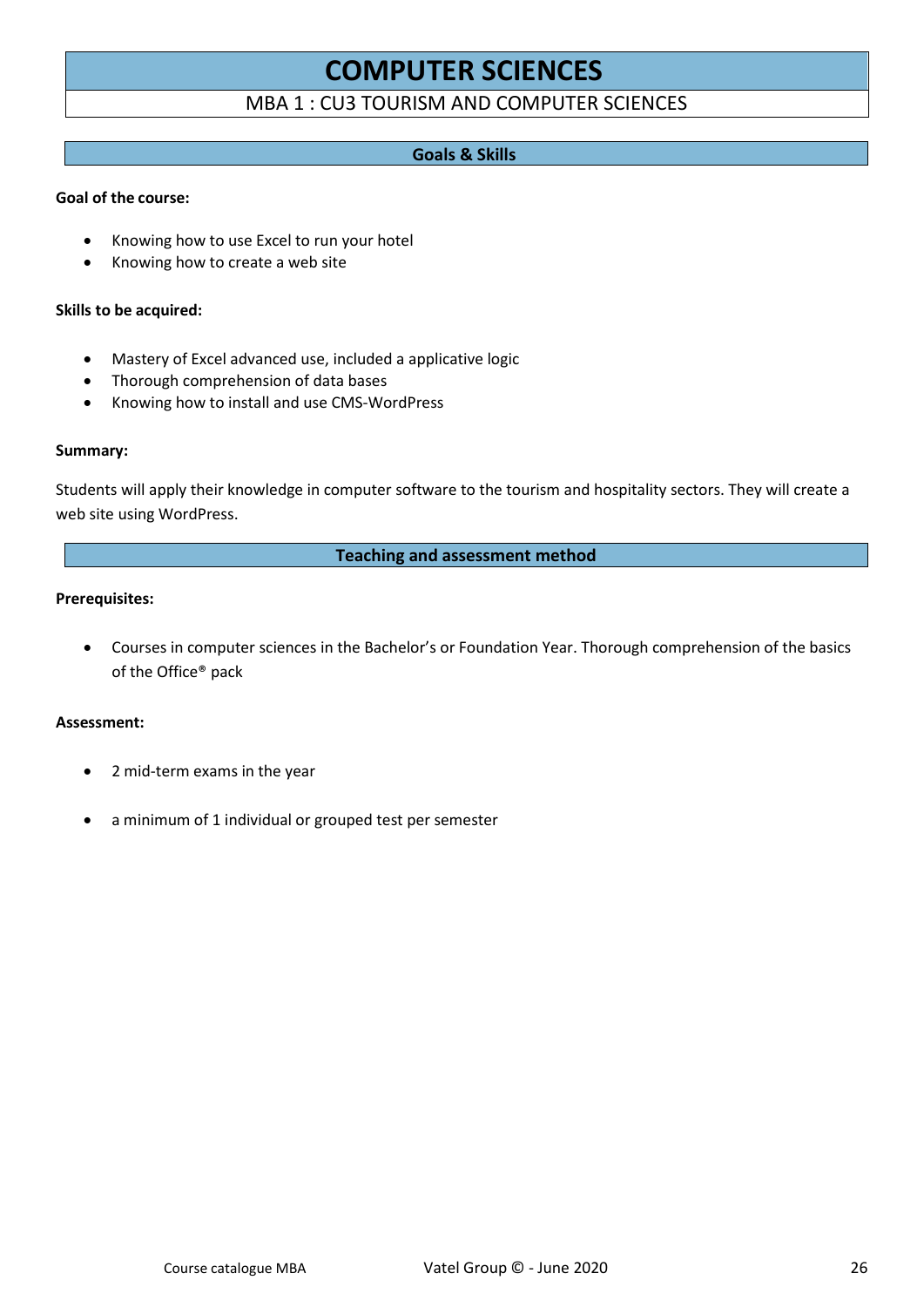#### **Course details**

#### *USING EXCEL TO RUN A HOTEL*

Practical example: the Omnes PrinciplesSection 2: Practical example: the Hubbard MethodSection 3: Practical example: Menu engineering

#### *DATA BASES*

*Using a data base*

- *Creating tables*
- *Primary and secondary keys*
- *Using tables*

*Analyzing the content of a table*

• *Queries*

#### *Forms*

- *Creation*
- *Page layout*
- *Different types of forms*
- *Principle form / sub-form*
- *Creating menus and macro commands*

#### *INTERNET AND THE HOSPITALITY INDUSTRY*

*Creating an internet site for a hotel*

- Introduction to CMS
- The architecture of a site
- Technical analysis of shared components

#### *Stages in creating an internet site*

- Knowing how to install and use CMS-WordPress
- Articles, menu categories, modules
- Animations
- Template, size and CSS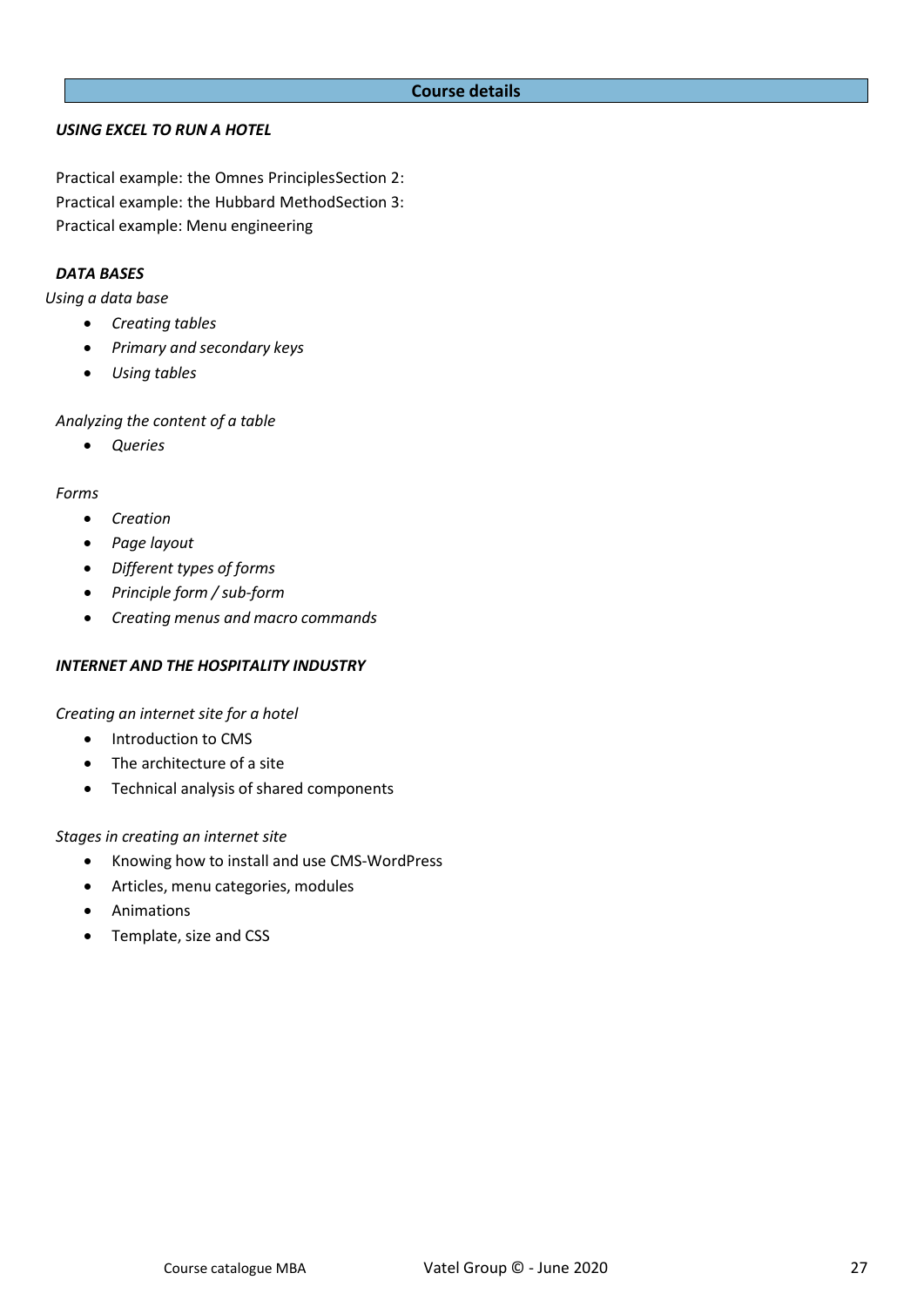# **ECONOMY OF TOURISM AND HOSPITALITY**

## MBA 1 : CU3 TOURISM AND COMPUTER SCIENCES

### **Goals & Skills**

#### **Goal of the course:**

• Knowledge of the main trends impacting the hospitality and tourist economy

#### **Skills to be acquired:**

- Thorough comprehension of the principles of tourist economy
- Having an informed opinion on the on-going risks and economic innovations in the field

#### **Summary:**

The hospitality and tourism sectors are currently undergoing deep changes. In this course, students will understand the new challenges that this field must and is going to take on as it reinvents itself.

#### **Teaching and assessment method**

#### **Prerequisites:**

• Knowledge in tourism at a Bachelor's or Foundation Year level and knowledge in geopolitical issues

#### **Assessment:**

- 2 mid-term exams in the year
- a minimum of 1 individual or grouped test per semester
- 1 grade from the moodle platform, to measure attendance and work on digital contents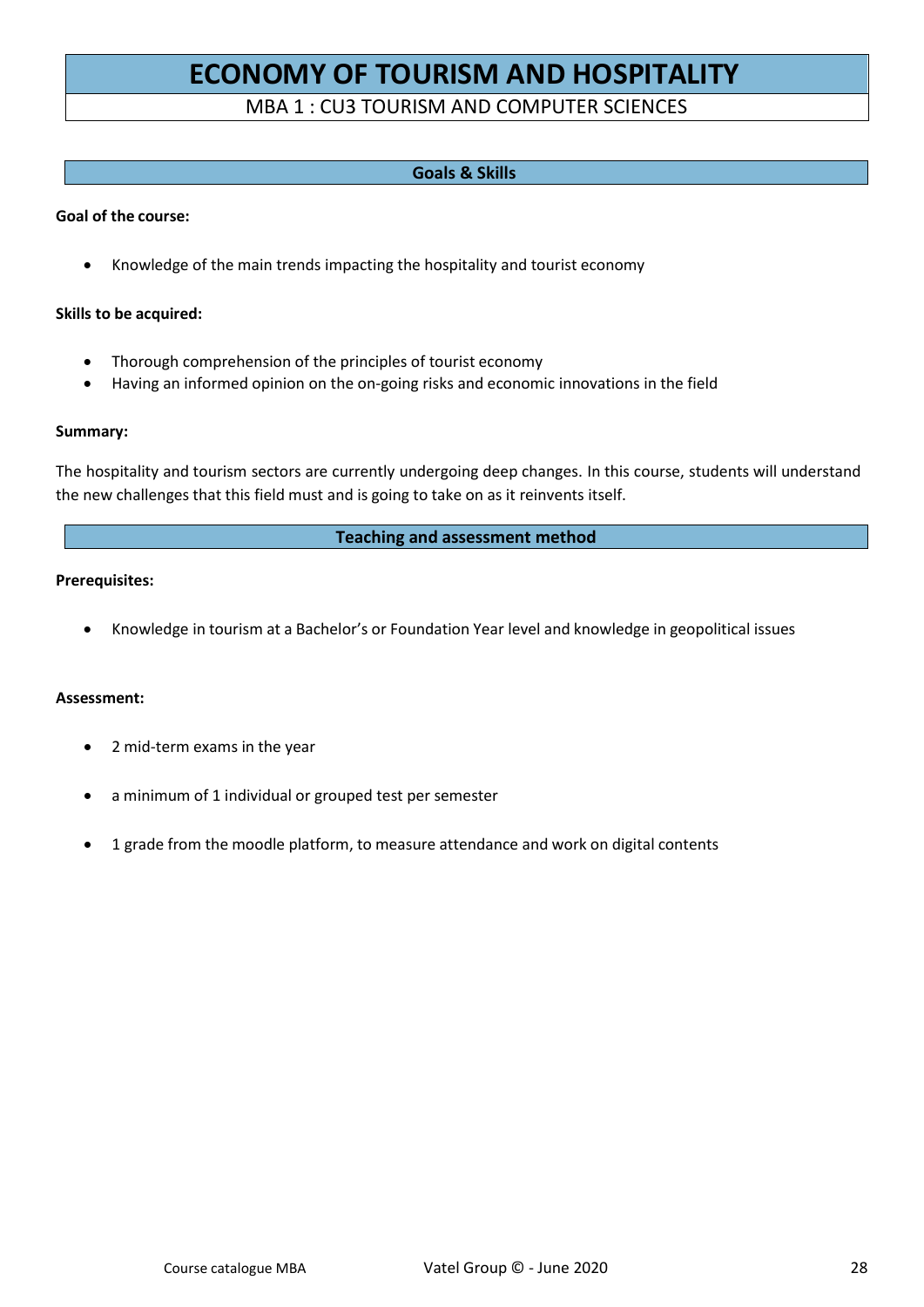#### **Course details**

#### *TOURIST AND HOSPITALITY ECONOMY IN THE INTERNET, SOCIAL NETWORKING AND ECONOMIC UBERIZATION ERA.*

#### E-tourism

- The economic impact of online reservation sites compared with traditional channels
	- o OTA face to classical chanels
	- o Economic impact of OTA

Vacation rentals 2.0 - the Airbnb® example

- Characteristics
- An economic analysis and new consumer habits
- Impact on the creation of new startups in this concept
- Reactions of hotel owners and economic competition
- Results and outlook this model has in tourism

What future do traditional tourist reservations hold?

- **Results**
- Trends
- Outlook

#### *THE TOURIST ECONOMY AND HOTEL ECONOMY IN THE ERA OF TERRORIST THREAT*

#### Background

- Destinations impacted
- Destinations unharmed
- Risks and impacts of terrorist threat on destination

Measures taken by governments of concerned countries

- Crisis management plans
- Promotion and investments plans

#### *THE TOURIST AND HOSPITALITY ECONOMY IN THE ERA OF ENVIRONMENTAL CHANGES*

Environmental change and global tourism

- Tourism as being responsible for environmental change
	- o Results and trends
	- o Policies and mitigation measures

The tourism and the hospitality industry as leading players in sustainable development

- Eco-labelling and CSR in the hospitality industry
- Ethics and tourist education
- Sustainable development public policies in touristic countries

#### *THE TOURIST ECONOMY AND HOTEL ECONOMY IN THE ERA OF THE PROTECTION OF HERITAGE AND CULTURE*

#### UNESCO World Heritage list

- UNESCO's mission
- Funding heritage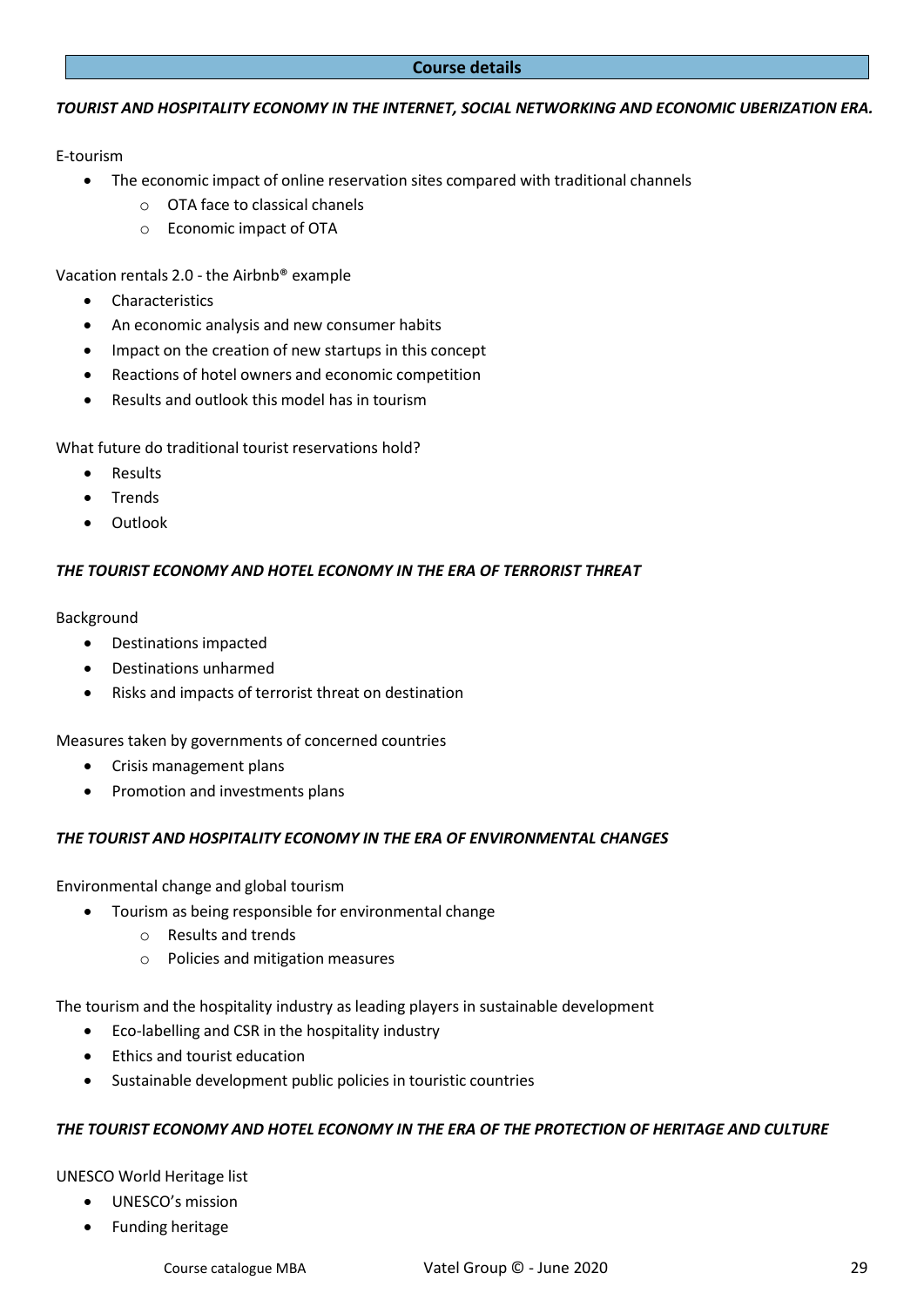- Selection criteria and the admissions process
- Economic impact of admission for destinations

From heritage value to touristic value

#### *AIR TRANSPORT AND DESTINATIONS : INTERRELATED INTERESTS AND FORMER CHANGES*

Air transport industry diagnosis

Strategies and business models of air transport companies, and impacts on destinations

- Towards new models
- Impacts on destinations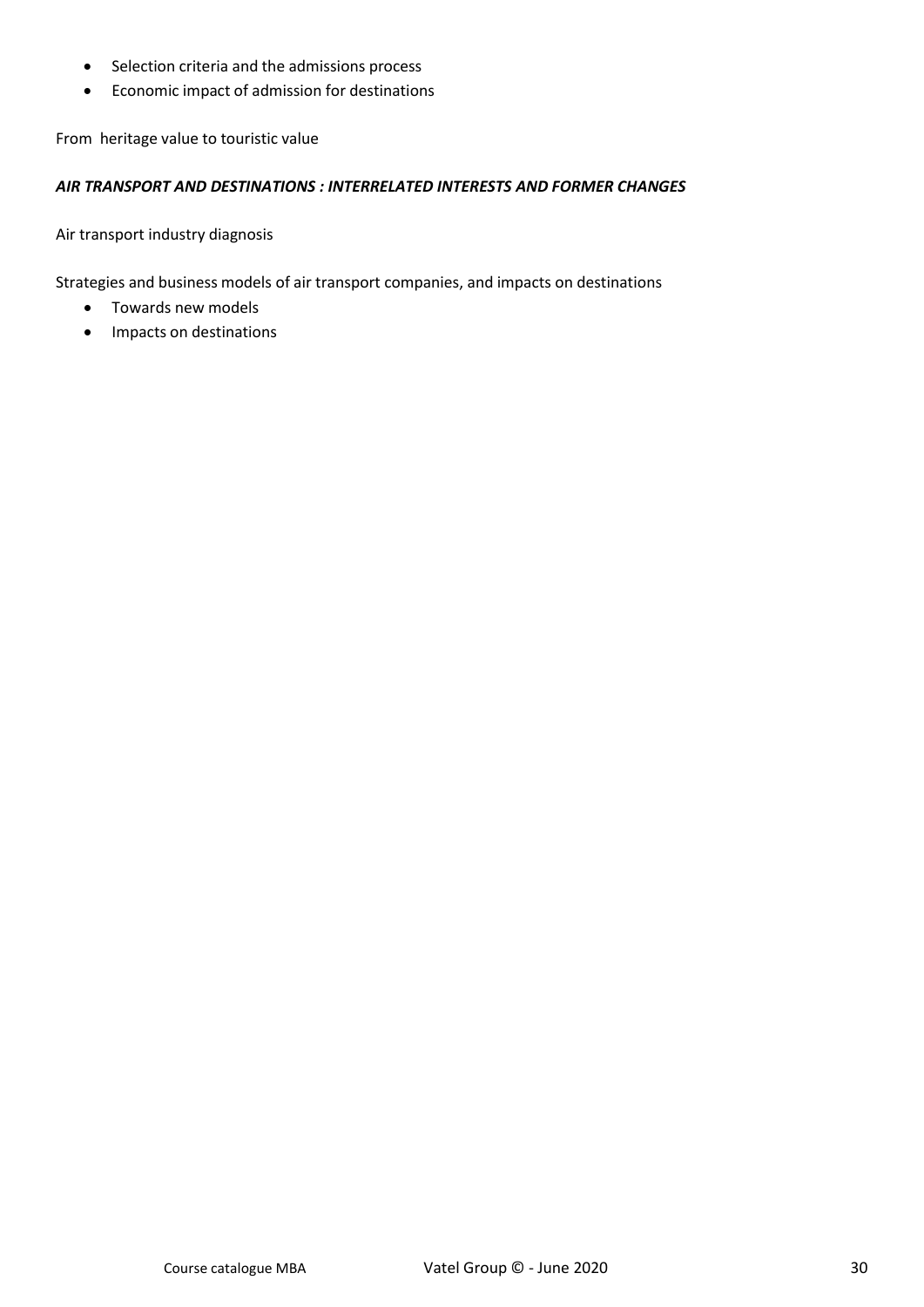## **HOSPITALITY STRATEGY**

## MBA 1 : CU3 TOURISM AND COMPUTER SCIENCES

### **Goals & Skills**

#### **Goal of the course:**

- Understanding hotels business models and strategies, independently owned or inside groups and chains
- Understanding innovation and strategies of worldwide hospitality groups, and links with global platforms

#### **Skills to be acquired:**

- Mastering business models principles and their applications to hospitality industry
- Analyzing strategic decisions making of hospitality groups
- Identifying innovation sources of hospitality and tourism industry
- Analyzing the place of OTA platforms inside hospitality and tourism industry

#### **Summary:**

Students face to business models and strategies build by independent hotels and hotel groups around the world. They analyze them, in order to deeply understand executive decisions in both micro level (hotel) and macro one (groups and platforms). They include innovation and digitalization mutations to those strategic thinkings.

#### **Teaching and assessment method**

#### **Prerequisites:**

• Knowledge in hotel environment, current events in hospitality, tourist economy in the Bachelor's or Foundation Year

#### **Assessment:**

- Common examen Corporate strategy / Hospitality strategy
- 2 mid-term exams in the year
- a minimum of 1 individual or grouped test per semester
- 1 grade from the moodle platform, to measure attendance and work on digital contents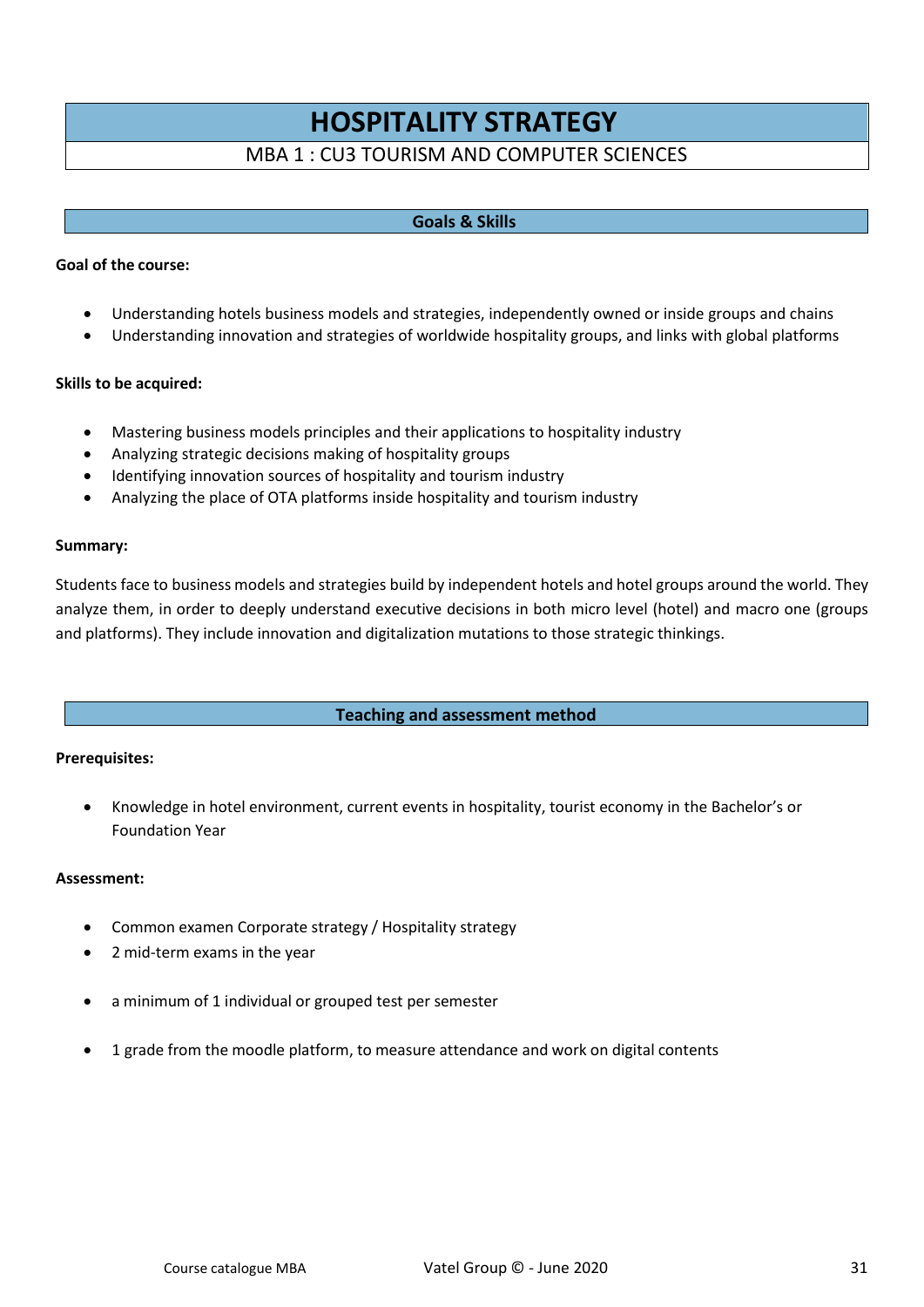### **Course details**

#### *INTRODUCTION*

Current events in hotel chains Current events in tourism

#### *HOTEL BUSINESS MODELS*

Business model concept

- Principles of business models
- Business model CANVAS, design tool

Hotel business model

- Independently owned hotel generic business model
- Various types of hotel business model : volunteer chain affiliation, chain hotel, franchise, …

#### *HOTEL GROUPS STRATEGIES*

Hotel groups

- Overview and classification of worldwide hotel groups
- Local and national groups features

Hotel groups strategies and diversification

- Global strategie and area strategies of worldwide hotel groups
- SBU portfolio and BM portfolio of hotel groups

#### *INNOVATION, HOSPITALITY AND PLATFORMS*

Innovation and new models

- Innovation in hotel industry
- New business models and formats of hotels

From hotel industry to hospitality industry

Platform mutation of hospitality industry

- Platforms, key actors of the industry
- Value capture from platfoms and impacts on hotels business models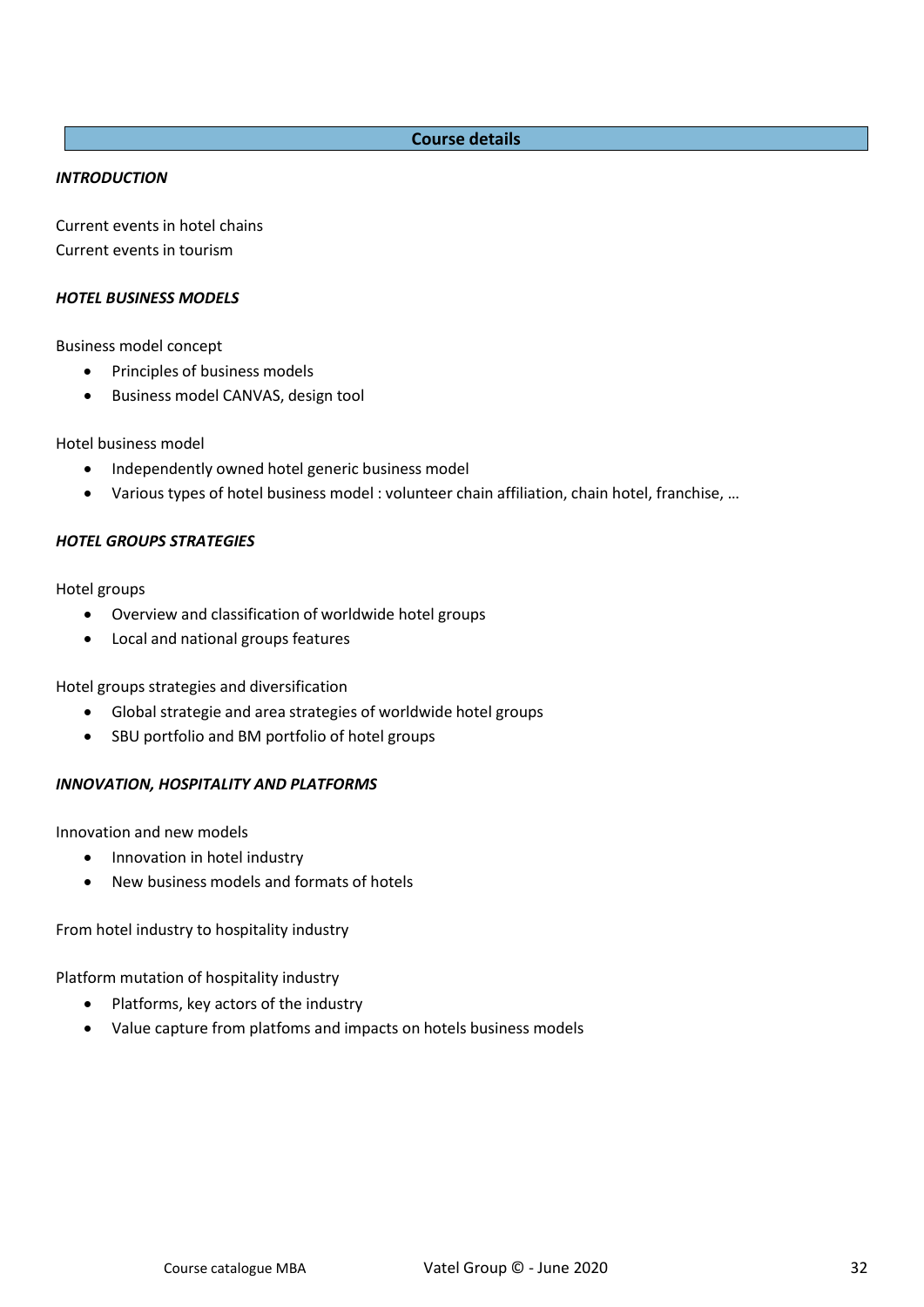# **FOREIGN LANGUAGES I**

## MBA 1 : CU4 FOREIGN LANGUAGES

#### **Goals & Skills**

#### **Goal of the course:**

• Being able to promote a company and sell its products and services in a foreign language

#### **Skills to be acquired:**

- Mastering marketing vocabulary
- Mastering communication vocabulary
- Knowing how to organize a meeting
- Knowing how to discuss and debate on the various hospitality strategies

#### **Summary:**

The students carry out marketing and communication actions in a foreign language. They learn how to organize a meeting and debate on the corporate strategy in the language studied.

#### **Teaching and assessment method**

#### **Prerequisites:**

• B1 CECR level at the minimum and knowledge of vocabulary in hotel and restaurant services

#### **Assessment:**

- 2 mid-term exams in the year
- a minimum of 1 individual or grouped test per semester
- 1 grade from the "Gofluent" platform, to measure attendance and work on digital contents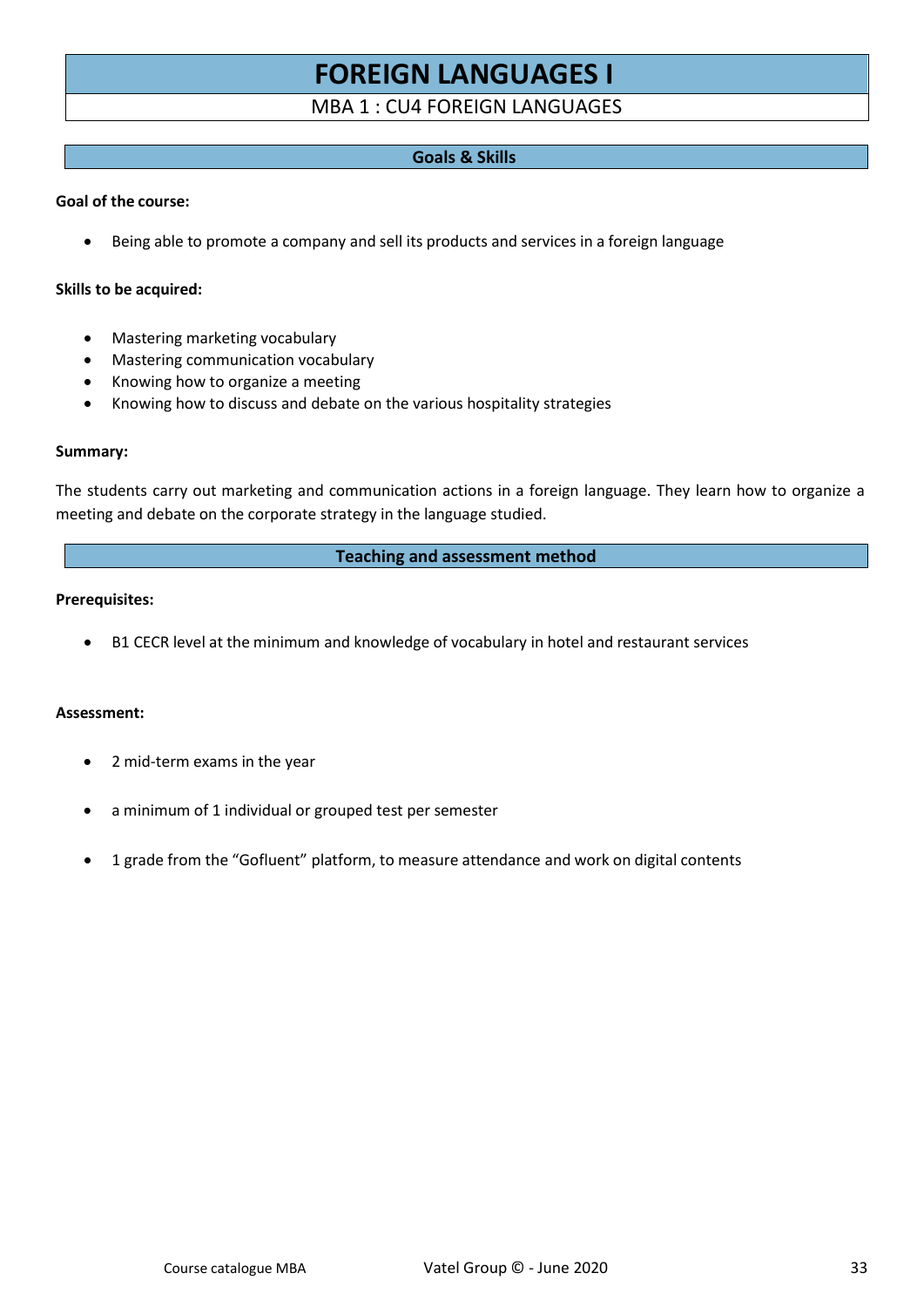### *MARKETING & COMMUNICATION*

Knowing the hospitality market

- In the country where students are studying
- In the world
- Knowing how to fix marketing goals

Knowing how to carry out a market study Launching a marketing action

- For a product
- For a service

#### Advertising

- Key points in advertising
- Distribution channels
- Reservation centers
- Travel agencies

External communication

• Knowing how to communicate on your hotel

## *CORPORATE COMMUNICATION*

Formal communication

- Internal communication
	- o By email
	- o By phone
- External communication
	- o Commercial correspondence
	- o On social networks

#### *MEETINGS AND SEMINARS*

Organization

- Inviting
- Summoning
- Agenda
- Schedule
- Closing the meeting

#### Presenting a project

- Public speaking
- Speeches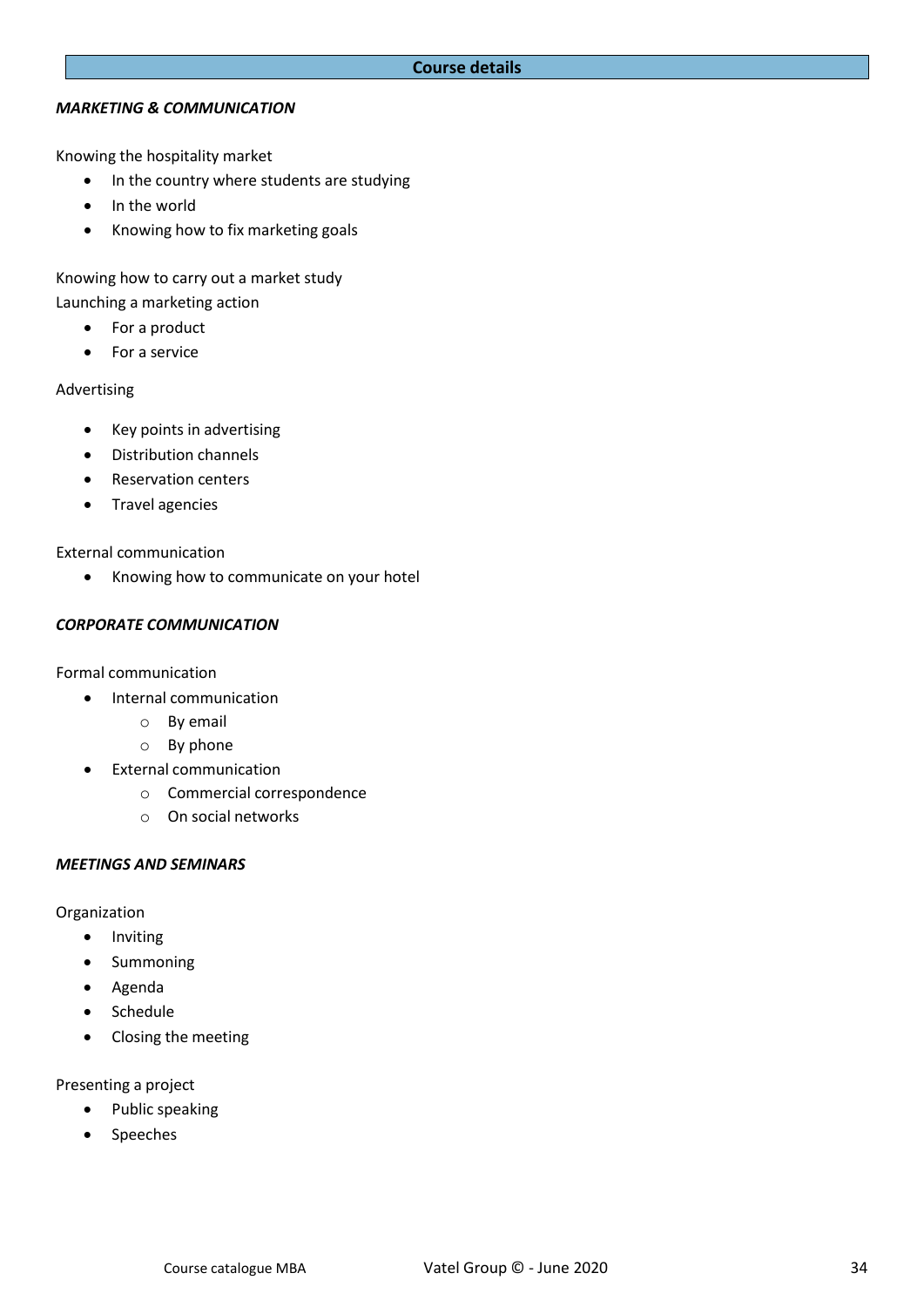## *CORPORATE STRATEGY*

Strategy of independent hotels Strategy of international hotel chains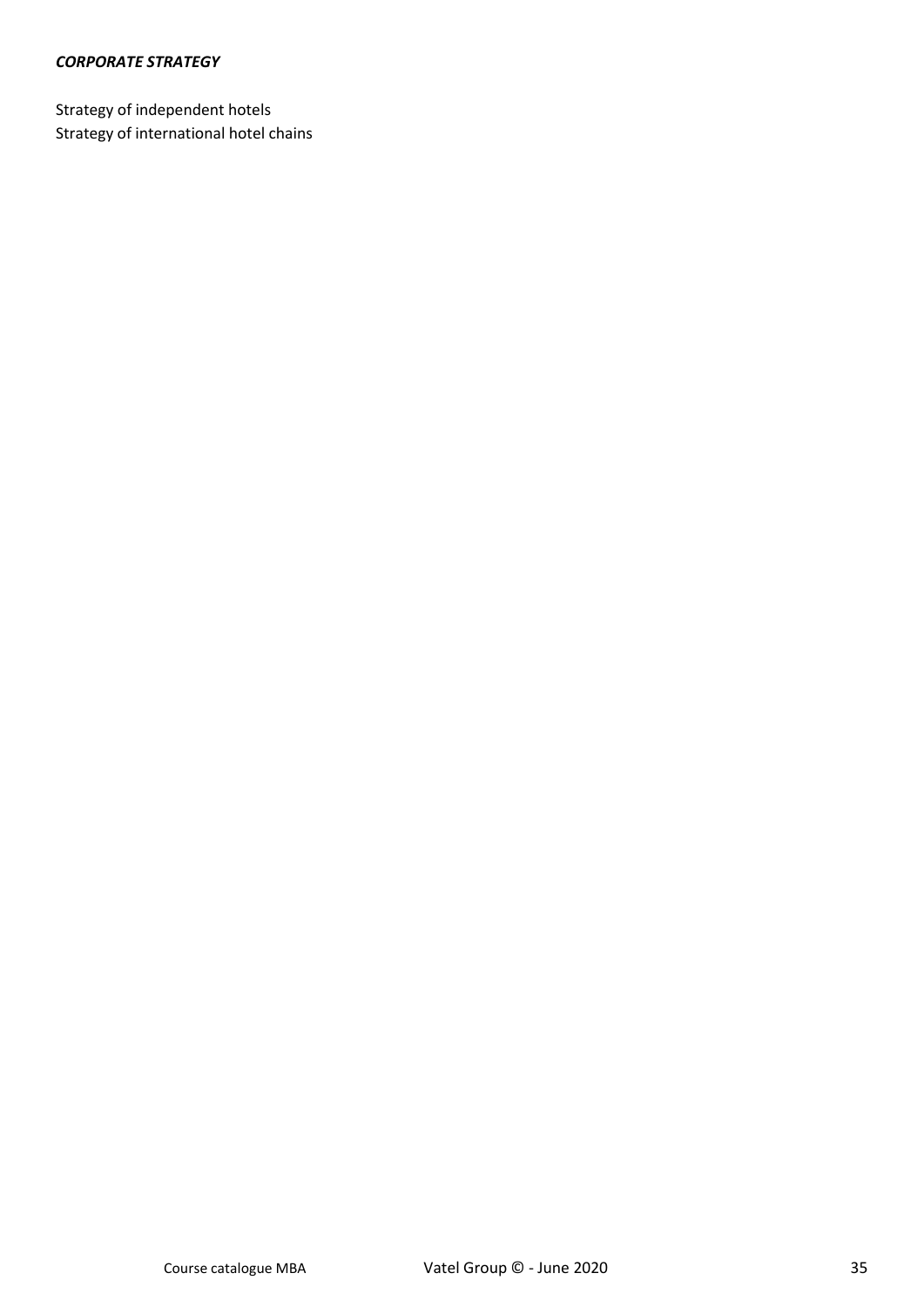# **FOREIGN LANGUAGES II**

## MBA 1 : CU4 FOREIGN LANGUAGES

## **Goals & Skills**

#### **Goal of the course:**

• Being able to promote a company and sell its products and services in a foreign language

#### **Skills to be acquired:**

- Mastering marketing vocabulary
- Mastering communication vocabulary
- Knowing how to organize a meeting

#### **Summary:**

The students carry out marketing and communication actions in a foreign language. They learn how to organize ameeting in the language studied.

#### **Teaching and assessment method**

#### **Prerequisites:**

• B1 CECR level at the minimum and knowledge of vocabulary in hotel and restaurant services

#### **Assessment:**

• 2 tests per semester, on "Gofluent" platform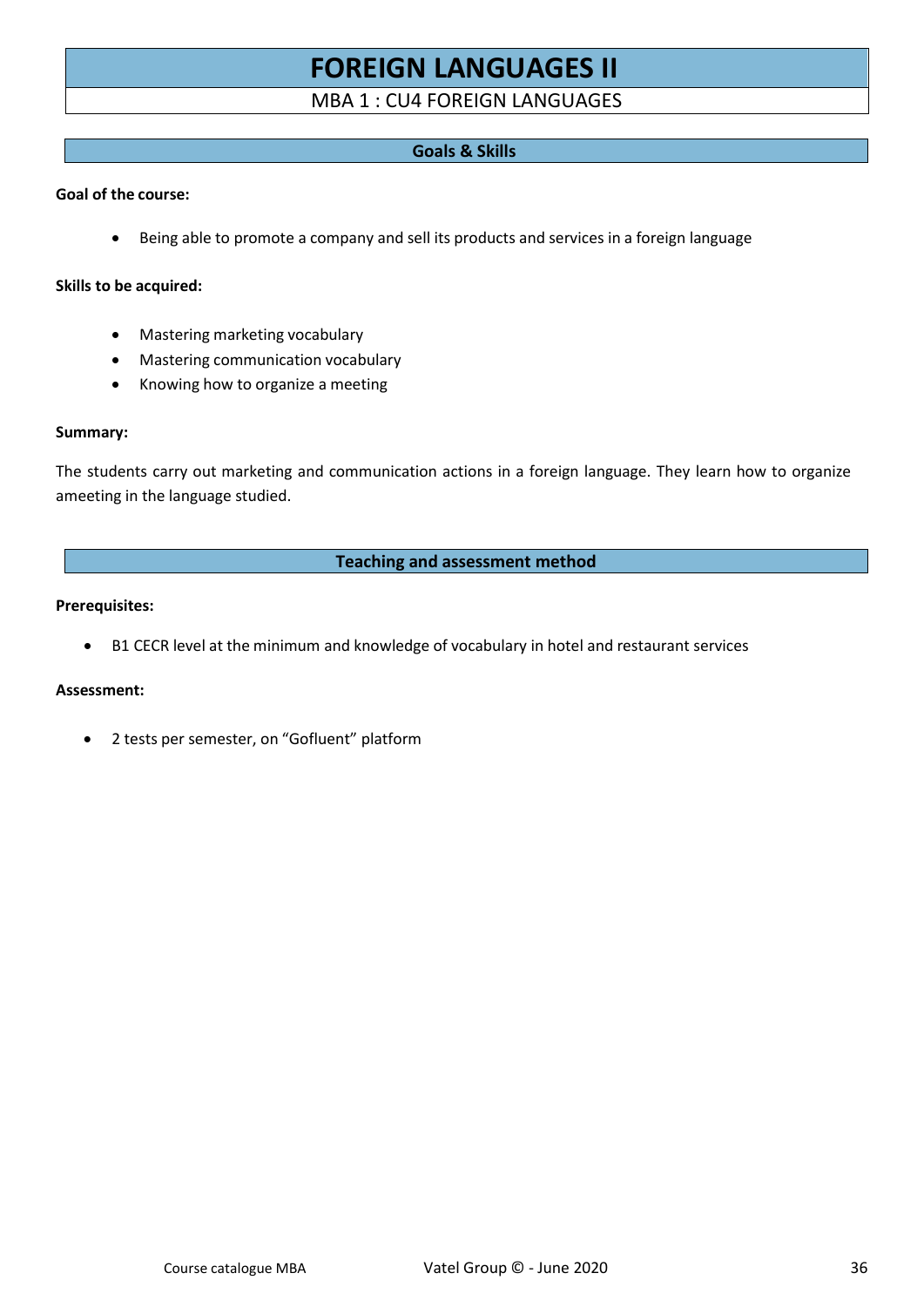#### **Course details**

#### *MARKETING & COMMUNICATION*

Knowing the hospitality market

- In the country where students are studying
- In the world
- Knowing how to fix marketing goals

Knowing how to carry out a market study

Launching a marketing action

- For a product
- For a service

#### Advertising

- Key points in advertising
- Distribution channels
- Reservation centers
- Travel agencies

External communication

• Knowing how to communicate on your hotel

#### *CORPORATE COMMUNICATION*

Formal communication

- Internal communication
	- o By email
	- o By phone
- External communication
	- o Commercial correspondence
	- o On social networks

#### *MEETINGS AND SEMINARS*

Organization

- Inviting
- Summoning
- Agenda
- Schedule
- Closing the meeting

Presenting a project

- Public speaking
- Speeches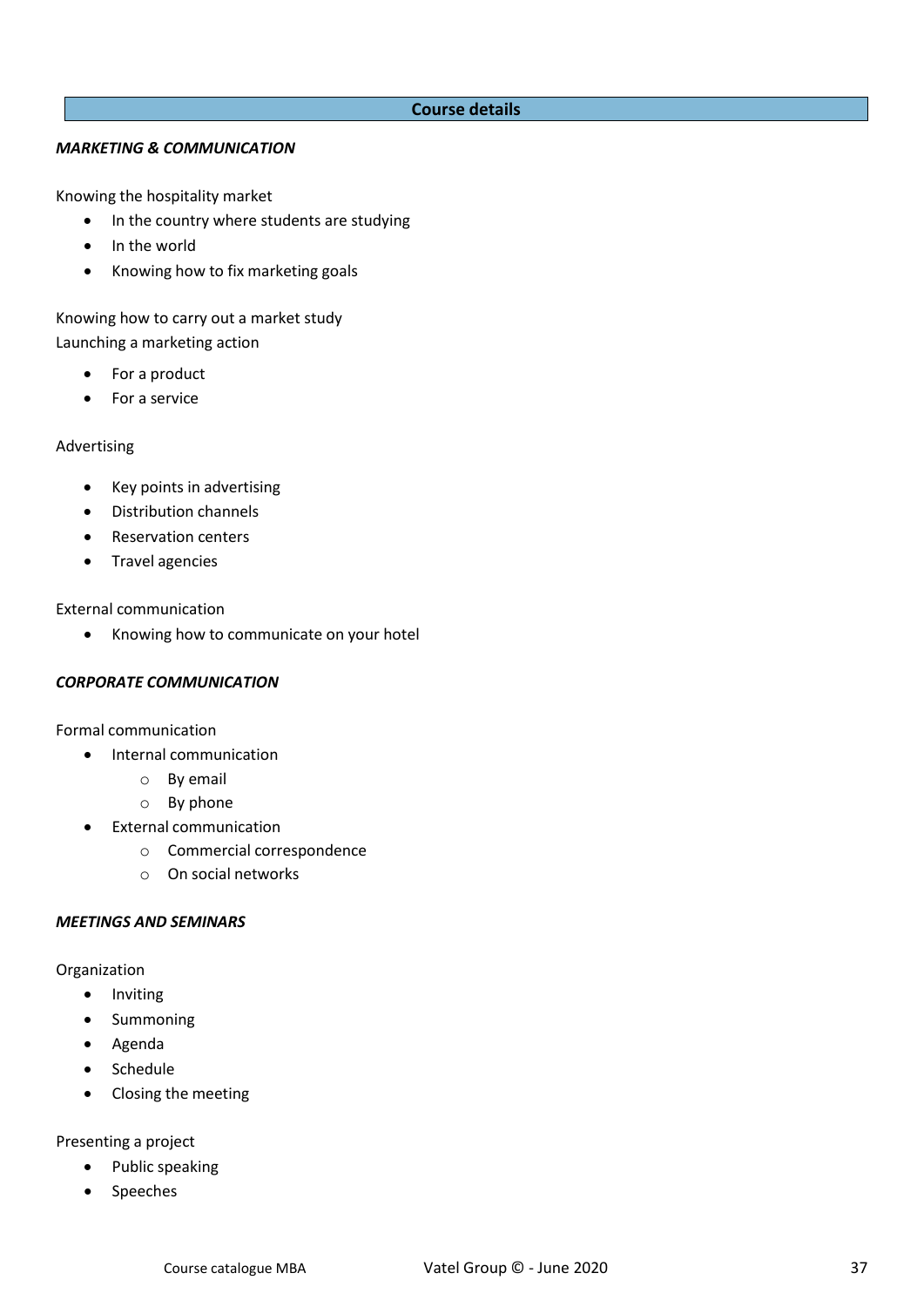## **Course content**

**2nd year MBA - Management 5**

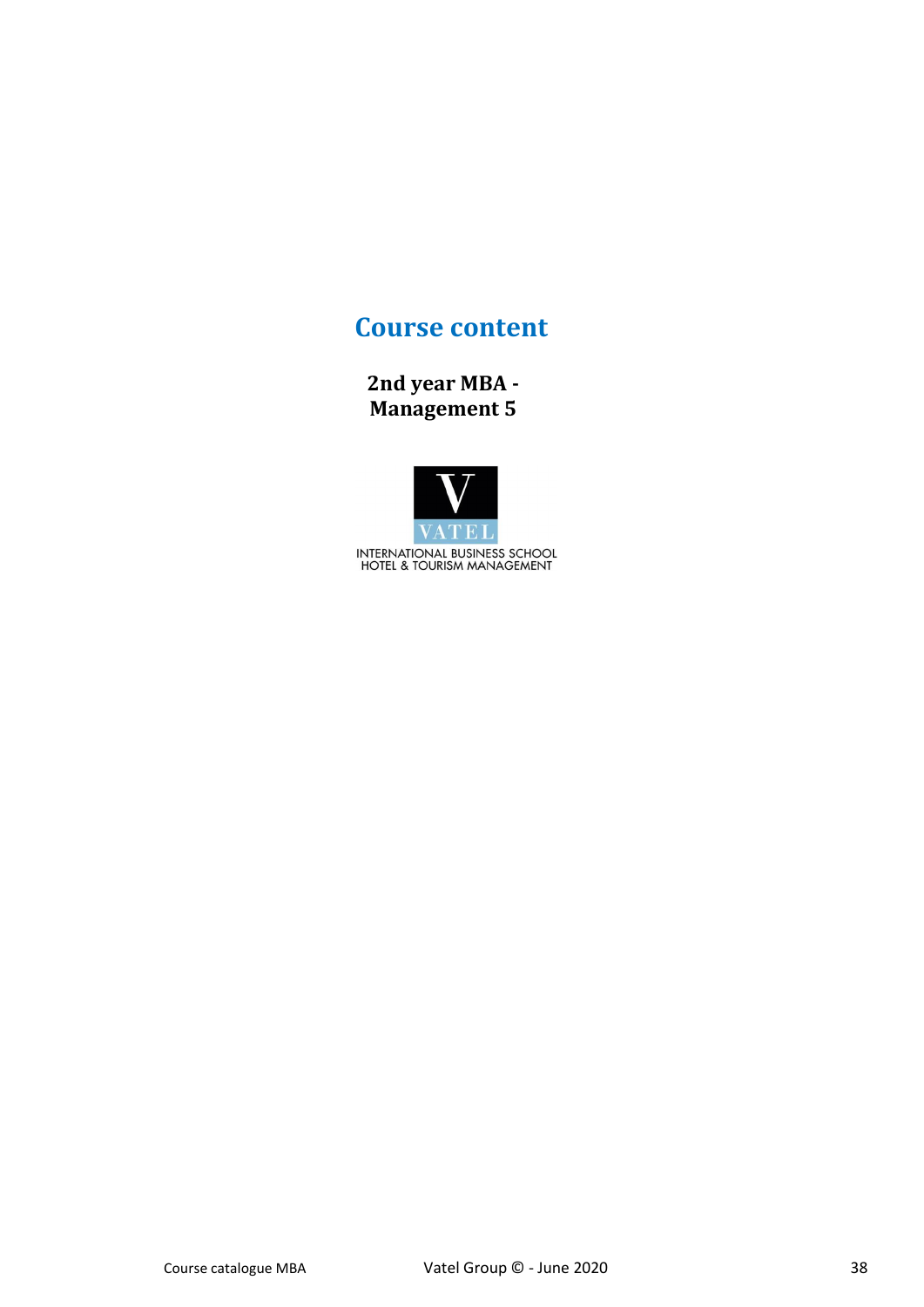# **OPERATIONAL MANAGEMENT**

## MBA 2 : CU1 MANAGEMENT

## **Goals & Skills**

## **Goal of the course:**

• Having a strategic managerial vision of a company through an operational activity of a hotel.

### **Skills to be acquired:**

- Knowing how to roll out internal and external communication actions
- Knowing how to do everyday management tasks in the hotel's activity
- Knowing how to manage and set up an event
- Mastering the sale of products and services in a hotel

#### **Summary:**

The goal of this course is to teach students operational expertise and leadership which they must have to take the right managerial decisions when running a department in a hotel.

## **Teaching and assessment method**

#### **Prerequisites:**

Knowledge in communication, managerial and marketing know-how acquired in the previous years

#### **Schedule:**

This course is based on concrete examples which will allow students to act as if they were managing a hotel. They learn how to use the knowledge acquired during the years before while looking beyond everyday activities to see what the operations manager in a hotel oversees.

#### **Assessment:**

1 mid-term exam + 1 final exam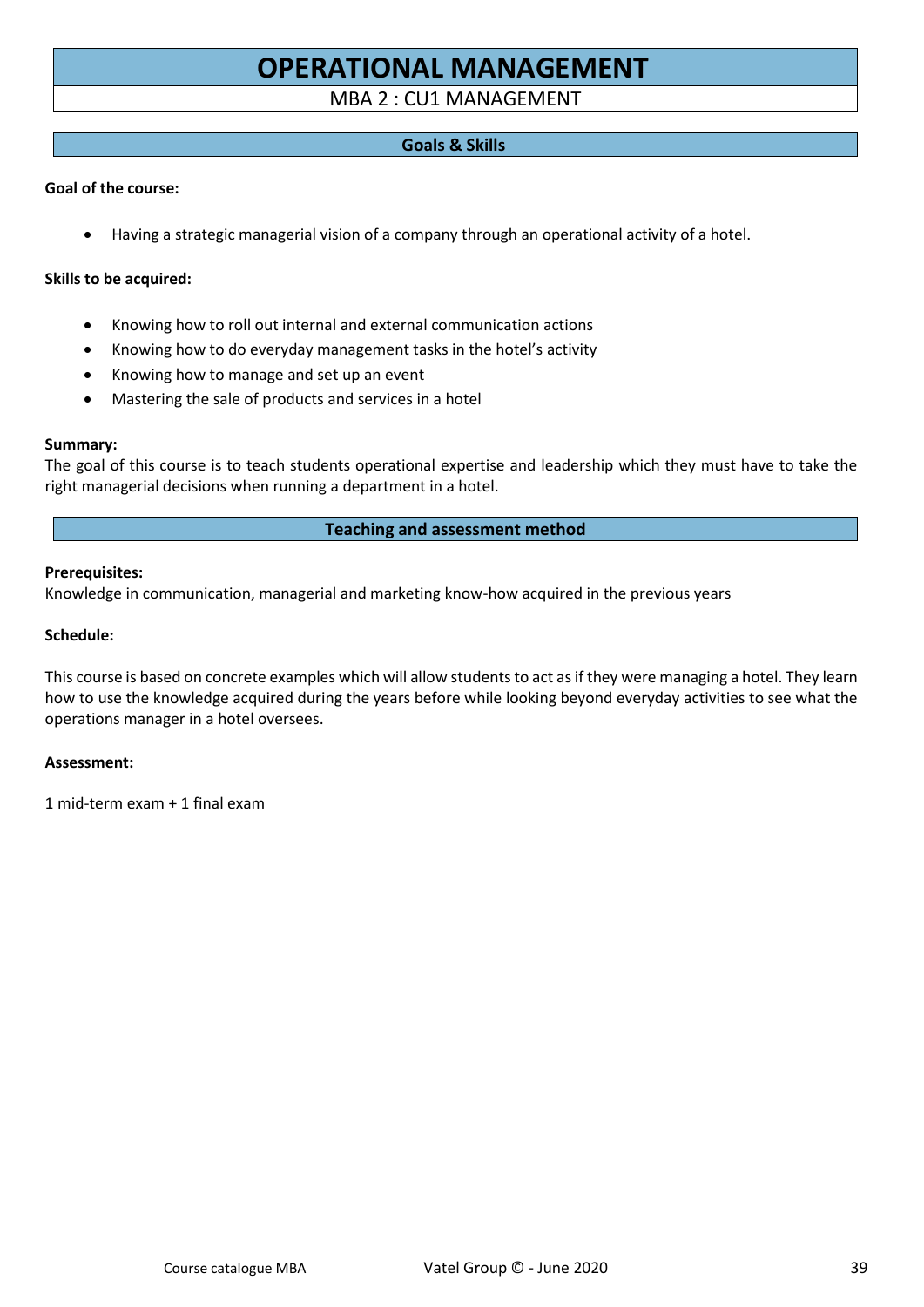#### **Course details**

#### *KNOWING how to communicate*

Learning how to roll out internal and external communication actions

- Communication on all traditional and digital information channels
- Relations with local stakeholders and partners

#### Events

- Promoting events and organizing events
- Steering the technical roll-out of an event
- Steering the logistics of an event
- Drawing up reports and results of projects or events managed or hosted
	- o Proposing ways of improvement

#### *KNOWING HOW TO SELL*

Selling a Luxury offer vs selling a low-cost offer

- Low cost
	- o Definition
	- o Paying services
	- o Quality
	- Luxury hotels
		- o Definitions
		- o Implementation
		- o Pros and cons

#### Customer experience

- The importance of customer experience in hospitality
- Innovations in terms of customer experience
- Selling and customizing innovative products and services

#### Innovation through design

- The importance of design in products and services
- The latest trends

## *KNOWING HOW TO MANAGER AND DEVELOP A HOTEL*

Out-sourcing services

- Trends in out-sourcing
- Interest and limitations

Partner relationships

- Development of partnerships with local private and public stakeholders
- Lobbying actions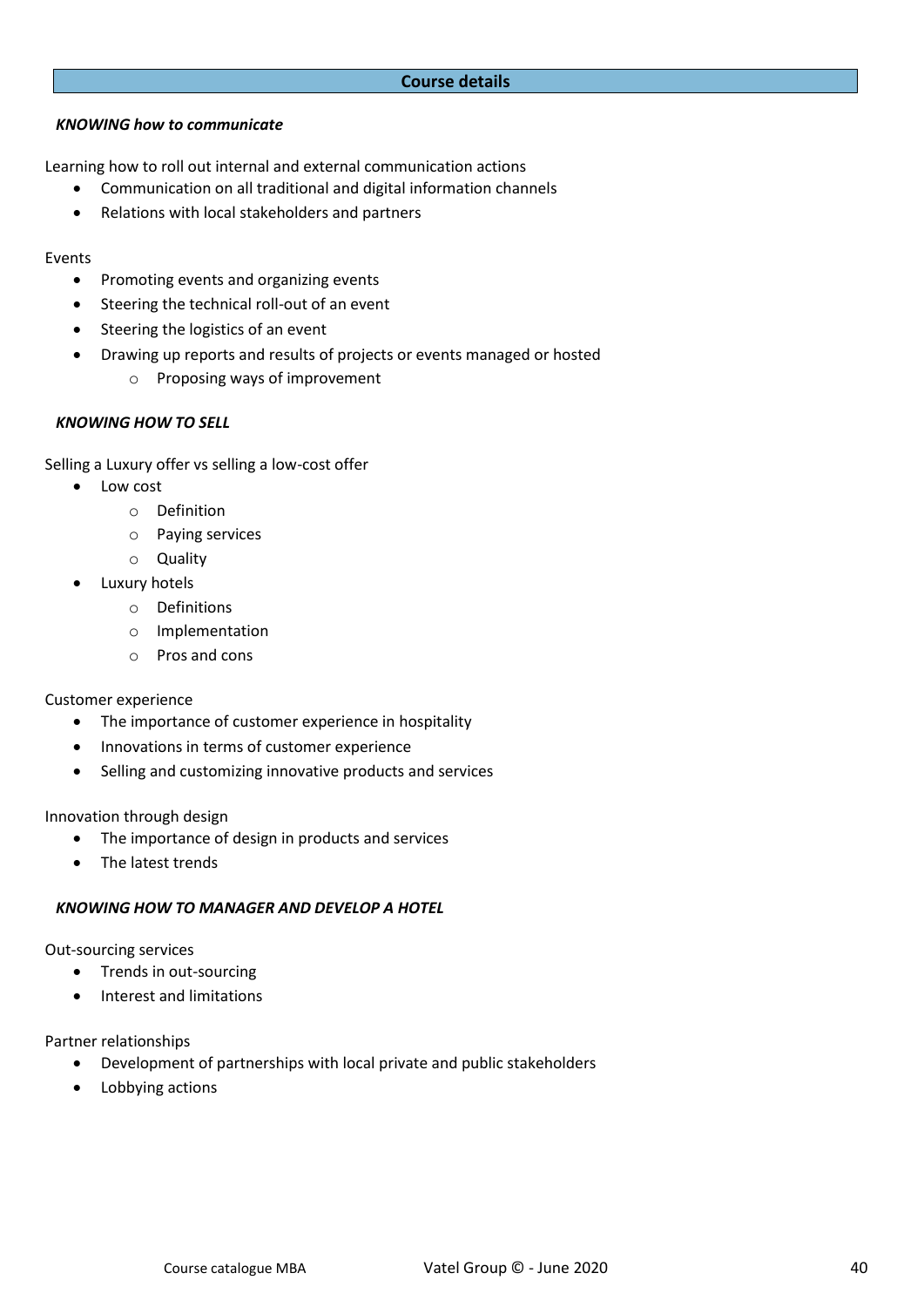Measuring performance

- Dashboards
- Assessment of projects
- Identification of ways of improvement

#### *ENSURING QSE (QUALITY SAFETY ENVIRONMENT) IN A HOTEL*

#### **Quality**

- Respecting procedures
- Controlling equipment
- Acquisition and management of labels, standards or certifications
- Setting up audits

#### Safety

- Respecting regulations for the installation and hosting of people
- Controlling maintenance of equipment and installations

## The environment

- CSR in hotel services
	- o Diversity, disabled people, environment, etc.
- Including sustainable development stakes in the corporate development strategy

Sustainable development / Fair trade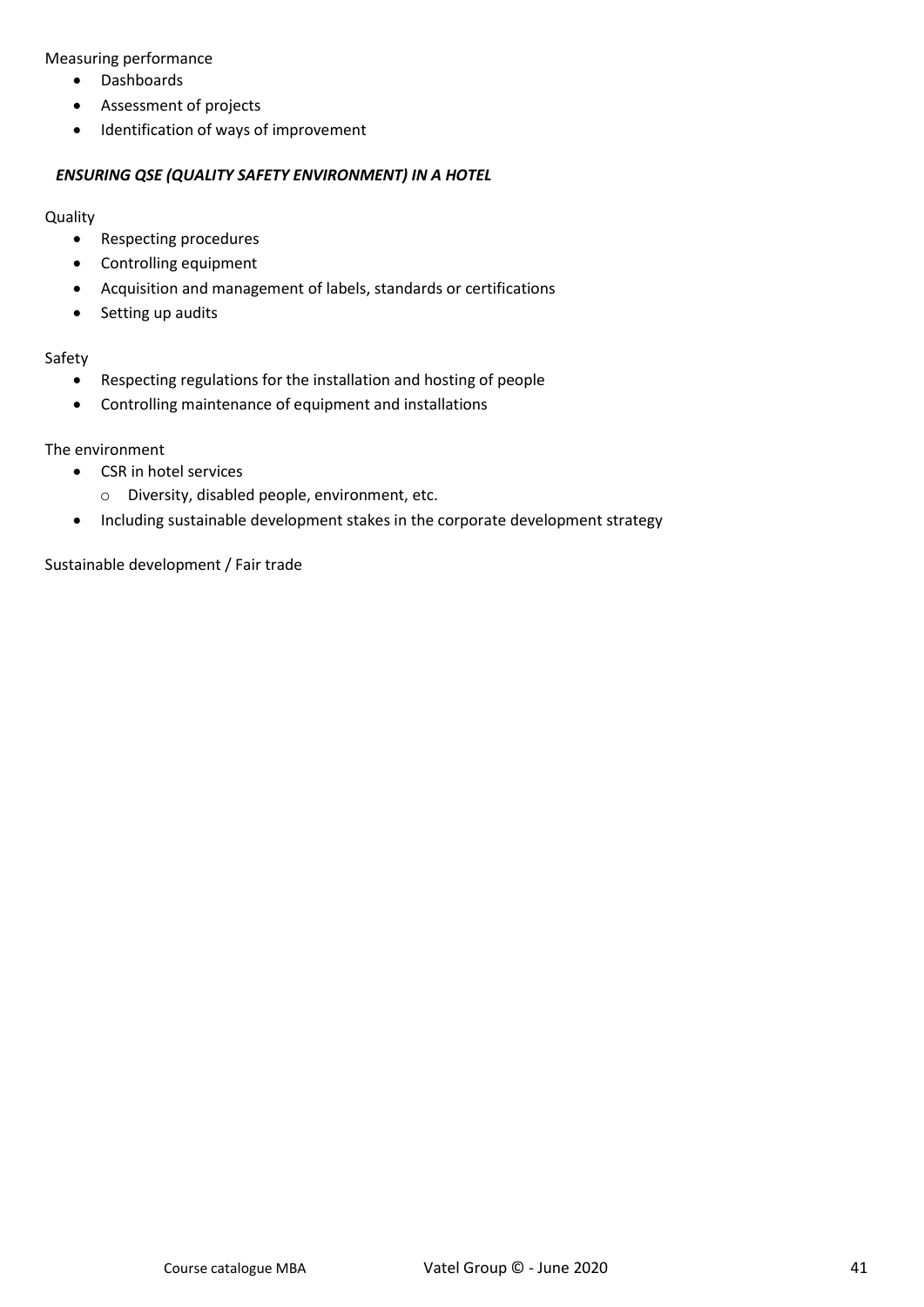# **FINANCIAL MANAGEMENT**

## MBA 2 : CU1 MANAGEMENT

#### **Goals & Skills**

#### **Goal of the course:**

• Financial management of a hotel

#### **Skills to be acquired:**

- Thorough comprehension of strategic financial management
- Knowing how to use valuation tools
- Knowing how to mitigate financial risks

#### **Summary:**

Students are introduced to corporate finances though strategic decisions and act as if they were the financial manager. They are introduced to key financial themes through case studies and must use the knowledge acquired in previous years.

### **Teaching and assessment method**

#### **Prerequisites:**

Knowledge acquired in administration, auditing and financial analysis

#### **Schedule:**

Teaching must be based on case studies and must have links with the General Strategic Planning course.

#### **Assessment:**

1 mid-term exam + 1 final exam in the year 2 written tests during the semester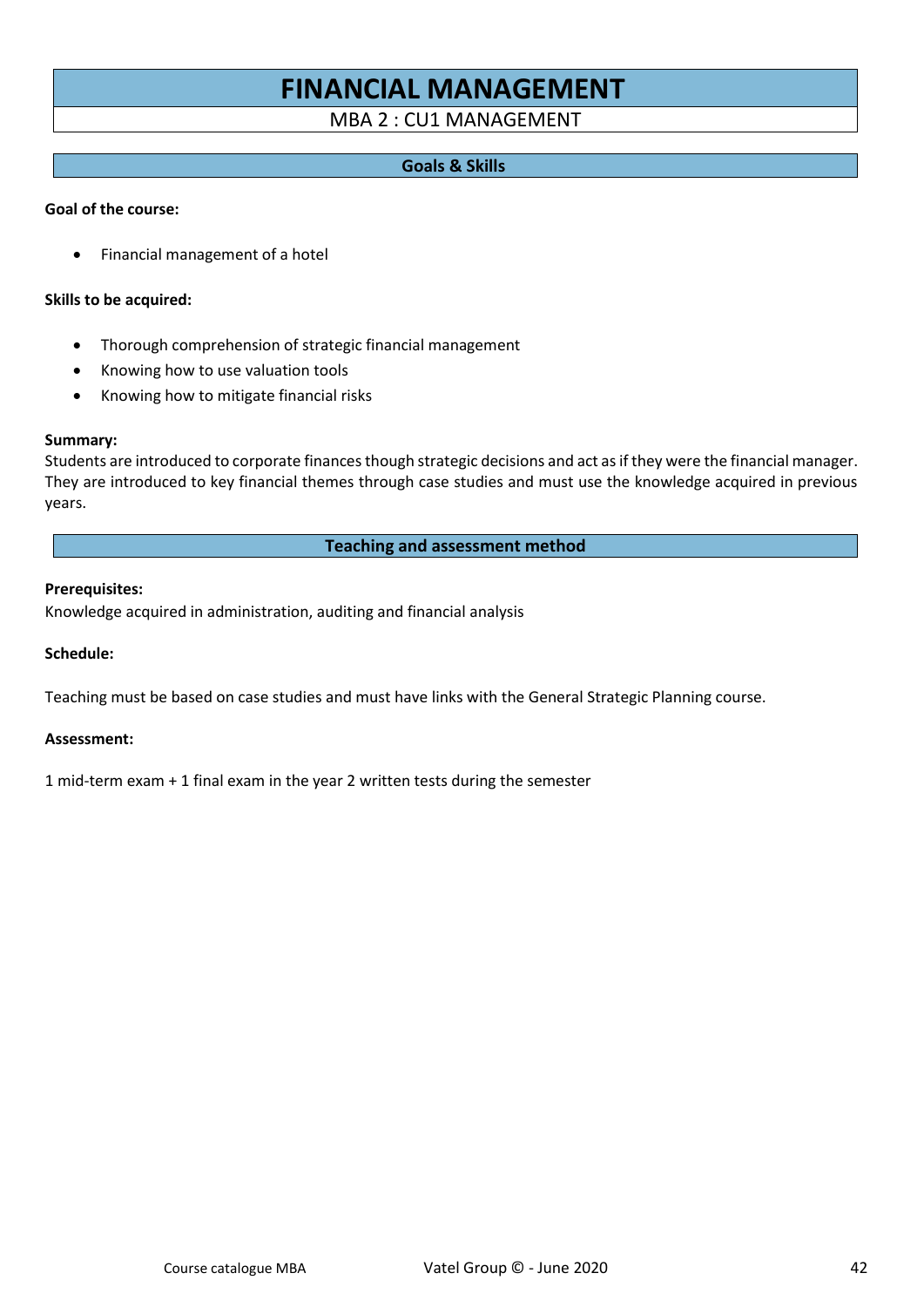#### *STRATEGIC AND OPERATIONAL MANAGEMENT*

Strategic management

- A balanced scorecard
- Action plans

Operational management

- Financial reports
- Budget controls
- Dashboards

#### *VALUATION OF THE COMPANY*

Discounted cash flow Price earnings ratio Scenarios method and sensitivity analysis The business plan: (to be linked with the General Strategic Planning course)

#### *AUDITS AND INTERNAL CONTROLS*

Risk identification

- Metarisk mapping
- SMP
- Internal audit mission
- Manuel of procedures
- QCI (Quality Control Inspections)
- Documentary audits

Risk securing

- Interest rate swaps
- Future rate agreement
- Interest rate option
- Documentary credits
- Future contracts
- Standby letter of credit

#### *FINANCIAL COMMUNICATION*

Regulatory obligations

- Which obligations?
- AMF Authority on Financial Markets
- Modalities and diffusion of information

Financial marketing

• Offer and demand

Economic and financial communication

- Quanti / quali measurements
- Limitations
- Insider trading offenses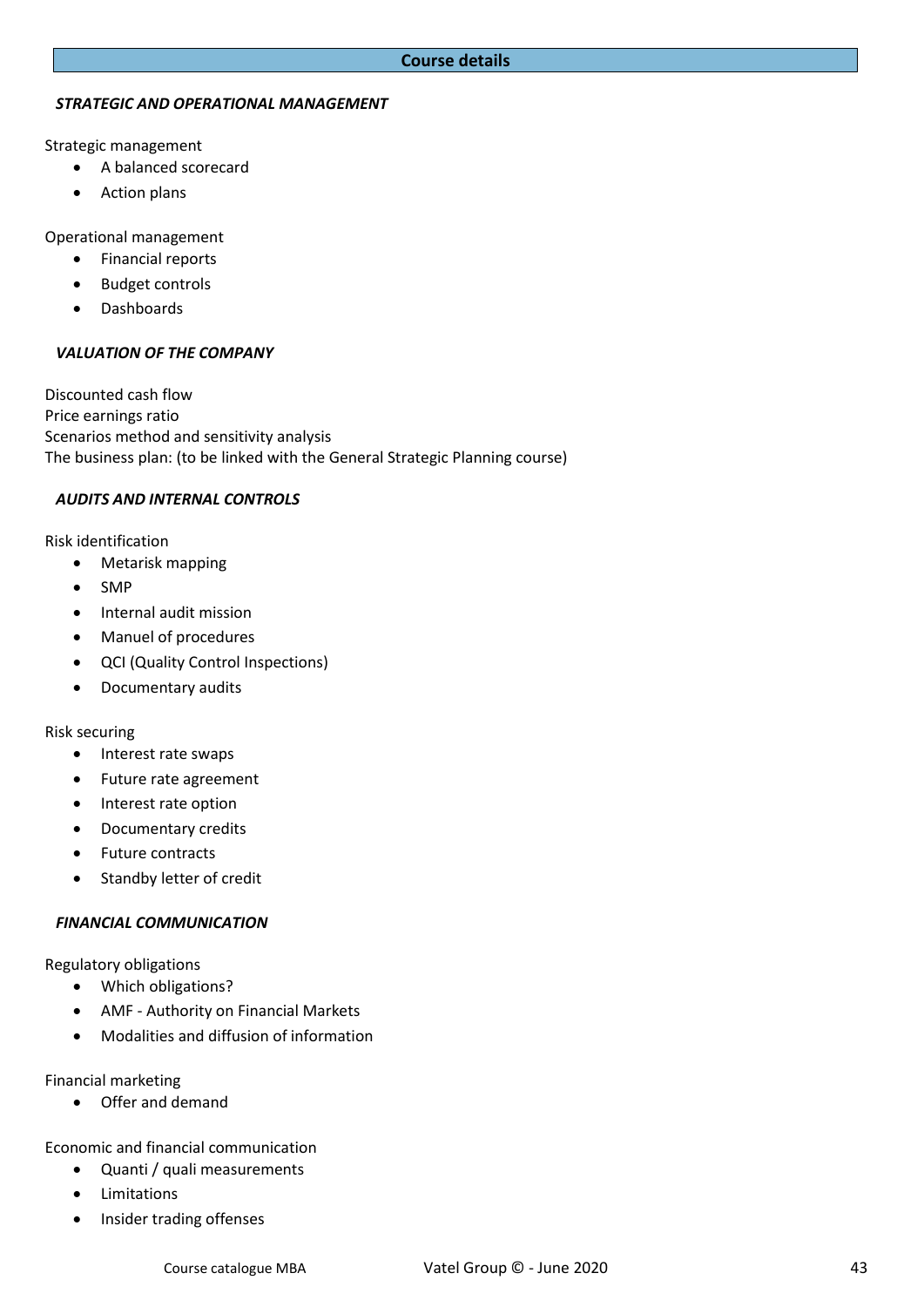# **MARKETING MANAGEMENT**

## MBA 2 : CU1 MANAGEMENT

## **Goals & Skills**

#### **Goal of the course:**

• Knowing how to take strategic decisions in terms of marketing and communication

#### **Skills to be acquired:**

- Knowing how to build a marketing and communication with a given budget
- Knowing how to calculate the return on investment of a strategic marketing or communication action
- Knowing how manage a hotel's marketing activity

#### **Summary:**

The students are introduced to communication and marketing with a strategic and decisive point of view. They learn how to analyze a marketing situation that will allow them to decide whether or not to put in place a communication, marketing or advertising strategy.

#### **Teaching and assessment method**

#### **Prerequisites:**

Knowledge in marketing strategy acquired in M4

#### **Schedule:**

This course must be based on the communication and marketing strategy of a hotel. Students must work with concrete examples. Students must act as if they were marketing managers of a hotel who are defending their marketing strategy.

#### **Assessment:**

1 mid-term exam + 1 final exam in the year. 2 written tests during the semester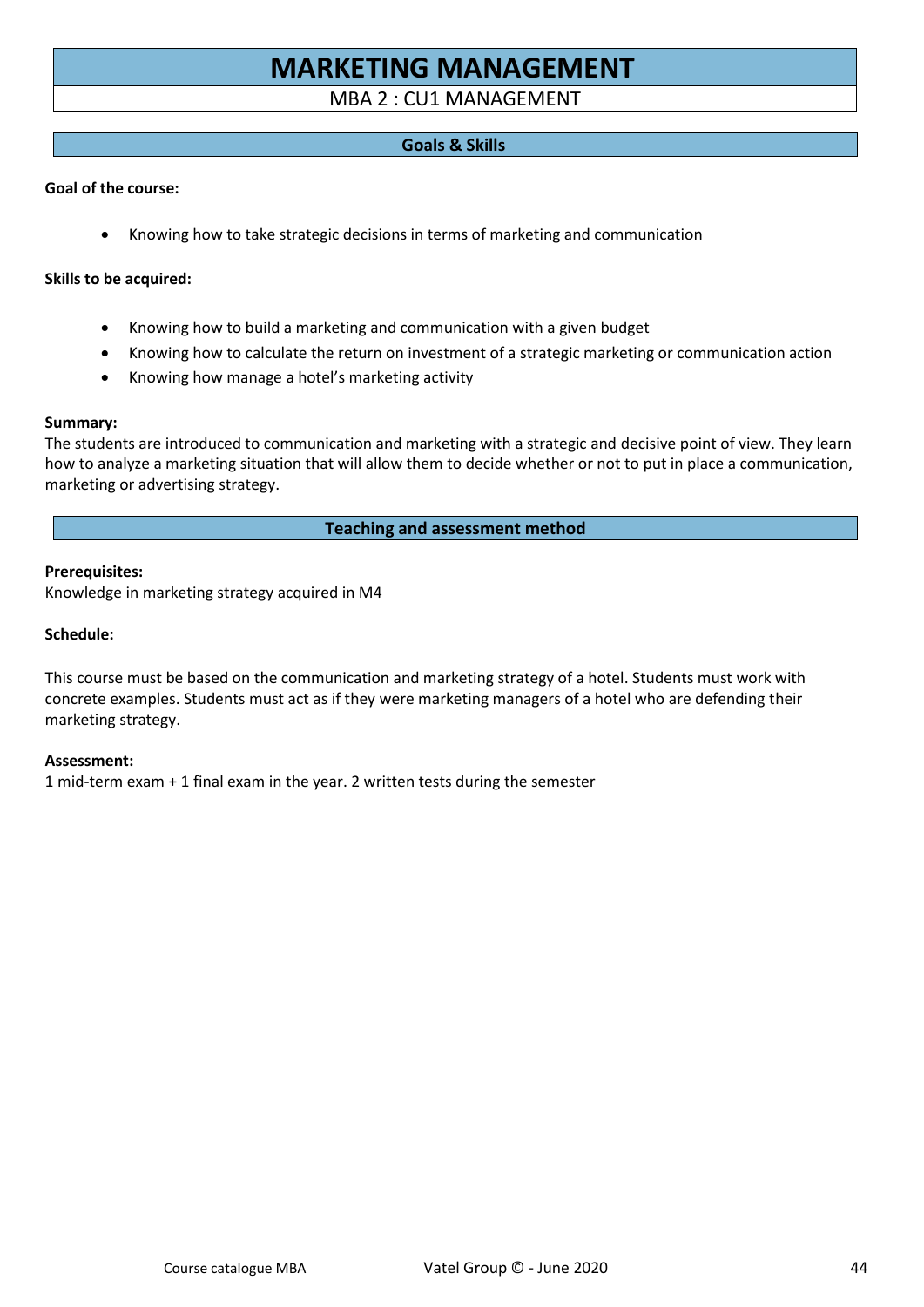#### **Course details**

#### *THE BASICS OF COMMUNICATION*

Push communication

- On and offline
- Controlled by the company
- Intrusive for consumers
- Roles and weight of influencers and decision-makers

Pull communication

- Consumers as players in seeking information
- The role internet plays

#### Word of mouth

- Word of mouth in the era of internet
- Viral marketing as a communication strategy

#### *COMMUNICATION STRATEGY*

Strategic stakes of communication

Communication strategy

- Communication mix
	- o Media communication
	- o Non-media communication
- Communication plan
	- o Elements required in a communication plan
	- o Implementation

#### Creation and budget of advertising

- Creation and advertising strategy
	- o Copy strategy
	- o Star strategy
	- o Disruption
- Budget
	- o Marginal yield
	- o Communication goals
	- o Peckham's law

#### *MANAGING THE MARKETING ACTIVITY*

Managing profitability

- Financial controls
- Return on marketing expenditure (ROME)
- Return on marketing investment (ROMI)

Managing profitability

- For communication
	- o Advertising
	- o Promoting sales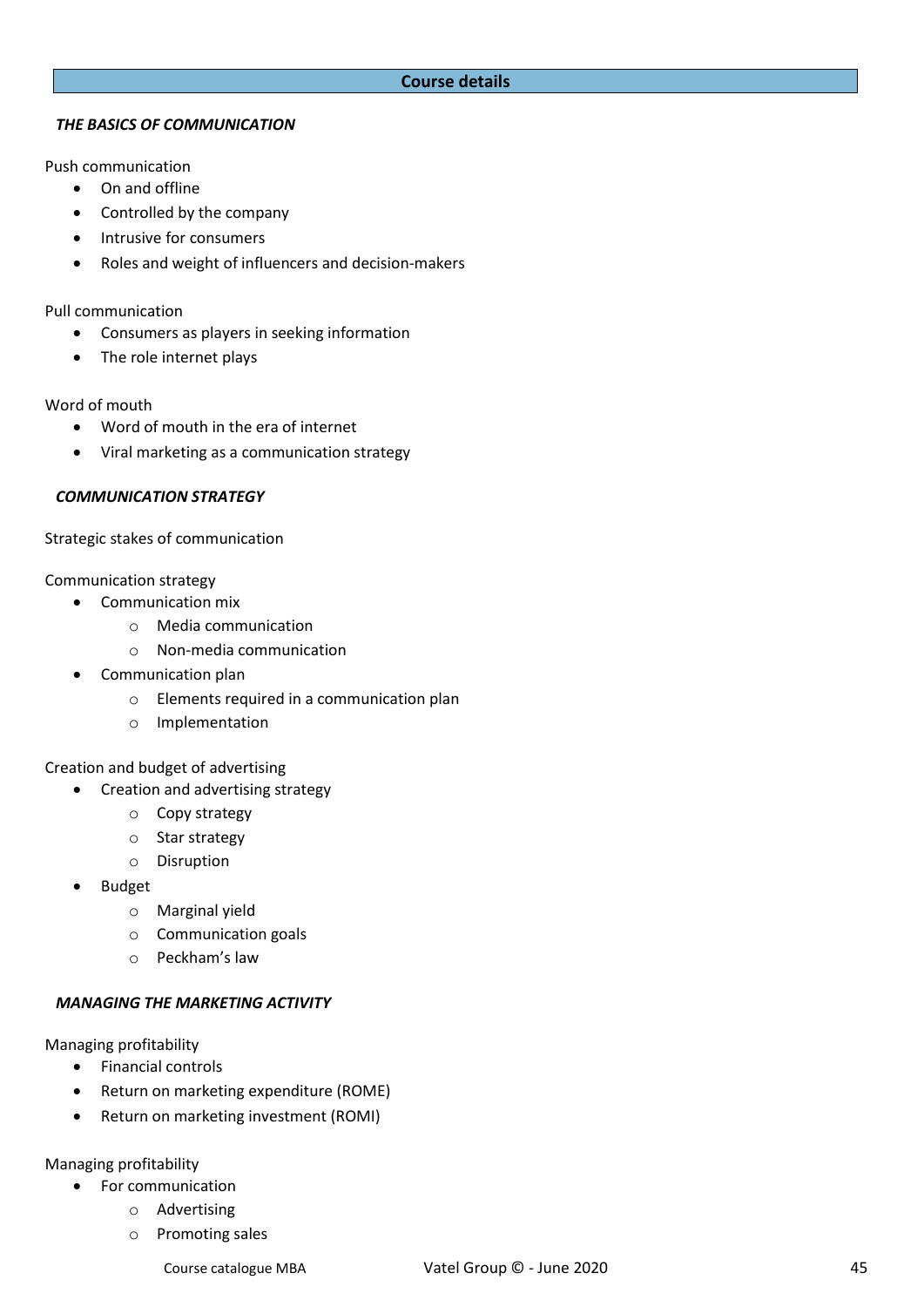- For distribution
	- o Sale force
	- o In distribution itself

## Strategic management

- Marketing audits
- Controlling terms

## Controlling customer satisfaction

- Methods
- Measurements
- Monitoring

## *CONCEPTS AND COMMERCIAL TOOLS*

Patronage and sponsoring

- Definitions
- Goals targeted
- Integration into the communication and marketing strategy

Culture as a marketing tool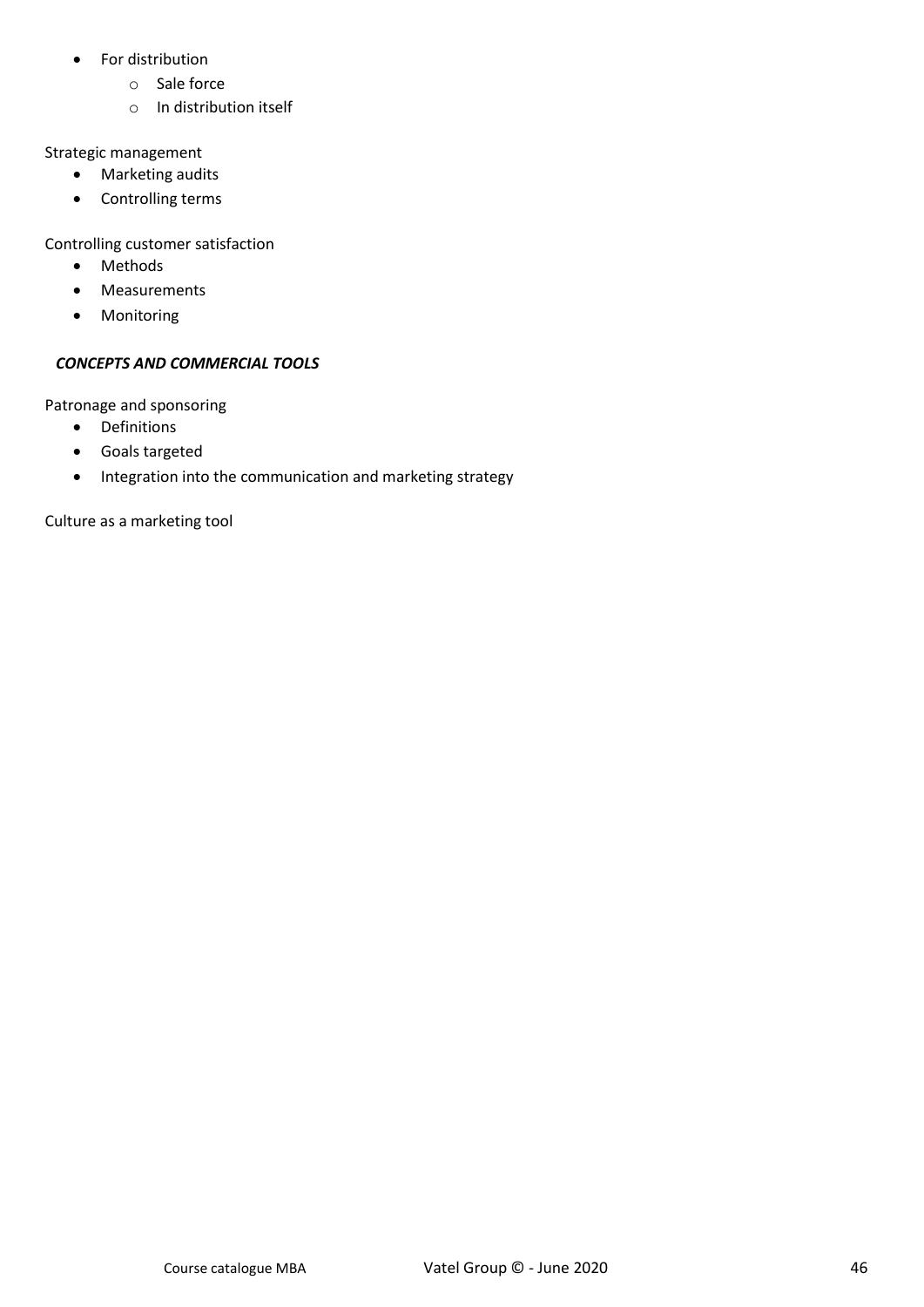# **HUMAN RESOURCE MANAGEMENT**

## MBA 2 : CU1 MANAGEMENT

## **Goals & Skills**

## **Goal of the course:**

• Learning how to manage a human resource department

#### **Skills to be acquired:**

- Knowing how to organize an HR department
- Knowing how to manage and develop an HR department

#### **Summary:**

Students have acquired knowledge and strong skill sets in HR management. This course allows them to act as the HR manager in a hotel. They apply their knowledge in team management to a support and transversal department which is the HR department.

#### **Teaching and assessment method**

#### **Prerequisites:**

HR courses in the Bachelor's or Foundation Year + HR courses in M4 Extensive knowledge in operational management of human resources

#### **Schedule:**

Students are in the position of a manager in human resources in a hotel, from building to development of the department and must put in place strategic decision-making as the HR manager. All knowledge acquired previously in team management and in HR management will be required to solve HR issues.

#### **Assessment:**

1 mid-term exam + 1 final exam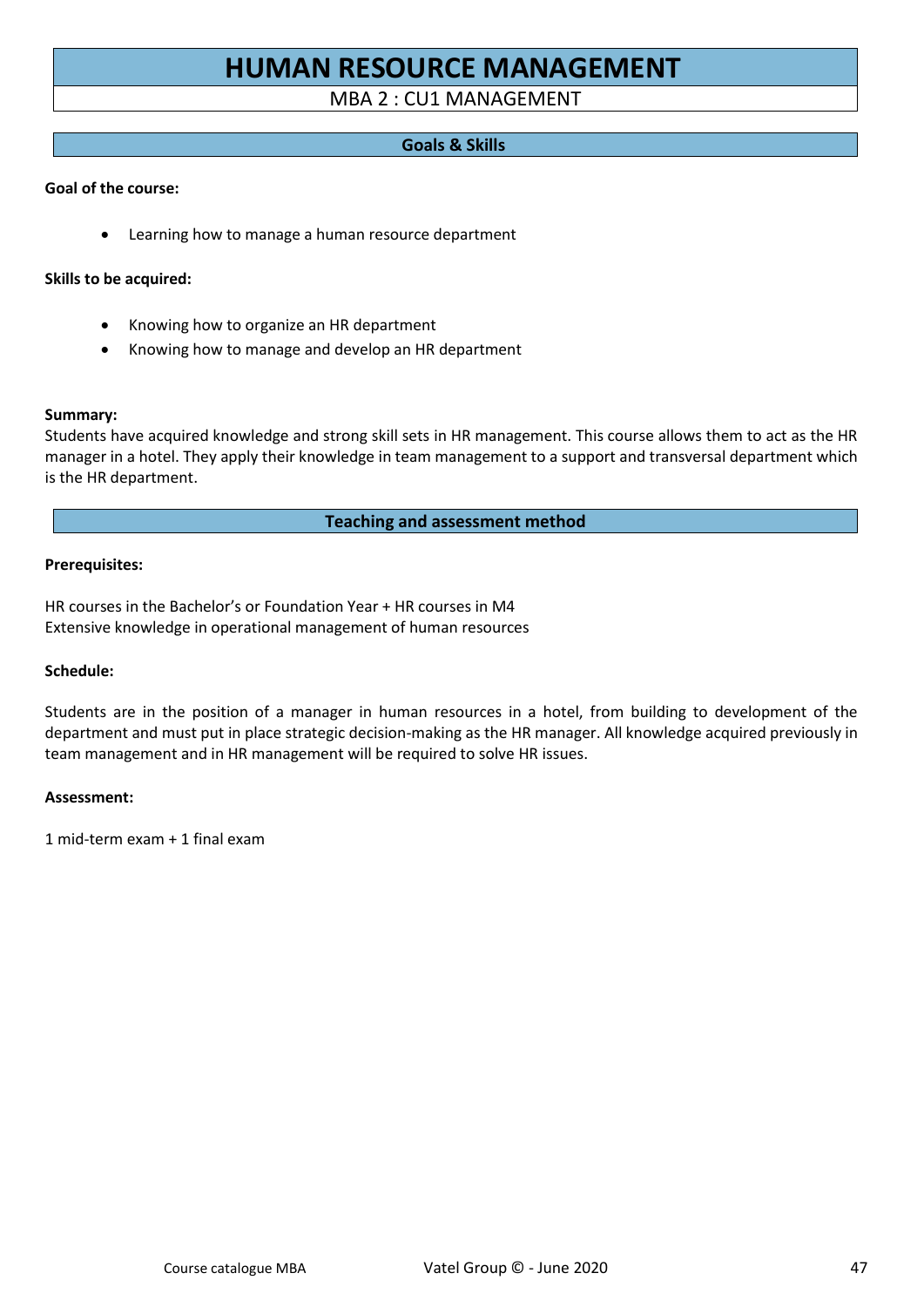#### *BUILDING YOUR HR DEPARTMENT*

The role an HR manager plays

Functions in the HR department

- Traditional functions (Managing employees, social laws, payroll, etc.)
- Complementary functions: internal communication, etc.

HR management of human resources

- Recruiting employees for the HR department
- Training
- Motivating

#### *DEVELOPING YOUR HR DEPARTMENT*

Organization of the department

- Work in project mode
- HR procedures to be put in place
- Innovating
- Influencing

Putting a budget in place Putting dashboards in place Putting performance indicators in place

#### *THE HR STRATEGY AS A PART OF THE CORPORATE STRATEGY*

What HR strategy matches your corporate strategy? The influence of HR on the other departments in the company.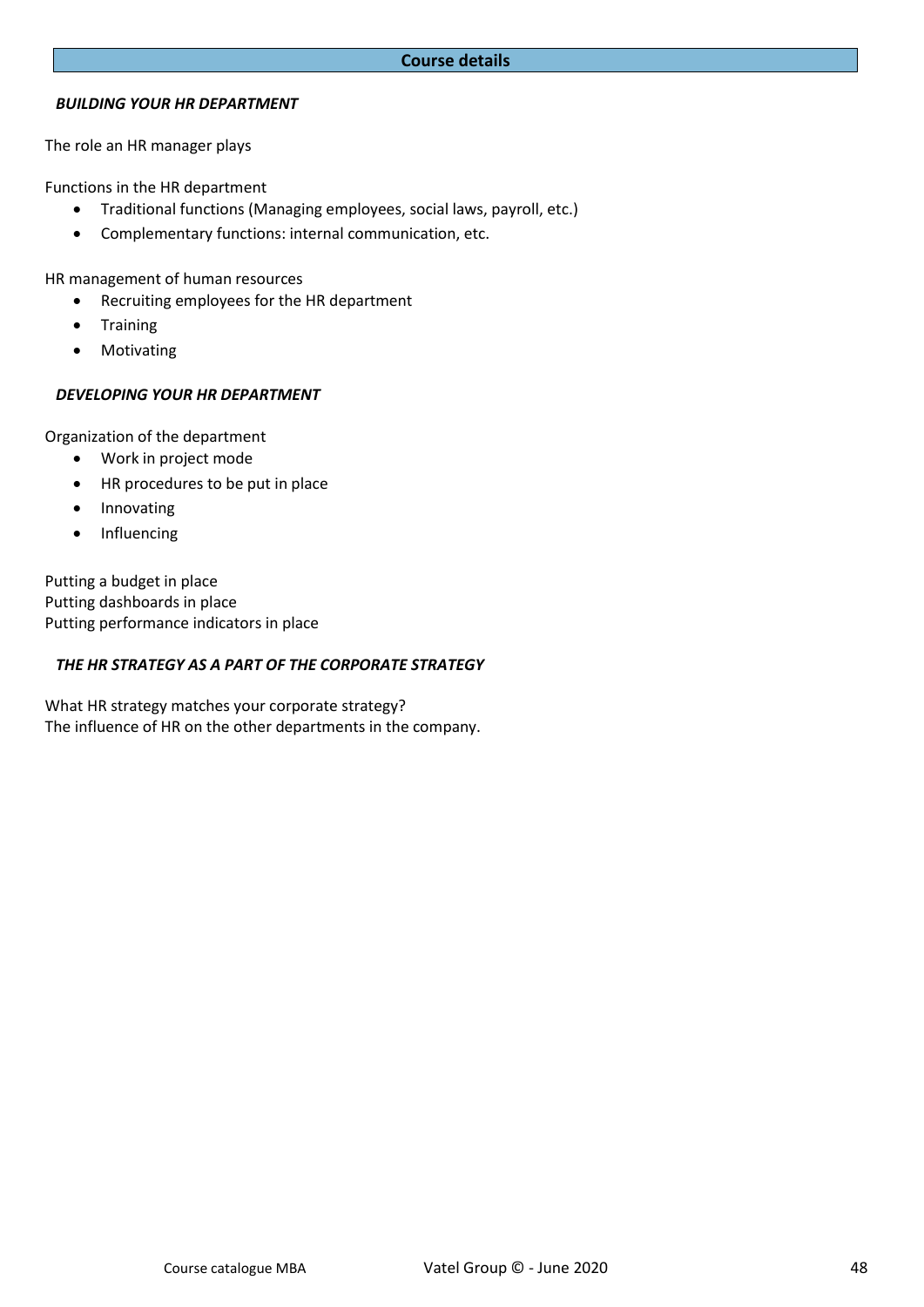# **CORPORATE STRATEGY**

## MBA 2 : CU1 MANAGEMENT

## **Goals & Skills**

#### **Goal of the course:**

- Having students acquire a better transversal mindset on the various aspects an organization has
- Preparing for the final exam based on a case study
- An initiation to entrepreneurial work

#### **Skills to be acquired:**

- Thorough comprehension of a corporate strategy
- Learning how to build a business plan and define a business model

#### **Summary:**

This course allows students to prepare themselves for the final GSP exam and to be introduced to entrepreneurial work.

#### **Teaching and assessment method**

#### **Prerequisites:**

Knowledge in corporate strategy acquired in M4. Managerial know-how acquired in the previous years.

#### **Schedule:**

Students are invited to use their knowledge in corporate strategy and problem-solving methodology in practical exercises and a brief construction of a business plan

#### **Assessment:**

1 mid-term exam + 1 final exam in the year.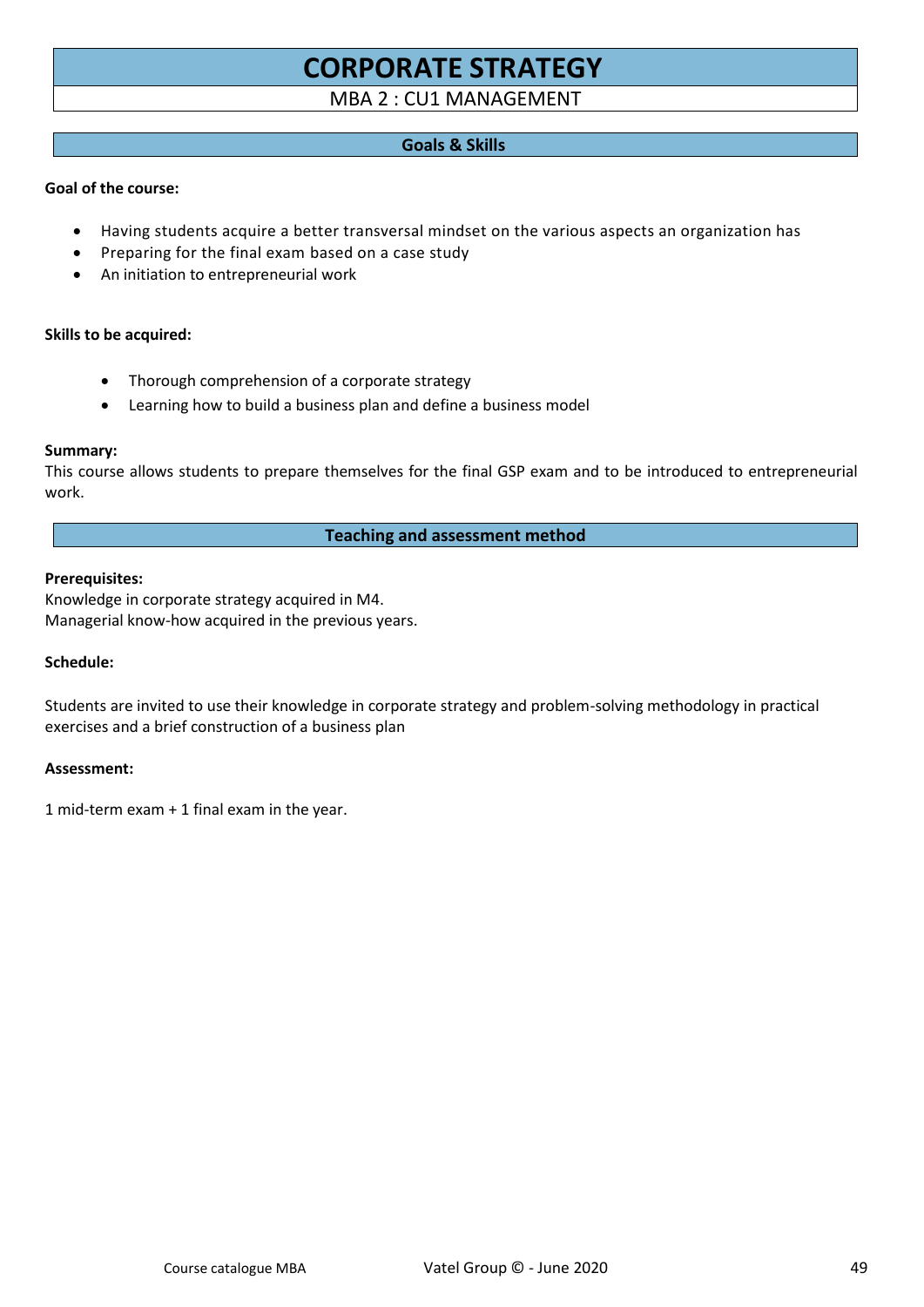#### *INTRODUCTION*

Definition of general corporate policies and stakes for organizations The strategic approach: global schema

## *AN INITIATION TO ENTREPRENEURIAL WORK*

The business plan

- Definition
- Goals
- Bases

Building a business plan

- Project
- Business model
- Executive summary

Financial outcome of a business plan

- Installation
- Use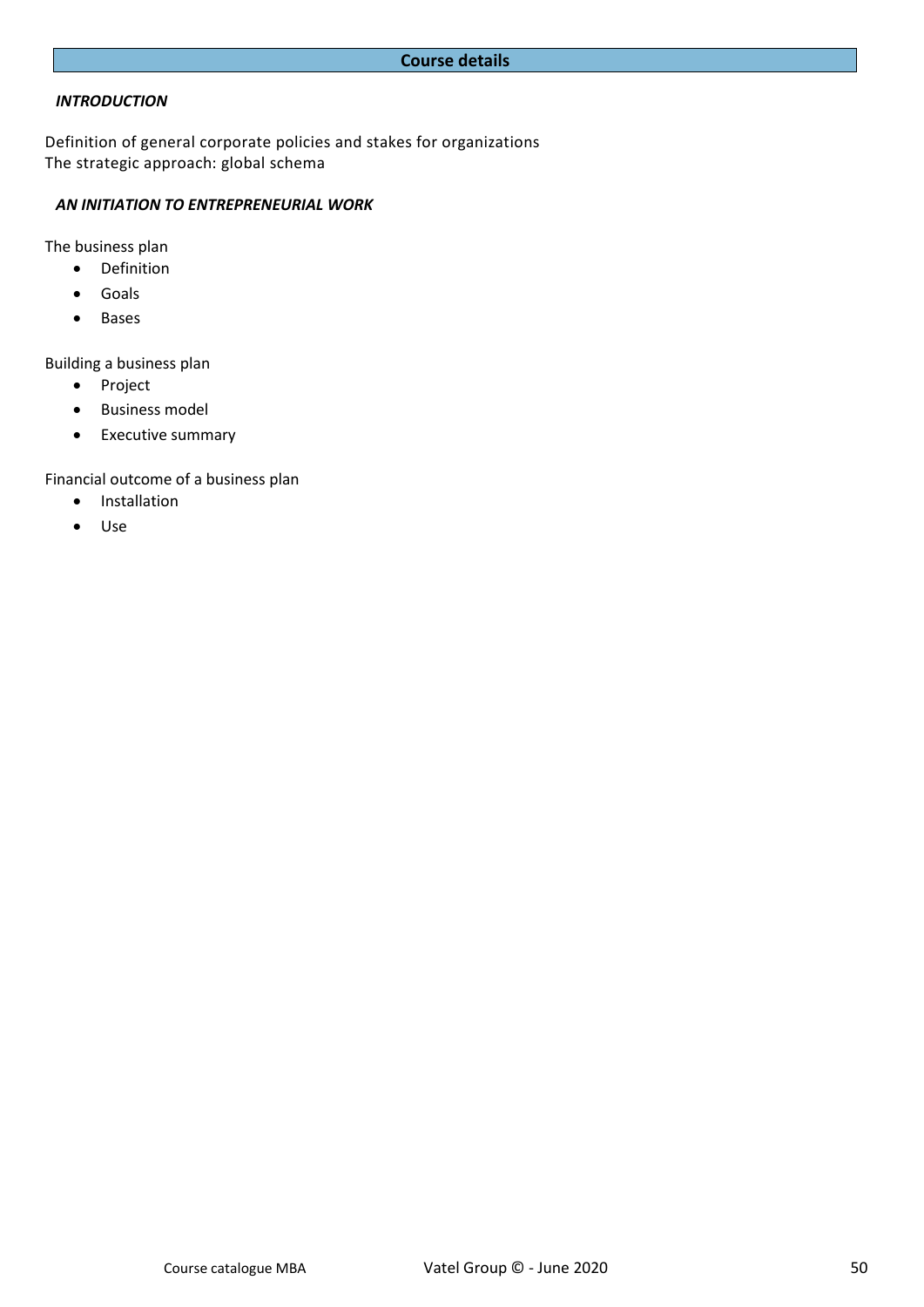# **FOREIGN LANGUAGE**

## MBA 2 : CU3 FOREIGN LANGUAGE

## **Goals & Skills**

#### **Goal of the course:**

• Being able to work and manage employees in a foreign language

#### **Skills to be acquired:**

- Thorough comprehension of "business" vocabulary
- Becoming more at ease and fluent when speaking
- Mastering written communication

#### **Summary:**

The students are introduced to management actions in a foreign language. They learn how to affirm their leadership by mastering a foreign language in their working relationships.

## **Teaching and assessment method**

## **Prerequisites:**

CECR level B2

#### **Schedule:**

Teaching takes place using professional documents. The class is broken down into small groups. Oral communication is the most important aspect. Nonetheless, written communication should not be completely neglected.

#### **Assessment:**

1 mid-term exam + 1 final exam in the year